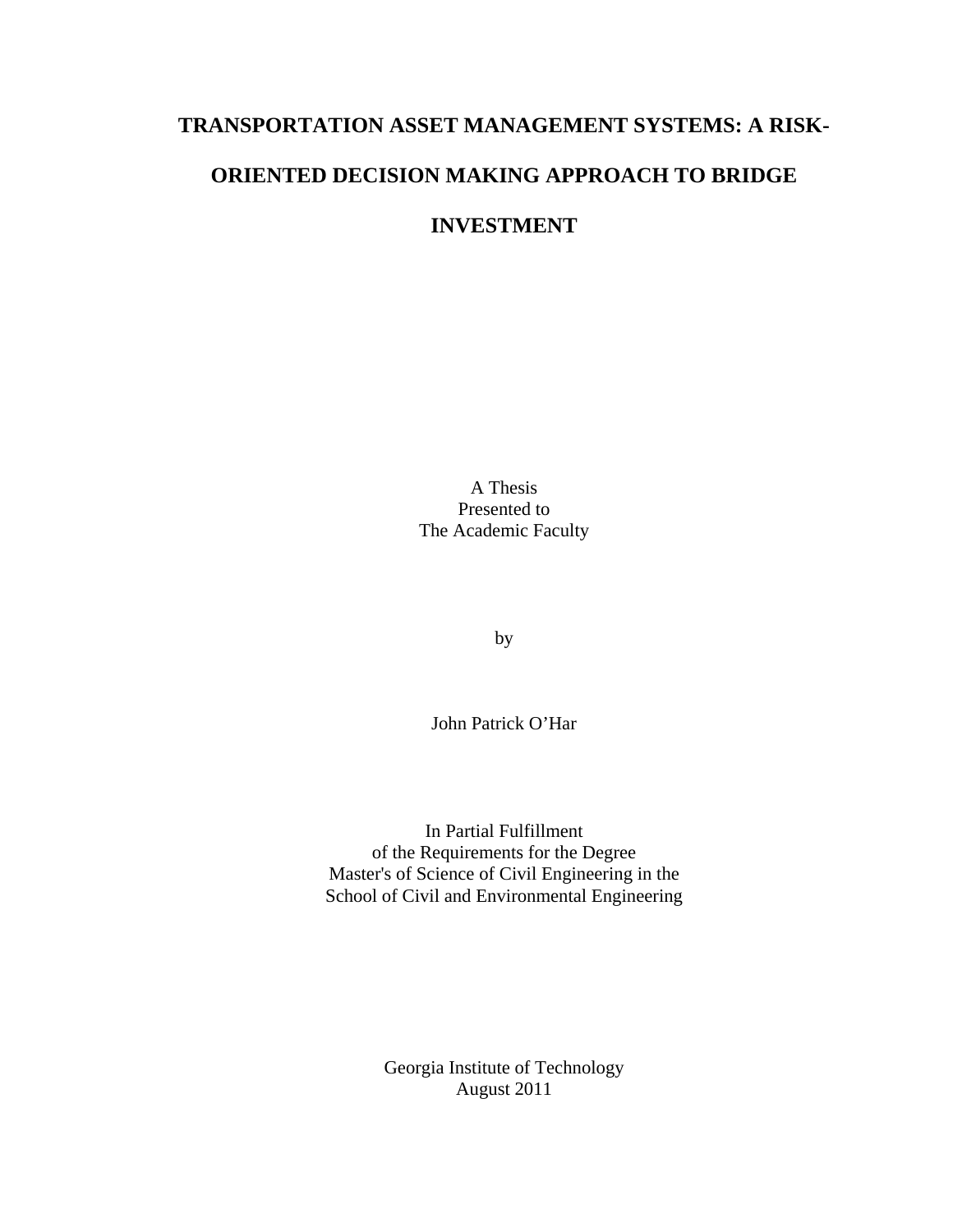# **TRANSPORTATION ASSET MANAGEMENT SYSTEMS: A RISK-ORIENTED DECISION MAKING APPROACH TO BRIDGE**

**INVESTMENT** 

Approved by:

Dr. Michael D. Meyer, Advisor School of Civil and Environmental Engineering *Georgia Institute of Technology* 

Dr. Ajdo A. Amekudzi, Co-Advisor School of Civil and Environmental Engineering *Georgia Institute of Technology*

Dr. Frank Southworth School of Civil and Environmental Engineering *Georgia Institute of Technology*

Date Approved: July 5, 2011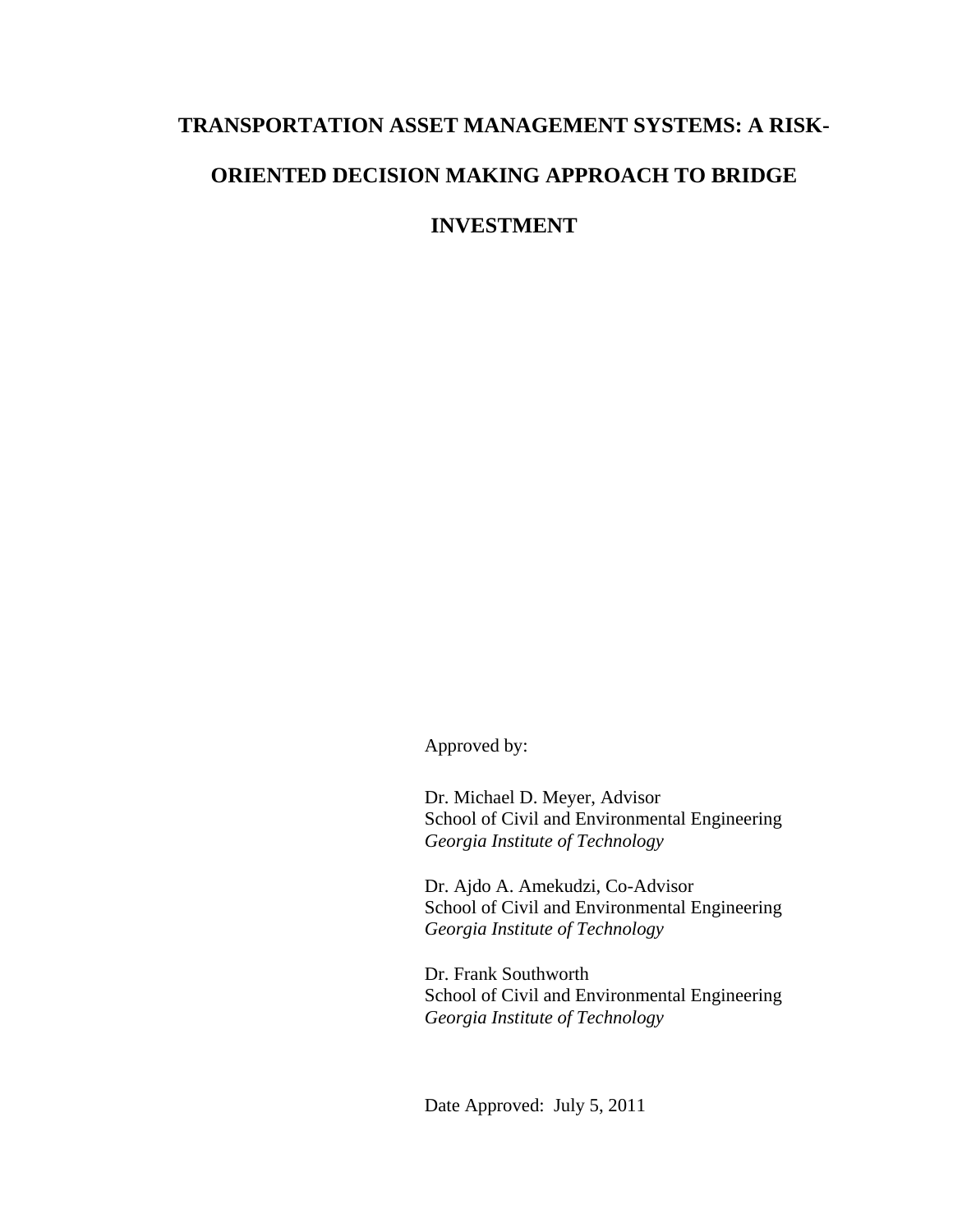# **DEDICATION**

For Mom and Dad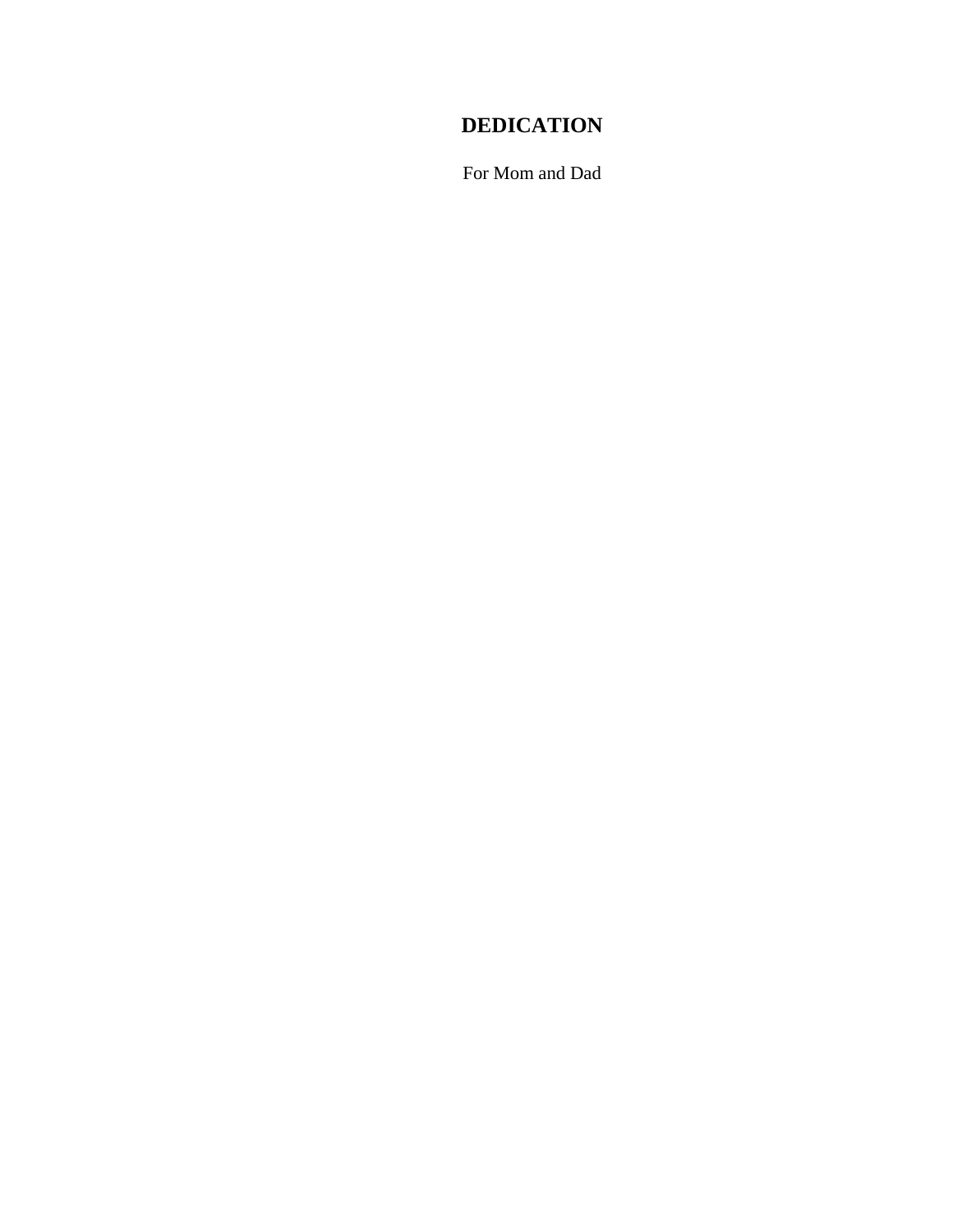#### **ACKNOWLEDGEMENTS**

Throughout my academic career, a number of family members, colleagues, faculty members, and friends helped me along the way with their support and guidance.

When I arrived at Georgia Tech I struggled to adjust to its academic rigor, but I quickly found a mentor and fellow Yankee fan in my civil engineering freshmen seminar, Dr. Larry Jacobs. His support and guidance not only helped me receive my undergraduate degree, but also encouraged me to study abroad in Australia and Spain for two consecutive terms, which was one of the most memorable experiences of my life.

Choosing to study here at Georgia Tech was one of the most important decisions in my life and one that I surely will never regret. This is truly a world-class university and it offers countless opportunities to its students. One of these opportunities is the five year B.S./M.S. degree program, to which I was accepted at the end of my sophomore year. Were it not for this program, I may never have attended graduate school.

With the support and guidance of Dr. Michael D. Meyer, I discovered my passion for the transportation profession. His transit systems course was the tip of the iceberg that has become my desire to learn more about transportation. He is truly a seminal figure in the transportation field. His leadership of the transportation program at Georgia Tech and his selfless dedication to its students has fostered one of the finest transportation programs in the world. I have had the pleasure of meeting and working with a phenomenal group of transportation scholars. Additionally, I have become close friends with many of my colleagues in this program. We have shared a memorable two years and I am confident there will be many more.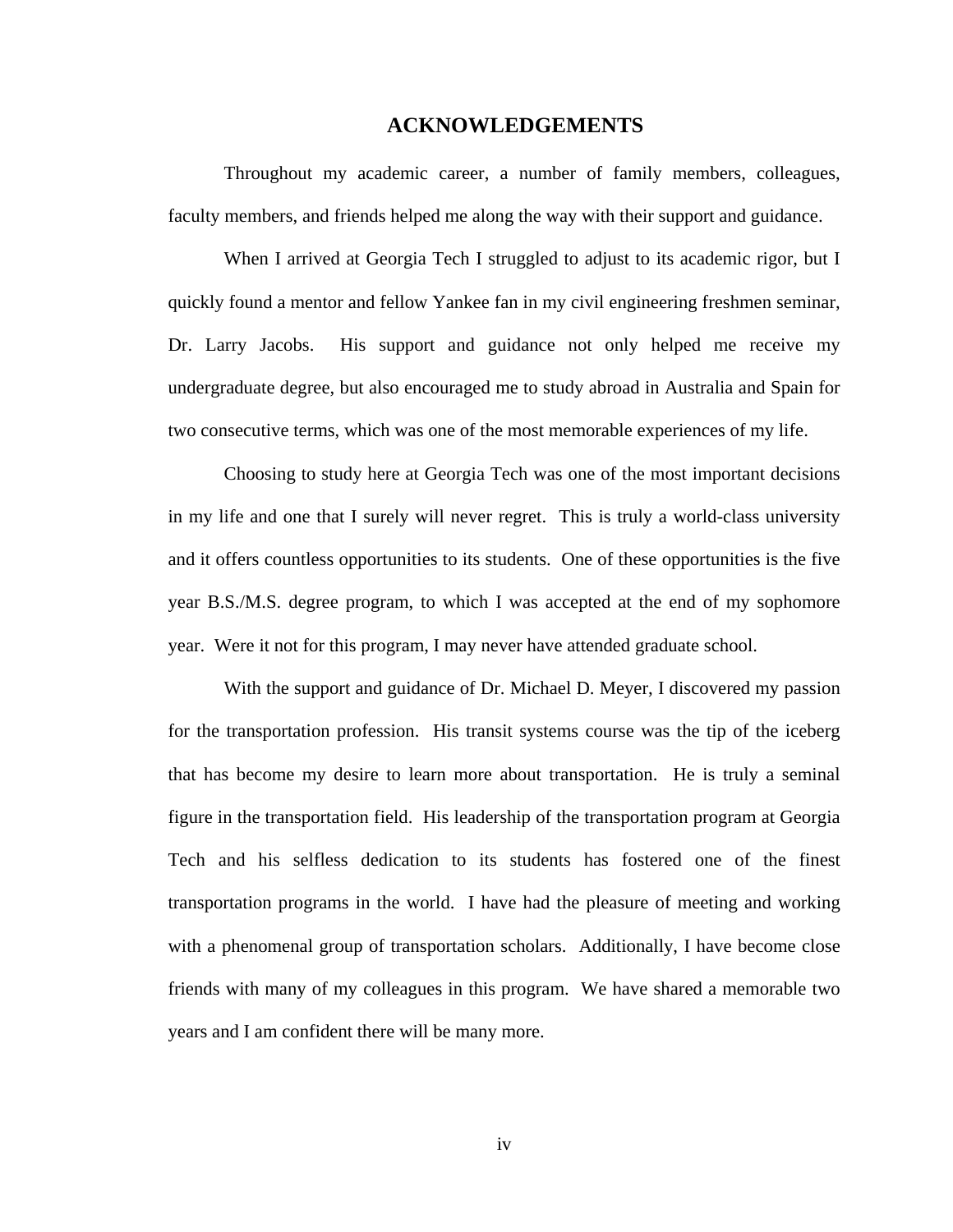Particularly related to the analysis for this thesis, I must thank the Georgia Department of Transportation (GDOT) who sponsored much of the research in this thesis under the project "Best Practices in Selecting Performance Measures and Targets for Effective Asset Management". In particular, I would like to thank the Bridge Maintenance Unit and Kevin Schwartz, who provided thoughtful input and guidance. I must also thank Dr. Adjo Amekudzi. In addition to her support and guidance as my coadvisor, she was the principal investigator on the aforementioned GDOT project.

 I must also thank the National Science Foundation Graduate Research Fellowship Program. This material is based upon work supported by the National Science Foundation Graduate Research Fellowship under Grant No. DGE-0644493.

 Last, but certainly not least, I must thank my parents. Their continuous love and support has afforded me countless opportunities throughout my life. In addition to all of the financial support they have provided me, they have always been there to give me that gentle encouragement when I need it.

 Once again, to all of the people and organizations mentioned above, thank you. I know there are countless individuals that I have failed to mention here. I would like to say thank you to everyone who has helped me out along this journey, whether that help was small or large. My success has been largely dependent upon the help, love, support, dedication, time, kindness, and generosity of many individuals. To all of you I say a very special thank you.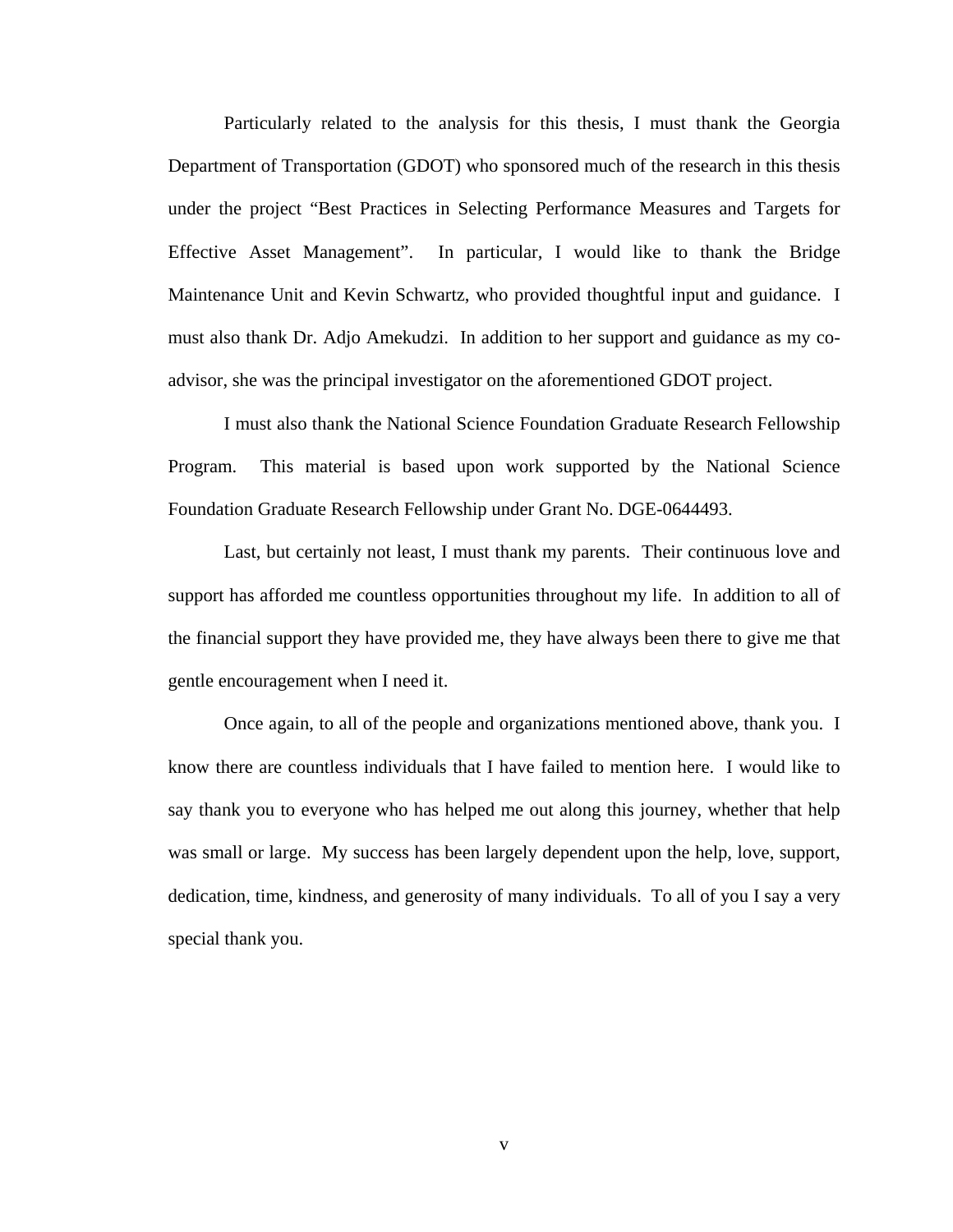# **TABLE OF CONTENTS**

| Transportation Asset Management Systems - A Historical Context3<br>2.1       |  |
|------------------------------------------------------------------------------|--|
|                                                                              |  |
| 2.3                                                                          |  |
|                                                                              |  |
| 2.4.1                                                                        |  |
|                                                                              |  |
| 2.5.1                                                                        |  |
| Scenario Analysis, Sensitivity Analysis, and Uncertainty in TAMs 21<br>2.5.2 |  |
| 2.5.3 Project Prioritization, Project Programming, and Modeling 23           |  |
| 2.5.4                                                                        |  |
|                                                                              |  |
| 3.1                                                                          |  |
| 3.2                                                                          |  |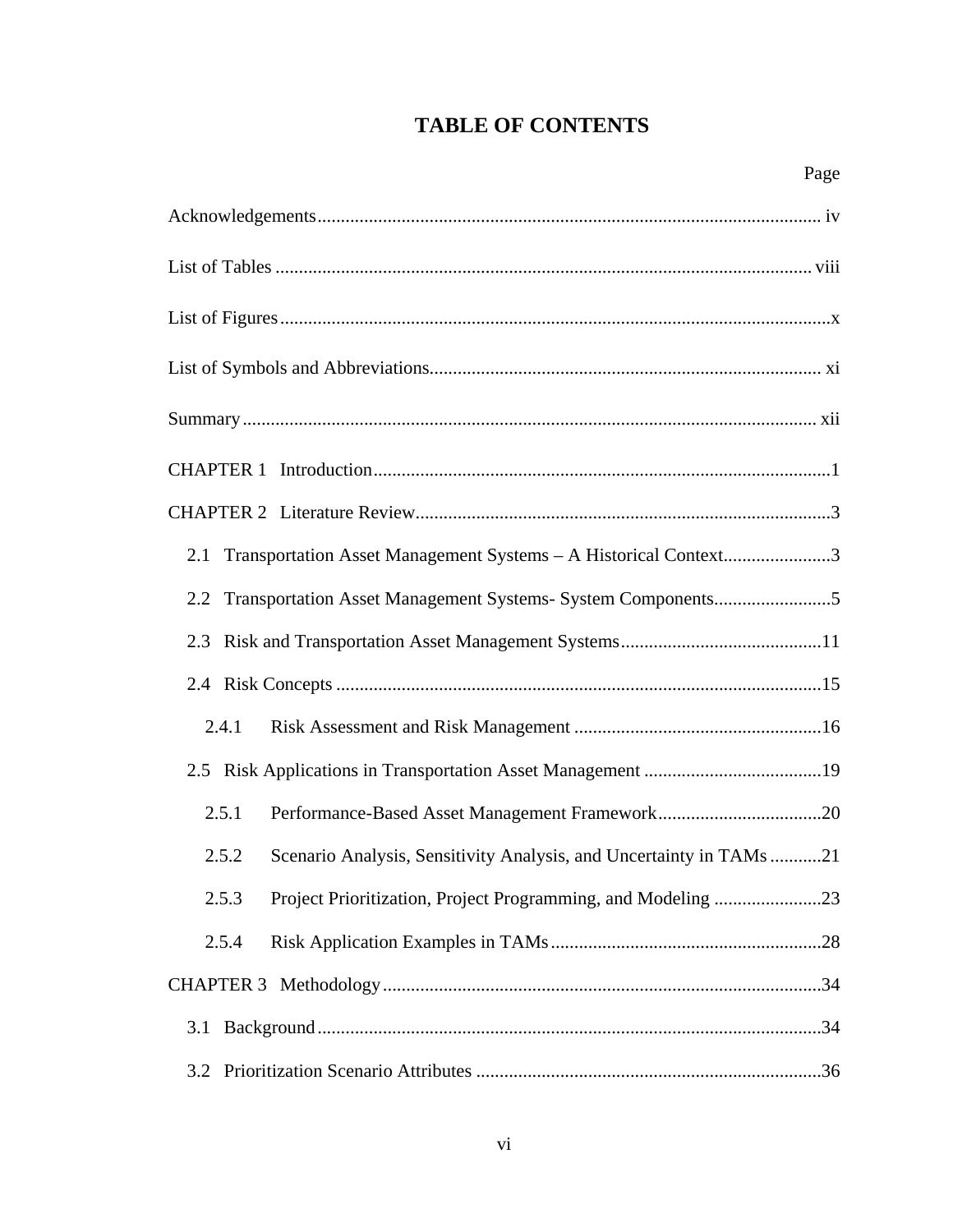| 6.1 |  |
|-----|--|
|     |  |
| 6.3 |  |
|     |  |
|     |  |
|     |  |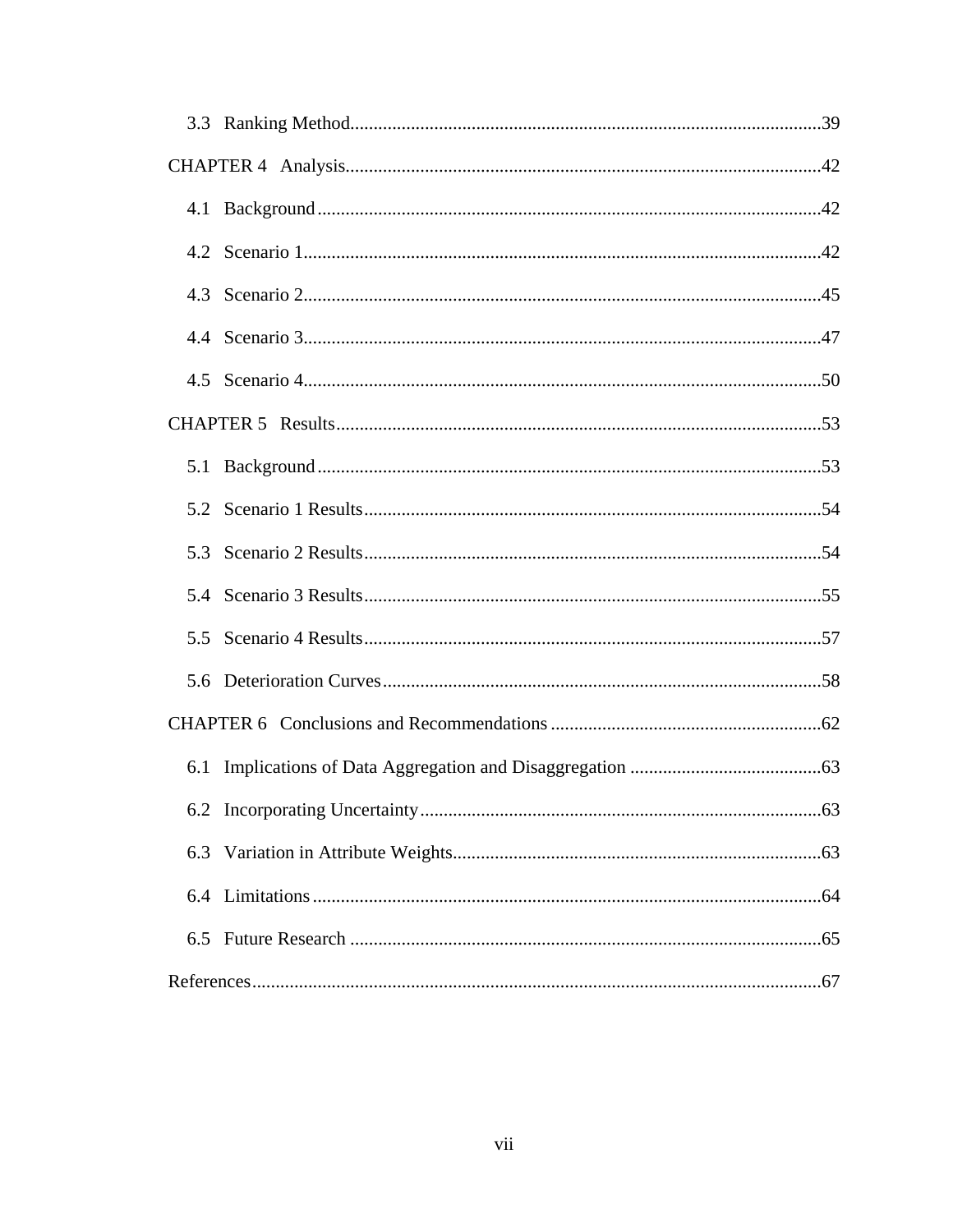## **LIST OF TABLES**

| Table 1. Limit-states, Limit Events, and Expected Performance Goals of Constructed    |
|---------------------------------------------------------------------------------------|
|                                                                                       |
|                                                                                       |
| Table 3. GDOT Bridge Prioritization Formula – Parameter Descriptions and Point Values |
|                                                                                       |
|                                                                                       |
|                                                                                       |
|                                                                                       |
|                                                                                       |
| Table 8. Scenario 1 Attributes, Normalized Attribute Values, and Bridge Utilities 44  |
|                                                                                       |
| Table 10. Scenario 2 Attributes, Normalized Attribute Values, and Bridge Utilities 46 |
|                                                                                       |
| Table 12. Slopes of Past Bridge Condition Ratings and HISTORIC Attribute Values and   |
|                                                                                       |
| Table 13. Scenario 3 Attributes, Normalized Attribute Values, and Bridge Utilities 49 |
|                                                                                       |
| Table 15. Scenario 4 Attributes, Normalized Attribute Values, and Bridge Utilities 52 |
|                                                                                       |
| Table 17. Original Normalized Rankings Compared to Scenario 1 Rankings 54             |
| Table 18. Scenario 1 Rankings Compared with Scenario 2 Rankings 55                    |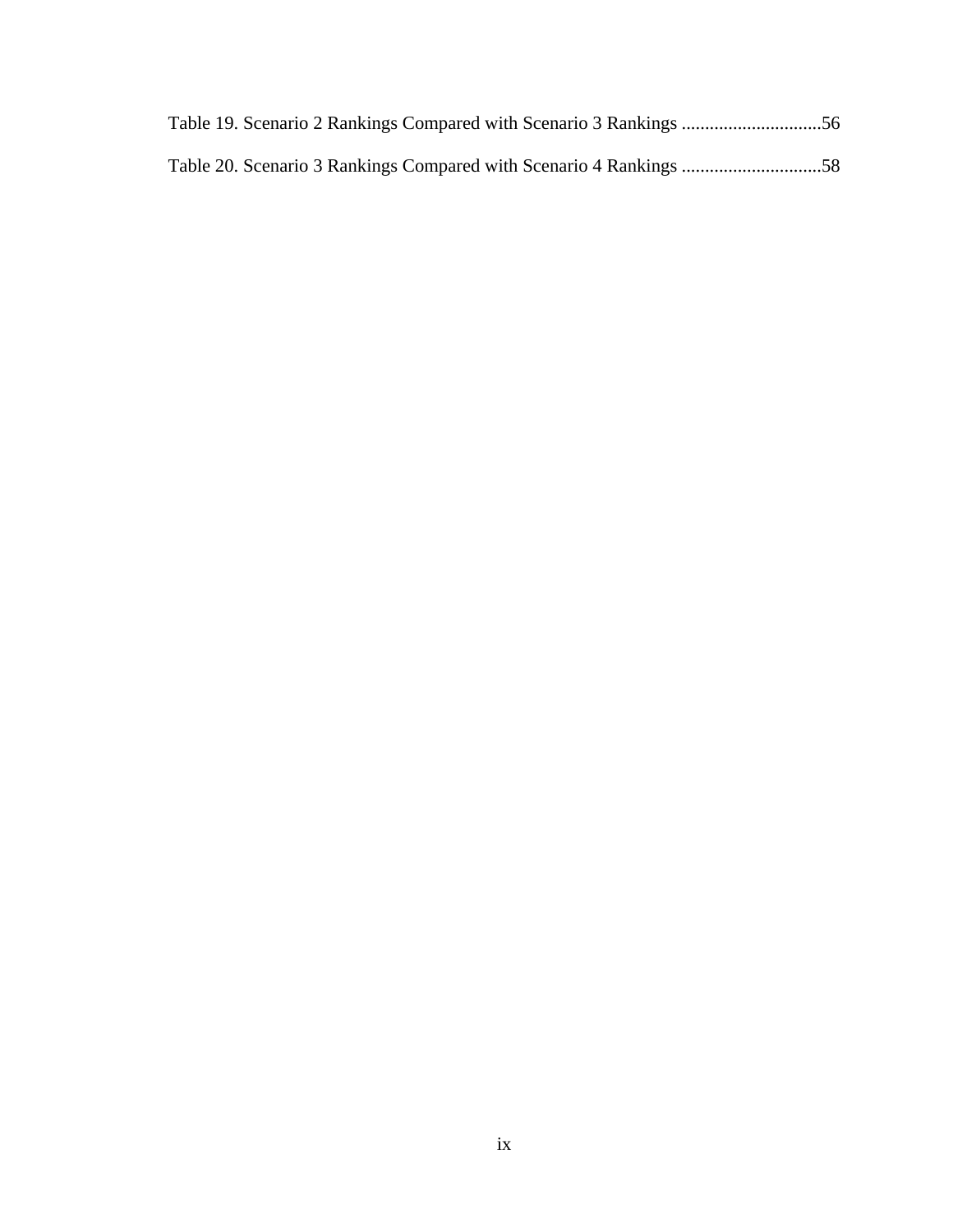## **LIST OF FIGURES**

| Figure 2. Sample resource allocation and utilization process in transportation asset      |
|-------------------------------------------------------------------------------------------|
|                                                                                           |
| Figure 3. A framework for investment decision making under risk and uncertainty (16).19   |
|                                                                                           |
| Figure 5. Structure of the hierarchy process used the prioritization method (31) 41       |
| Figure 6. Deck condition rating versus time for 3 selected case study bridges59           |
| Figure 7. Superstructure condition rating versus time for 3 selected case study bridges60 |
|                                                                                           |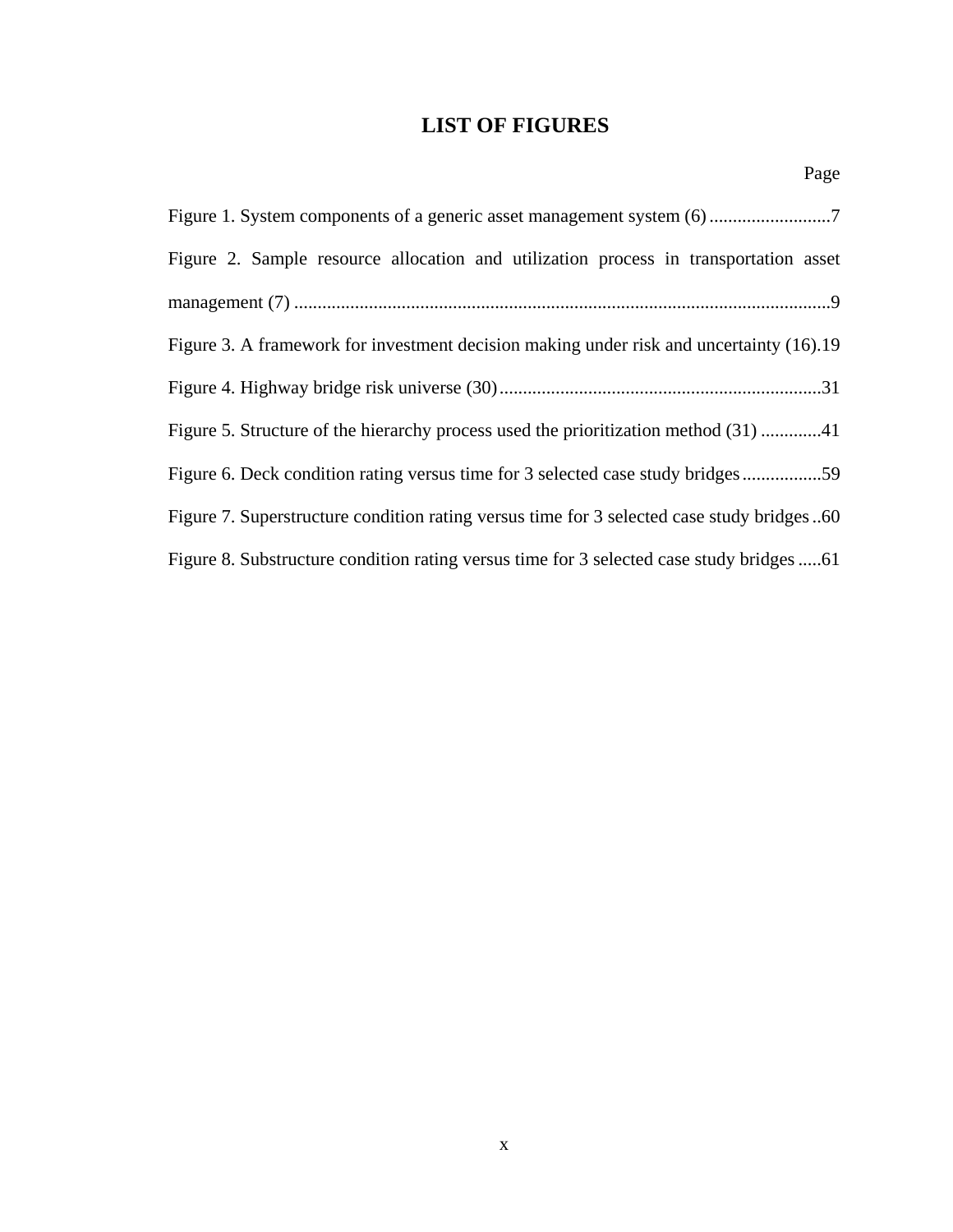## **LIST OF SYMBOLS AND ABBREVIATIONS**

| <b>AASHTO</b> | American Association of State Highway and Transportation |  |  |  |  |  |  |  |
|---------------|----------------------------------------------------------|--|--|--|--|--|--|--|
|               | <b>Officials</b>                                         |  |  |  |  |  |  |  |
| <b>ASCE</b>   | American Society of Civil Engineers                      |  |  |  |  |  |  |  |
| <b>ASCII</b>  | American Standard Code for Information Interchange       |  |  |  |  |  |  |  |
| <b>BIMS</b>   | <b>Bridge Information Management System</b>              |  |  |  |  |  |  |  |
| <b>DOT</b>    | Department of Transportation                             |  |  |  |  |  |  |  |
| <b>FHWA</b>   | Federal Highway Administration                           |  |  |  |  |  |  |  |
| <b>GASB</b>   | Government Accounting Standards Board                    |  |  |  |  |  |  |  |
| <b>GDOT</b>   | Georgia Department of Transportation                     |  |  |  |  |  |  |  |
| <b>GIS</b>    | Geographic Information Systems                           |  |  |  |  |  |  |  |
| <b>ISTEA</b>  | Intermodal Surface Transportation Efficiency Act of 1991 |  |  |  |  |  |  |  |
| LaDOTD        | Louisiana Department of Transportation and Development   |  |  |  |  |  |  |  |
| <b>LRFD</b>   | Load and Resistance Factor Design                        |  |  |  |  |  |  |  |
| <b>MADM</b>   | Multi Attribute Decision Making                          |  |  |  |  |  |  |  |
| <b>MAUT</b>   | Multi Attribute Utility Theory                           |  |  |  |  |  |  |  |
| <b>NBI</b>    | National Bridge Inventory                                |  |  |  |  |  |  |  |
| <b>TAM</b>    | <b>Transportation Asset Management</b>                   |  |  |  |  |  |  |  |
| <b>TRB</b>    | <b>Transportation Research Board</b>                     |  |  |  |  |  |  |  |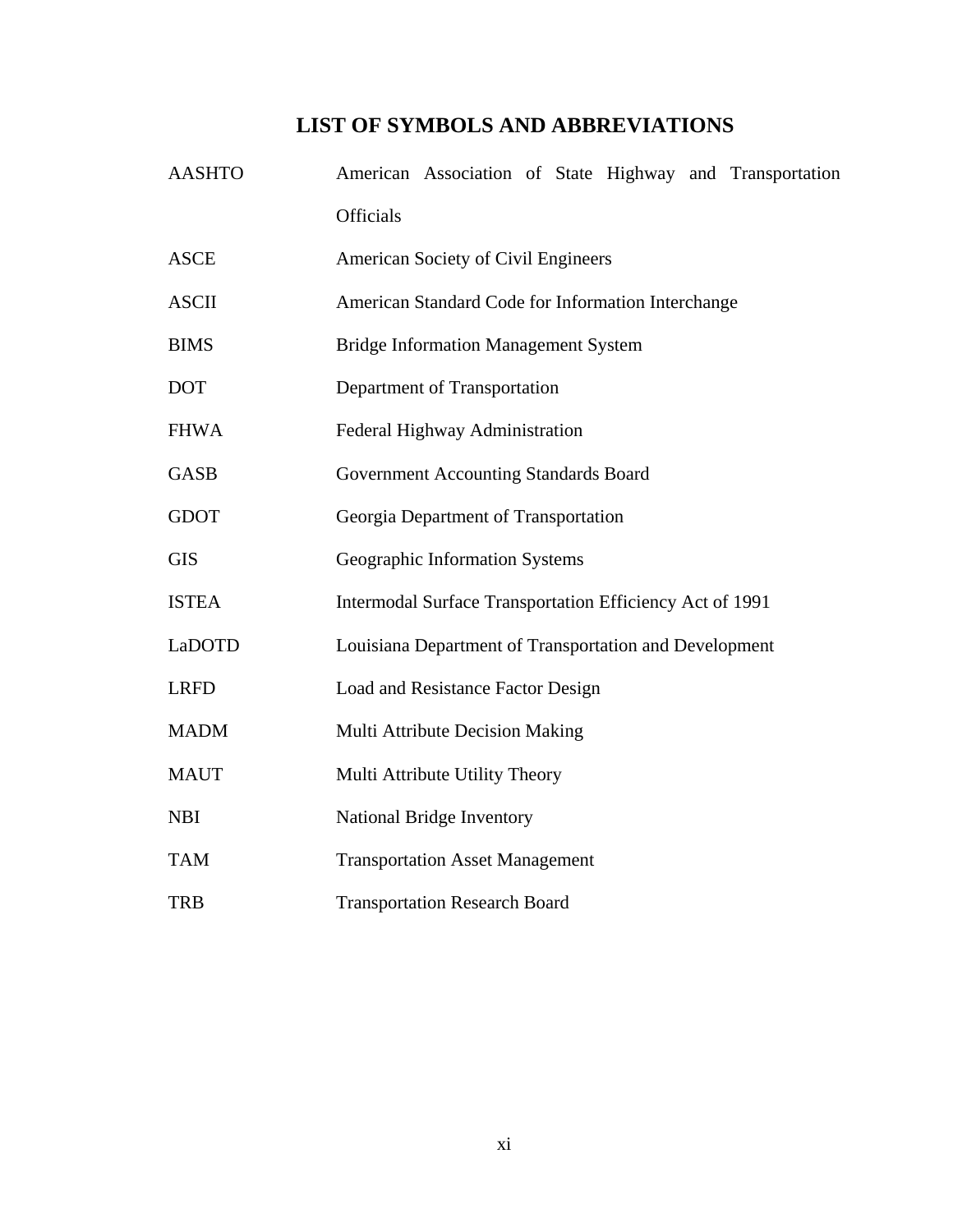#### **SUMMARY**

Transportation Asset Management (TAM) systems are in use at a significant number of transportation agencies. These systems can be used to effectively allocate resources and continuously inventory and monitor the condition of transportation infrastructure assets. Risk-oriented decision making is becoming an increasingly important component of the management process at many organizations, including transportation agencies. TAM systems can be used to incorporate risk assessment and risk management techniques at transportation agencies.

To demonstrate the value of incorporating risk in TAM systems, an examination of the literature was performed, and a case study was conducted. This case study incorporated risk in bridge project prioritization through the utilization of data from the National Bridge Inventory (NBI), and application of Multi Attribute Decision Making (MADM) concepts to address uncertainty and prioritize selected bridges in the state of Georgia.

The case study examines the impacts of data aggregation and disaggregation, and the incorporation of uncertainty on bridge project prioritization. Results of this analysis show that when available, disaggregate data on bridge condition should be used. In addition, uncertainty, in terms of performance risk, should be incorporated when past bridge condition data is available. Furthermore, decision-maker input is an important component of the Multi Attribute Utility Theory (MAUT) prioritization methodology used in this analysis. Decision-makers determine the relative importance of certain attributes, which is one of the strengths of this type of prioritization effort.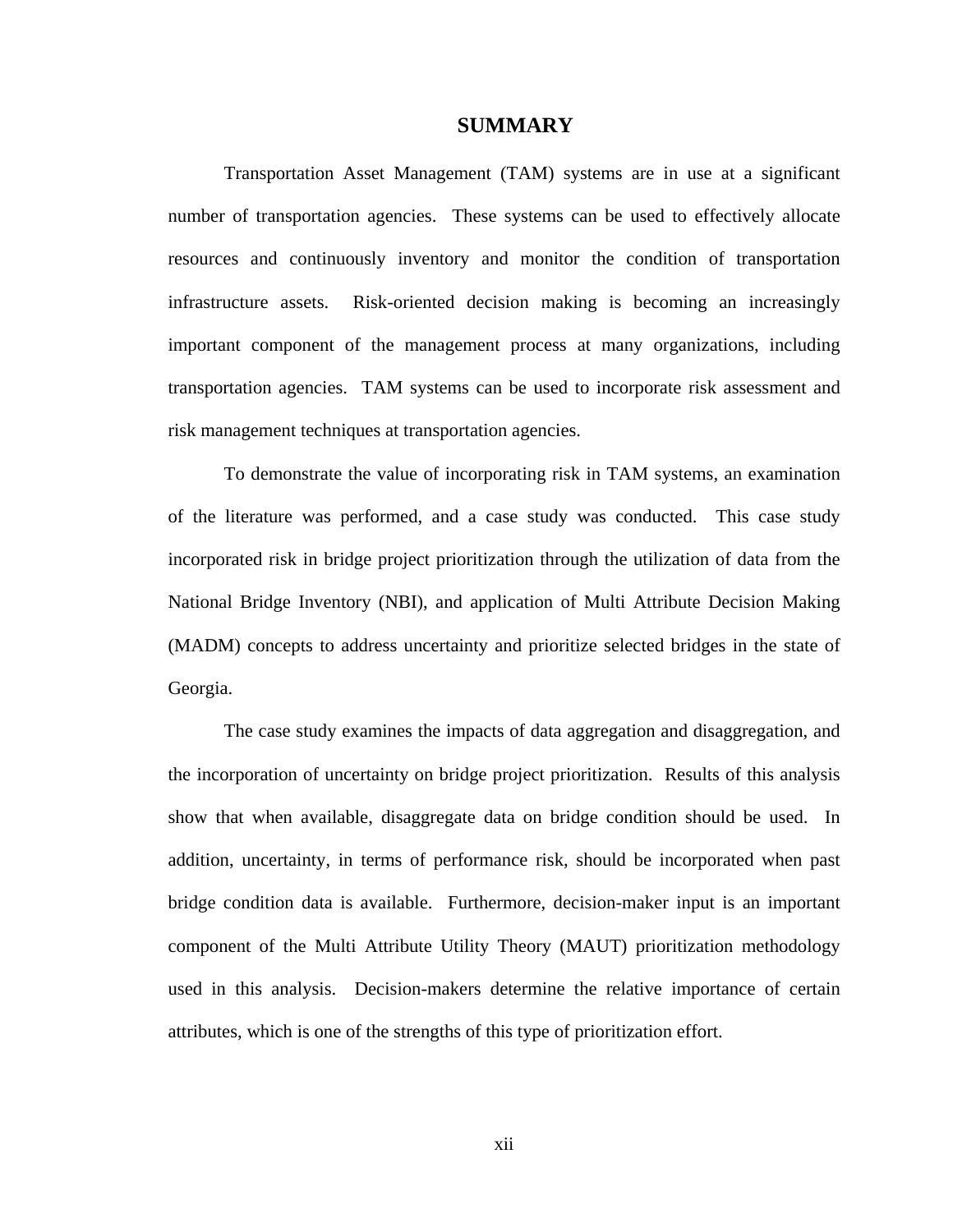#### **CHAPTER 1**

## **INTRODUCTION**

Risk-oriented decision making is a term that is now used by managers in a variety of organizations (1). However, it is often unclear what a decision maker means when he or she states that risk-oriented decision making is an integral part of the management process. It is one thing to say that this sort of decision making is part of an organization's business process, but another to specify how exactly risk is a factor in everyday decision making. This thesis examines risk assessment and risk management at transportation agencies as it applies to Transportation Asset Management (TAM) systems and presents a case study that incorporates risk in bridge project prioritization. More specifically, this case study utilizes data from the National Bridge Inventory (NBI), applies Multi Attribute Decision Making (MADM) concepts to address uncertainty and prioritize selected bridges in the state of Georgia.

 TAM systems are already in use at a significant number of transportation agencies, especially in larger agencies, such as state Departments of Transportation (DOTs). However, these agencies are at various stages of implementing TAM systems. Some agencies are quite advanced, particularly agencies in other countries that have been conducting transportation asset management for many years (2). For example, all of the international agencies examined in a 2005 Federal Highway Administration (FHWA) international scan of best practices incorporated some degree of risk assessment or risk management in selected areas of their TAM processes, particularly through the use of scenario analysis (2).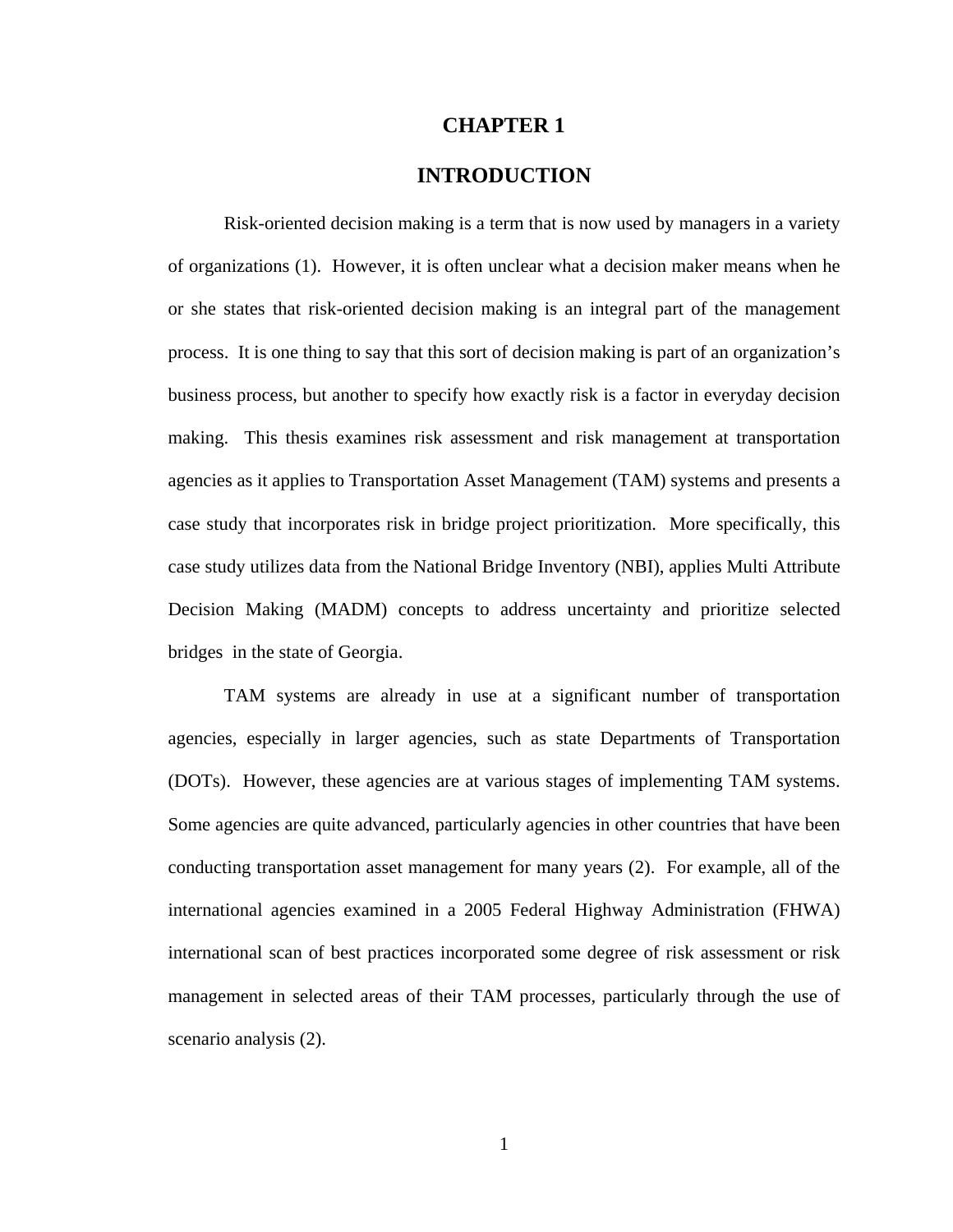A 2006 scan tour in the United States, also on TAM systems, highlighted several state and local level agencies that were at various stages of implementation. The scan tour report identified best practices in TAM as found in the United States (3). As with the international experience, U.S. agencies often used scenario analysis as part of their risk assessment and risk management efforts. Typically, different funding scenarios were assumed leading to different condition or performance assessments of the transportation system. In particular, the scenarios often predicted pavement and bridge conditions with various levels of funding (3).

 Perhaps the most common use of the term "risk" when applied to transportation infrastructure refers to the risk of failure of a transportation asset. However, such a use of risk of failure is not defined consistently given that performance measures for transportation infrastructure condition are often not standardized (4). Also, catastrophic and non-catastrophic, i.e. level of service, failures tend to be treated differently.

 This thesis is organized in the following manner. Chapter 2 reviews TAM systems, and presents a basic overview of the concept of risk, risk assessment, and risk management. It then presents some examples of how risk can be used in TAM systems. Chapter 3 describes the methodology used in the case study, which focuses on bridge investment prioritization. Several prioritization scenarios are developed in Chapter 4, some using aggregate data while others use more disaggregate data. Some also incorporate uncertainty. Chapter 5 shows the results of data aggregation, disaggregation, and the incorporation of uncertainty into the prioritization scenarios. Finally, Chapter 6 discusses the impacts of the Chapter 5 results, identifies knowledge gaps, and presents future research needs.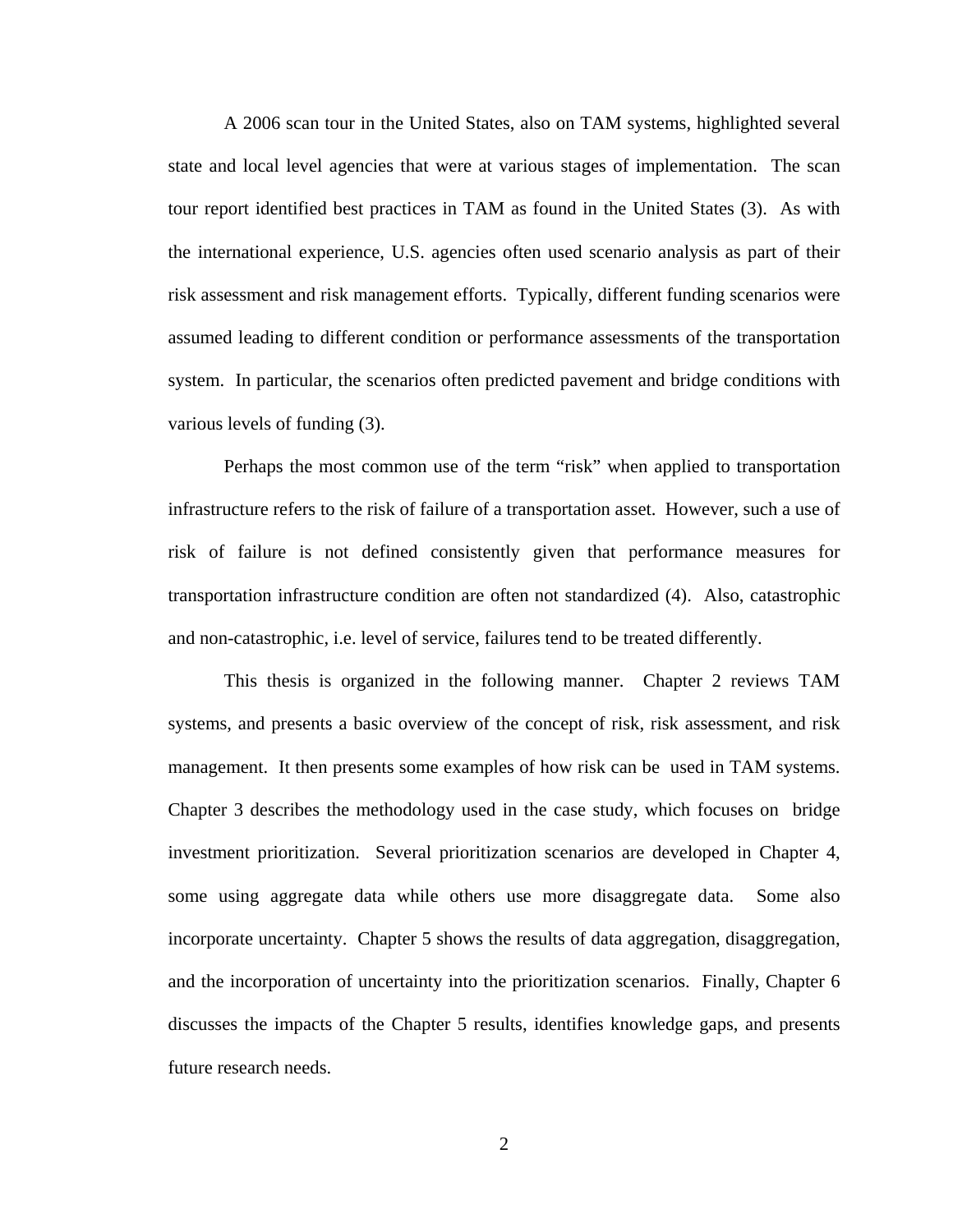#### **CHAPTER 2**

## **LITERATURE REVIEW**

#### **2.1 Transportation Asset Management Systems – A Historical Context**

The Intermodal Surface Transportation Efficiency Act of 1991 (ISTEA), among other things, placed emphasis on the management of existing infrastructure as opposed to the construction of new facilities. ISTEA required state transportation agencies to have six infrastructure management systems for road pavement, bridges, safety, congestion, public transportation, and intermodal facilities (3). Congress, however, did not provide funding to the states to establish these infrastructure management systems and this mandate was repealed in 1995 after state DOTs argued that the infrastructure management systems represented unfunded mandates. However, in many cases, states had developed infrastructure management systems prior to ISTEA, such as pavement and bridge management systems, and continued to use them. In the case of congestion management systems, such systems were required for transportation management areas, defined as metropolitan areas over 200,000 population (this approach is now called the congestion management process.)

One of the distinguishing characteristics in the evolution of transportation asset management in the U.S. has been the use of conferences and workshops to develop and disseminate information on its application. A timeline of major conferences and workshops in the evolution of transportation asset management includes (two nonconference events are also included in the timeline because of their importance to the development of TAM):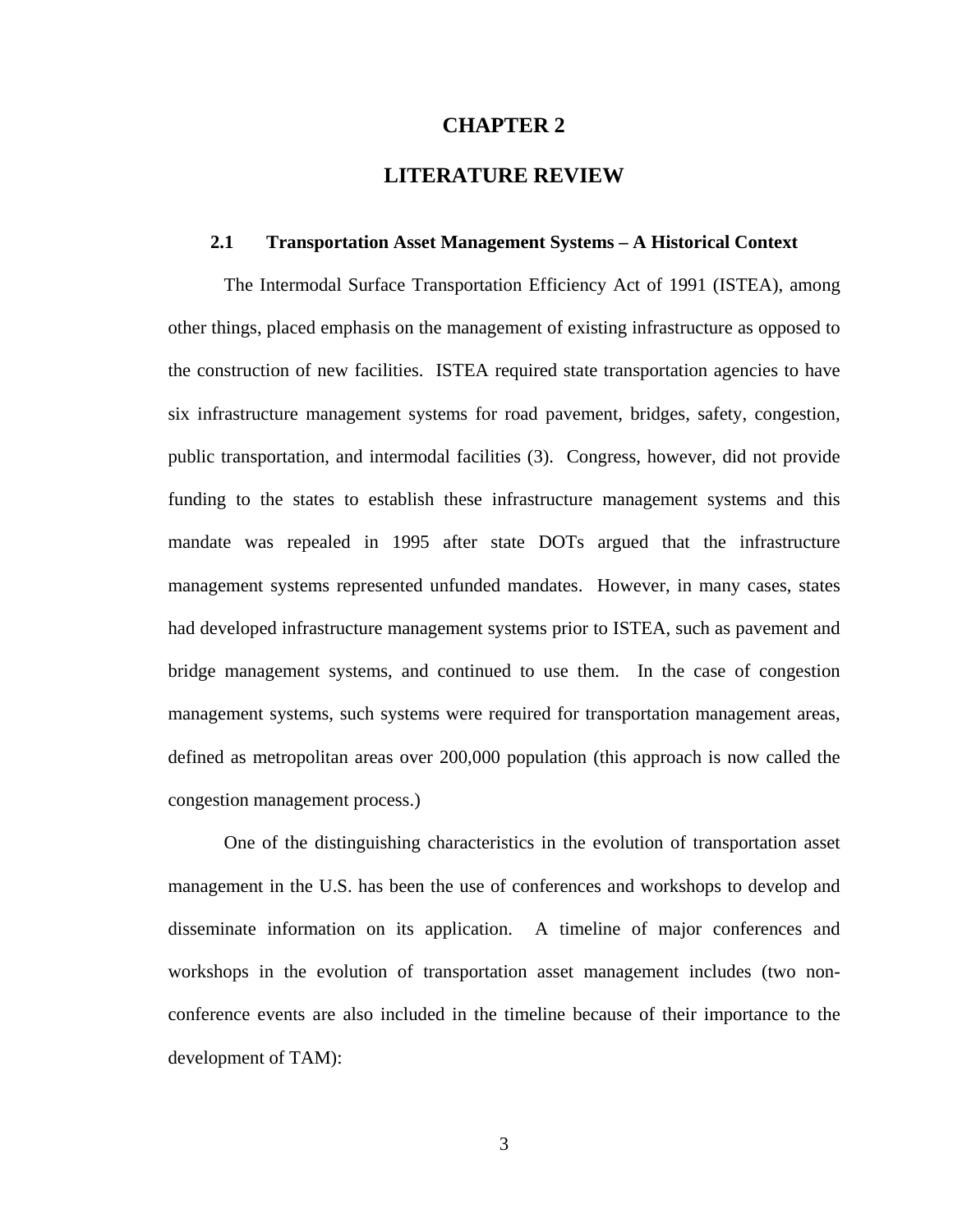- 1996: AASHTO and the FHWA co-sponsor a workshop in Washington D.C. entitled "Advancing the State of the Art into the  $21<sup>st</sup>$  Century Through Public-Private Dialogue". The workshop included representatives from Chrysler, Wal-Mart, GTE Conrail, and a number of public utilities. The underlying theme of the workshop was that principles and tools of good asset management in private organizations could also apply to public organizations (5).
- 1997: A workshop is held at the Center for Infrastructure and Transportation Studies at Rensselaer Polytechnic Institute further examining the practices, processes, and tools of asset management as they apply to state DOTs.
- 1998: Federal Highway Administration (FHWA) creates the Office of Asset Management (6).
- 1999: A national conference is held in Scottsdale, Arizona that serves as a peer exchange for state DOTs (7).
- 1999: The Government Accounting Standards Board (GASB) issues Statement No. 34. GASB 34 requires government agencies to report capital assets using a historical cost, a depreciation approach, or a modified approach for reporting on infrastructure assets. The modified approach requires government agencies to use some sort of asset management process (8).
- 2001: A national conference is held in Madison, Wisconsin with a theme of "Taking the Next Step" (7).
- 2003: National conferences are held in Atlanta and Seattle with the theme "Moving from Theory to Practice" (9).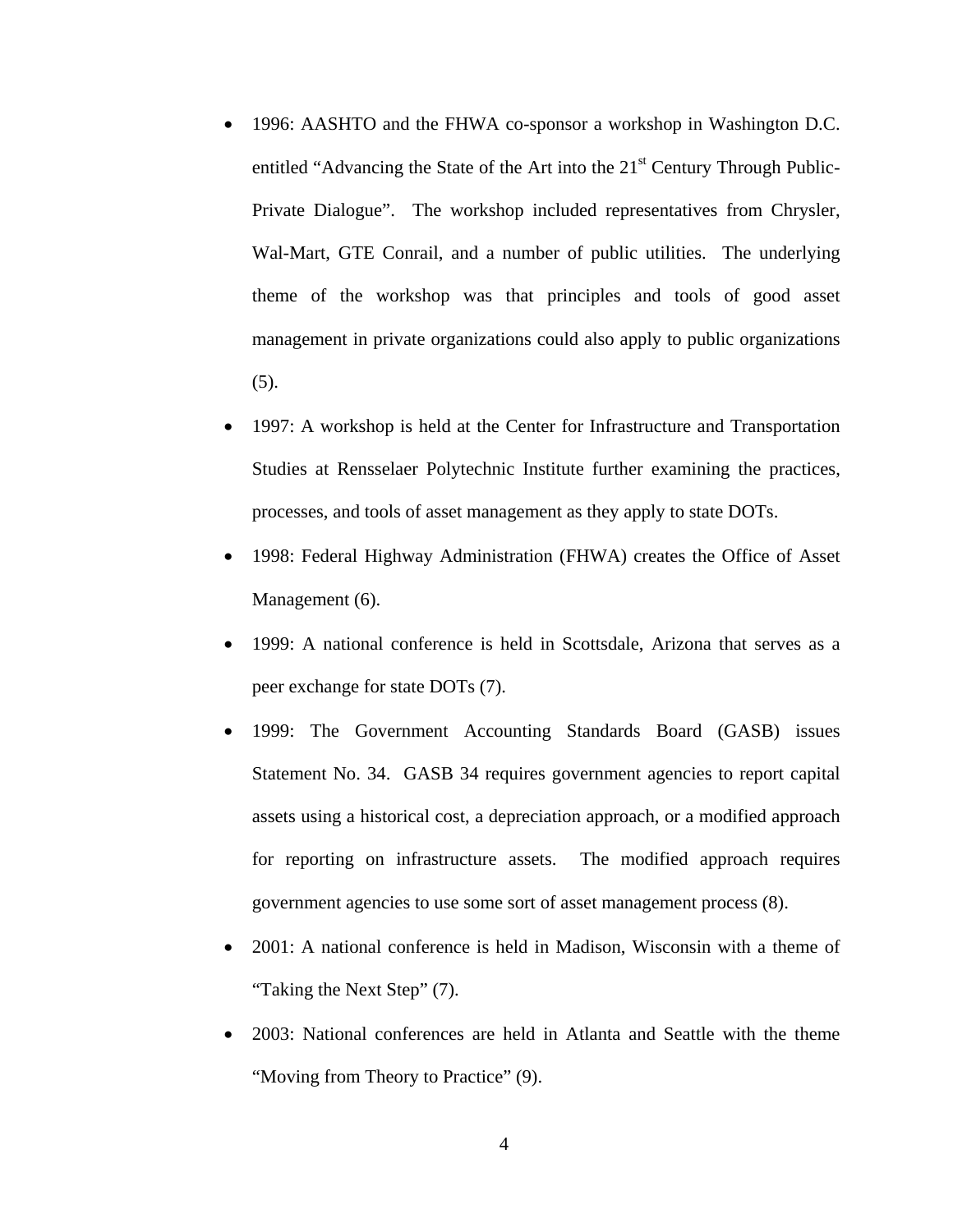- 2005: A national conference is held in Kansas City with the theme "Making Asset Management Work in Your Organization" (10).
- 2007: A national conference on transportation asset management is held in New Orleans with the theme "New Directions in Asset Management and Economic Analysis" (11).
- 2009: A national conference on Transportation Asset Management is held in Portland with the theme "Putting the Asset Management Pieces Together" (12).

These conferences and workshops occurred in parallel with an evolving literature on transportation applications in asset management that laid the foundation for today's state of practice. For example, the FHWA, AASHTO, the TRB of the National Academies, and consultants from private industry have published various primers, reports, scans, and case studies regarding TAM (see  $(2)$   $(3)$   $(5)$   $(6)$   $(7)$   $(8)$   $(9)$   $(10)$   $(13)$  $(14)$ .

### **2.2 Transportation Asset Management Systems- System Components**

The term asset management means different things to different organizations, many of which practice some degree of asset management, but might not use that term. The AASHTO Subcommittee on Asset Management developed the following definition of asset management (13):

"…a strategic and systematic process of operating, maintaining, upgrading, and expanding physical assets effectively throughout their lifecycle. It focuses on business and engineering practices for resource allocation and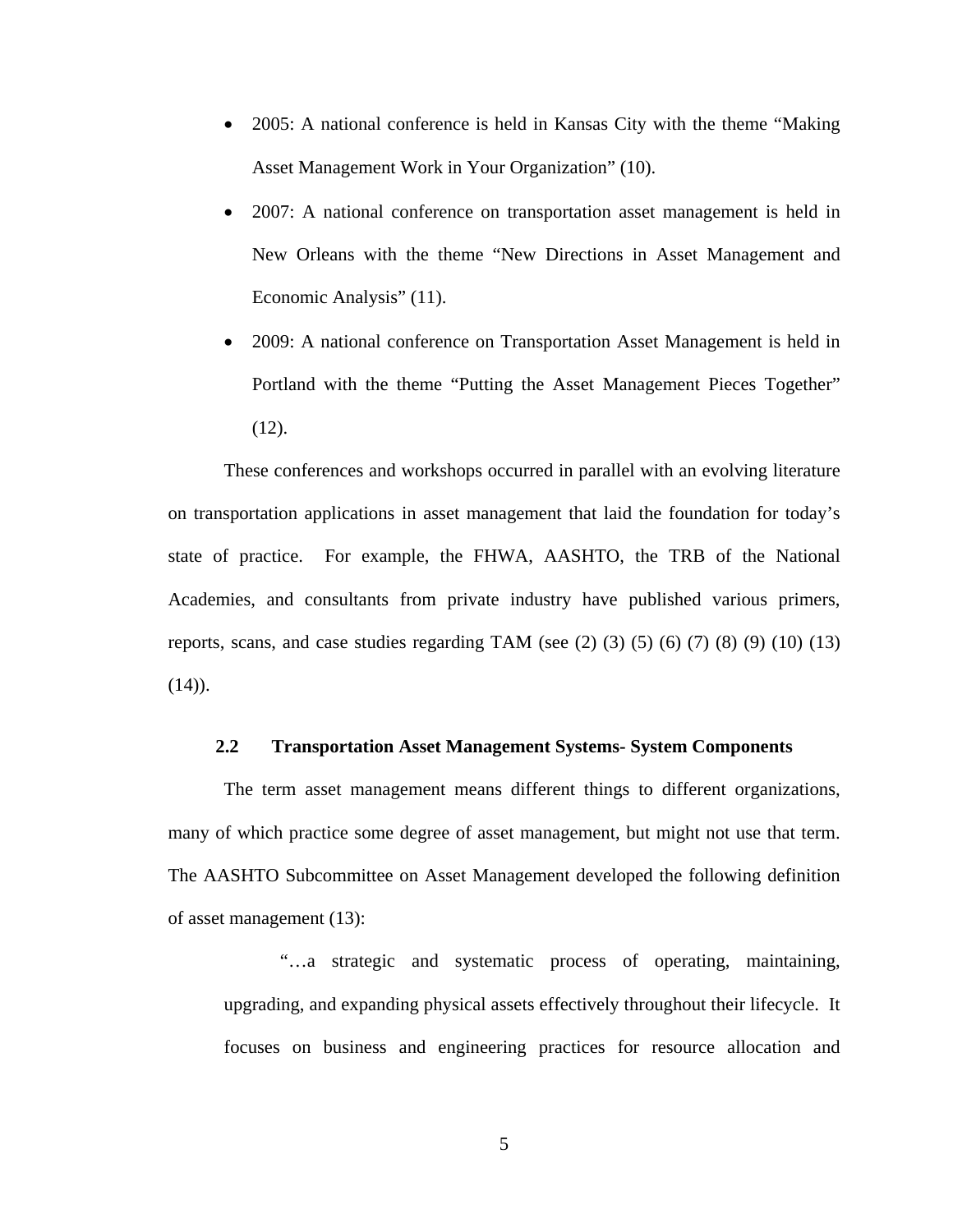utilization, with the objective of better decision making based upon quality information and well defined objectives."

Of importance to this thesis, NCHRP Report 551 identified the following core principles of a TAM system: policy-driven, performance-based, analysis of options and tradeoffs, decisions based on quality information, and monitoring to provide clear accountability and feedback (14).

For purposes of this thesis, the aforementioned AASHTO definition of a transportation asset management system (13) is used as a common point of departure. TAM systems are already in use in a large number of transportation agencies, especially in larger agencies, such as state DOTs. Most scans or other investigations of TAM systems show that implementation varies from one organization to another. Several international agencies, for example, have TAM systems that are quite advanced (2). Others are just beginning to understand how agency decisions could be informed by such a system. This being the case, not all agencies use the term asset management, and similarly there is no single asset management system or framework that has been adopted uniformly. However, the FHWA has attempted to identify key steps or elements in a transportation asset management process, including: goals and policies, asset inventory, condition assessment and performance monitoring, alternatives analysis and program optimization, short and long range plans, program implementation, and performance monitoring (6). (See Figure 1, which shows the generic components of an asset management system.)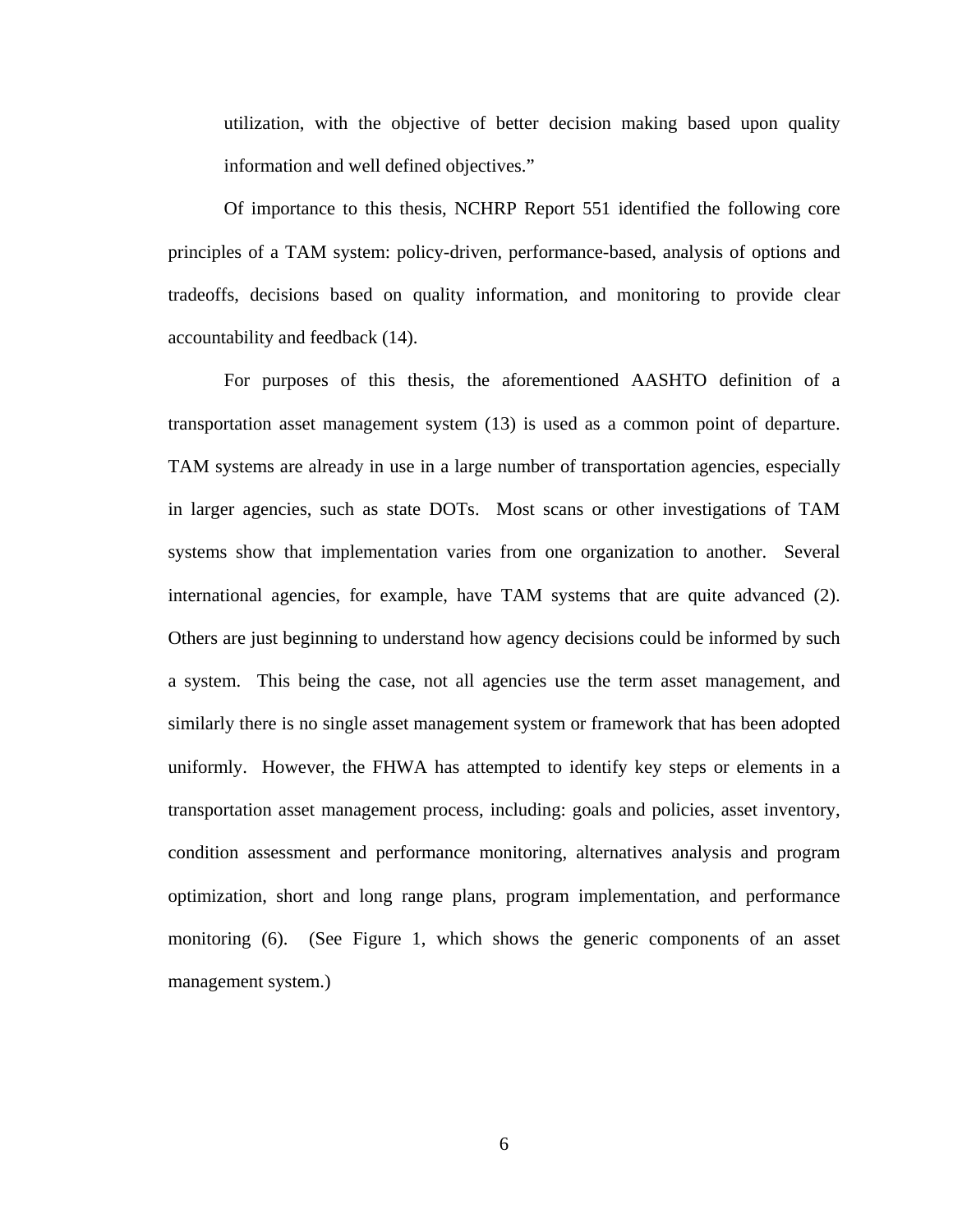

**Figure 1. System components of a generic asset management system (6)** 

Some agencies enumerate specific goals and policies for their asset management systems before developing specific elements of a TAM system while other agencies may develop certain elements of a TAM system before defining goals and policies. TAM best practice includes clearly defined goals and policies that can be translated into specific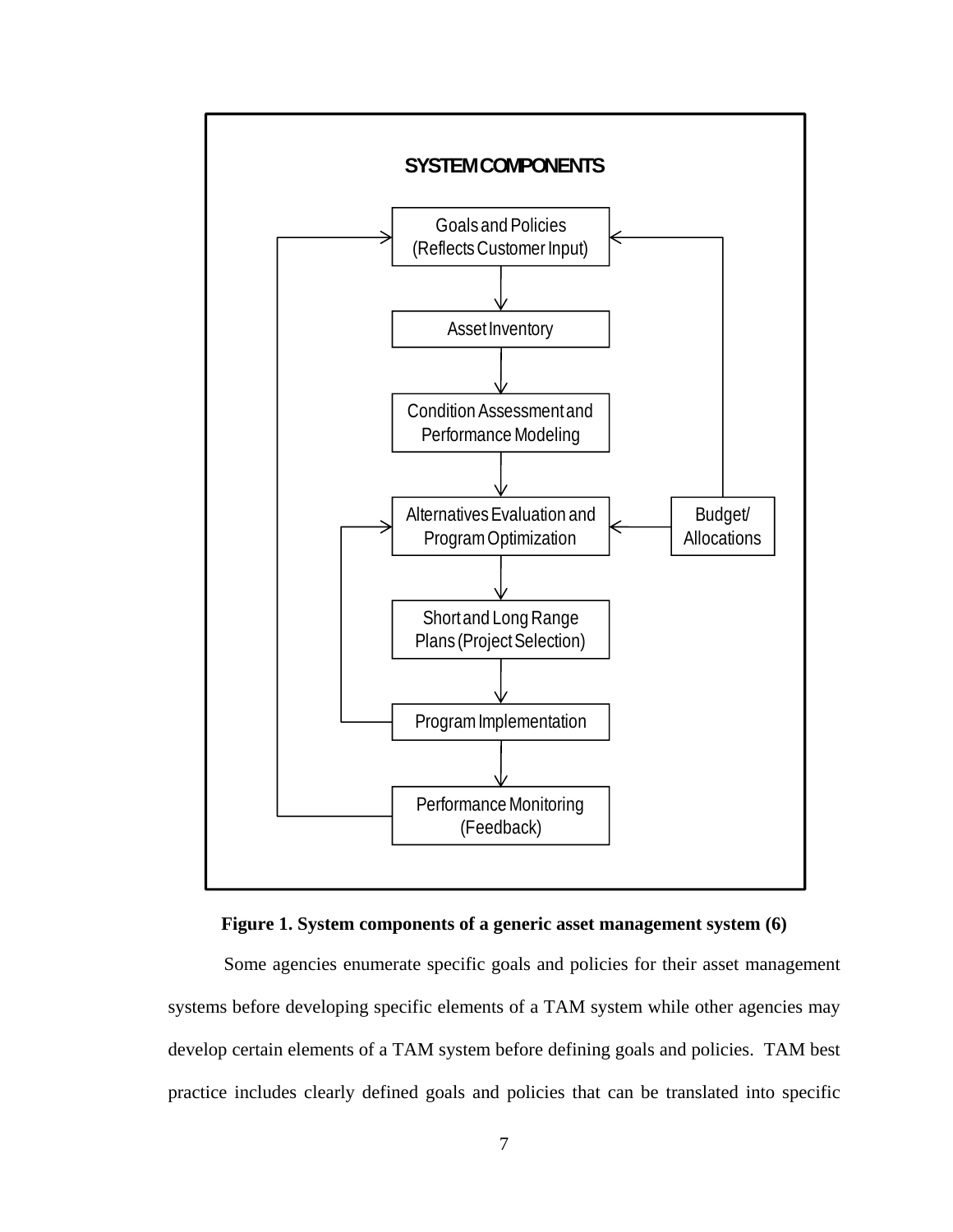performance measures and targets, which depends upon the resources available to an agency (7).

AASHTO's *Transportation Asset Management Guide* (7) was produced after the FHWA Asset Management Primer (6), and looked to build upon previous work. The AASHTO Guide also presented the basic elements of an example resource allocation and utilization process in a TAM system as shown in Figure 2. Although similar to the FHWA process, the AASHTO framework is intentionally broader, incorporating fewer elements. This is to serve the needs of different agencies better, so that agencies do not feel the need to overhaul every aspect of their TAM systems (14). Nonetheless, the basic elements of the FHWA process are also captured in the AASHTO process.

An updated and accurate inventory of assets is an essential component of an effective TAM system. Inventory data may contain a variety of data related to a specific asset and will likely vary depending upon the class of the asset, i.e., roads versus bridges. An important component of an asset inventory system is the location referencing system used. Agencies have used Geographic Information Systems (GIS), Global Positioning Systems (GPS), or imaging technologies as part of their inventory system process. Ideally, an asset inventory should be updated on a regular basis, so that it can provide information on changing conditions for both newer and older assets.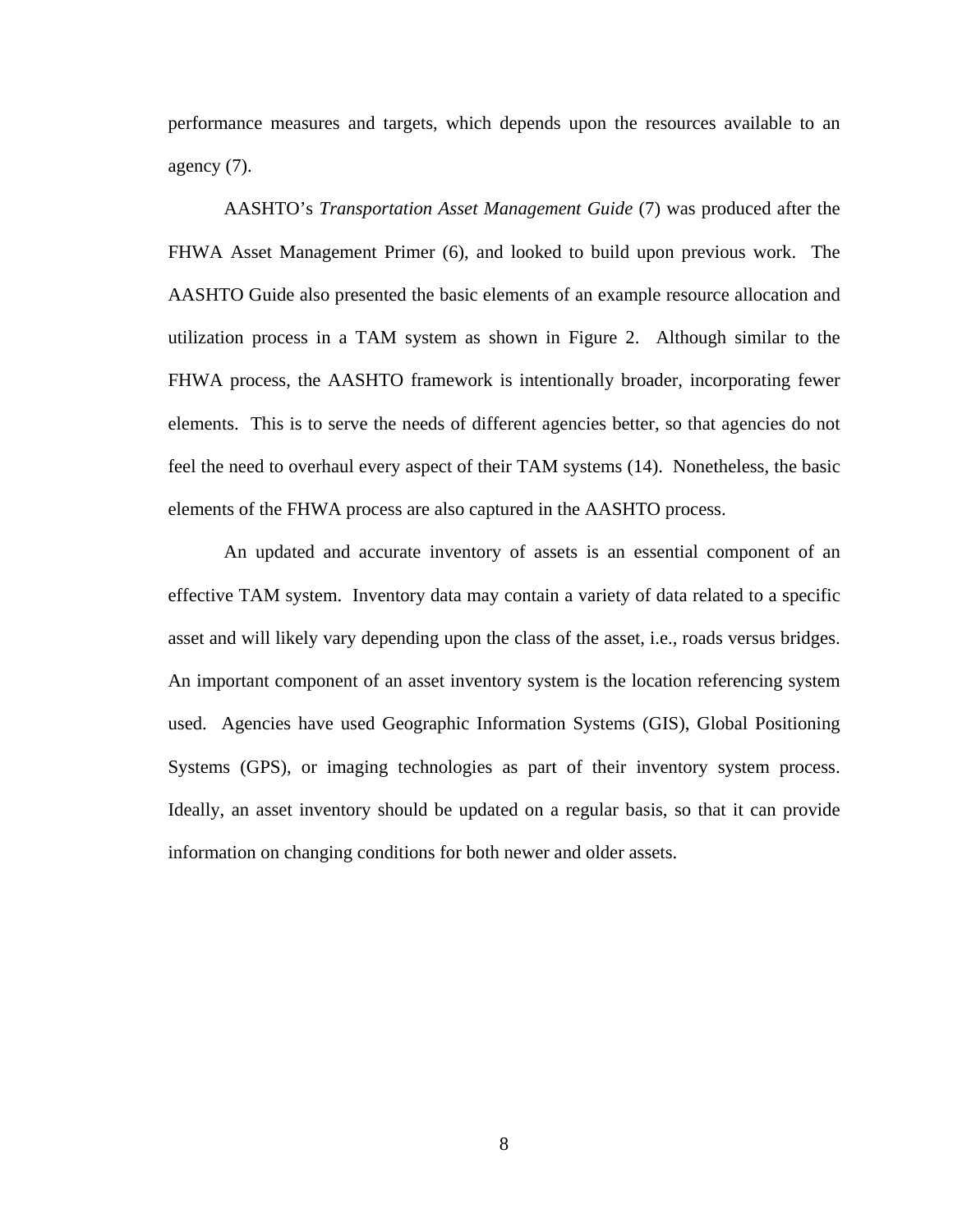

**Figure 2. Sample resource allocation and utilization process in transportation asset management (7)** 

Condition assessment is another critical component of an effective asset management system. Not only is it important for transportation agencies to maintain data on current asset condition, but it is also critical to monitor trends in asset condition so as to identify how the transportation system is faring over time.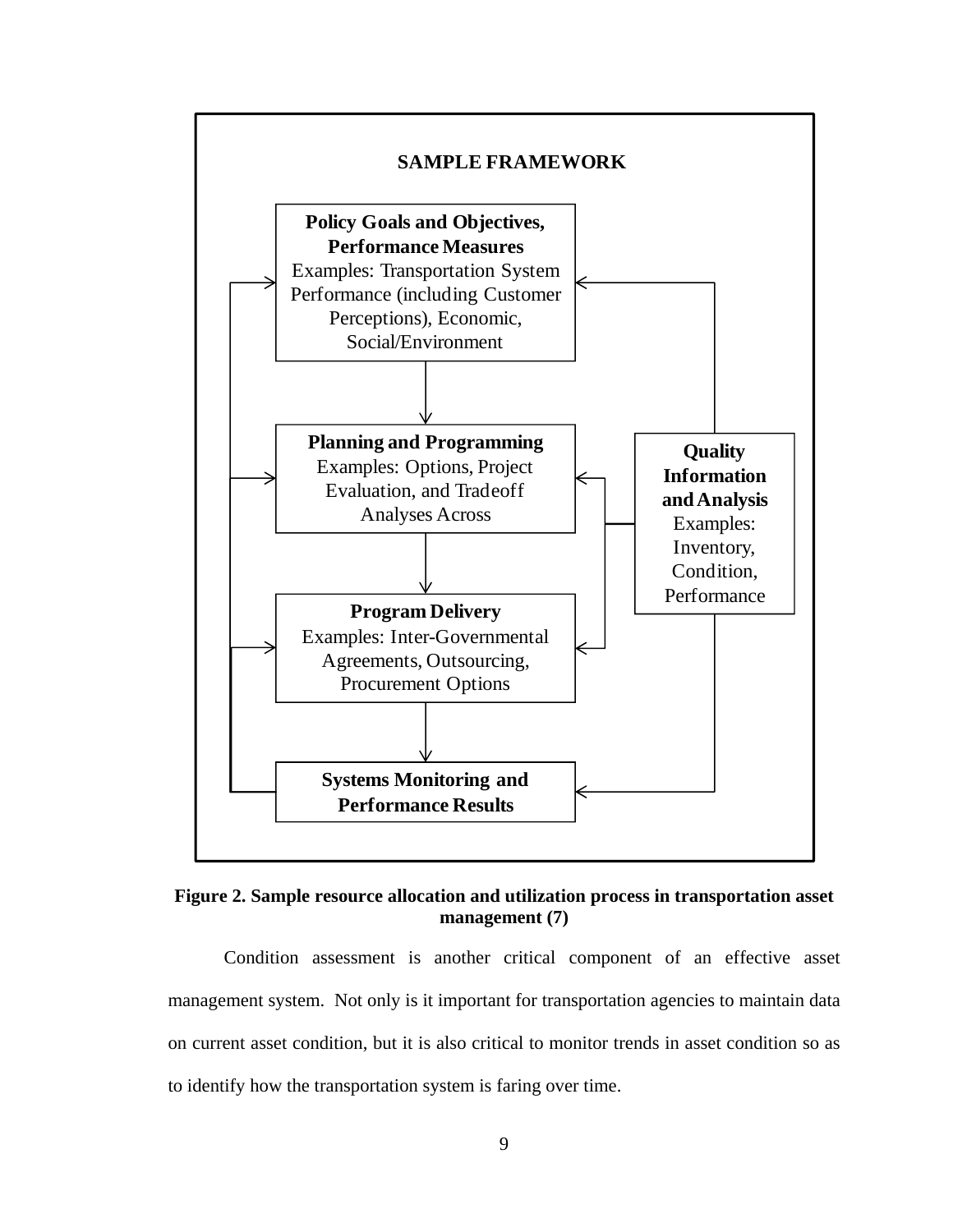Performance modeling is a tool that allows transportation agencies to predict the future condition of assets. Oftentimes performance models depend upon the use of historic condition data to predict future asset condition. Many transportation agencies set a minimum defined condition level for their assets. For example, on a pavement condition scale of 0 to 100 an agency may set 85 as the minimally acceptable condition for interstate highways. In many instances, the level of funding directly impacts the condition of infrastructure assets.

 Most TAM systems include some means of alternatives analysis and program optimization. Often an agency will develop a set of alternatives that meets its objectives given resource constraints. Program optimization can be used to identify the optimal set of alternatives that meet specified agency goals and objectives. However, there is not always an optimal alternative and as such, a decision maker selects one alternative based on his or her values and preferences. Sometimes agencies will evaluate various plans, programs, or project alternatives to assess tradeoffs involved in selecting one option over another. This implies that TAM systems should have procedures or processes for determining the relative value of one investment strategy versus another.

TAM systems are also significant components of many transportation organizations' short and long range plans in that TAM systems are used to both monitor current infrastructure asset condition and predict future asset condition. As part of their long-range planning efforts, several agencies with more advanced TAM systems have conducted scenario analysis to determine the effects of different funding levels on asset condition (3).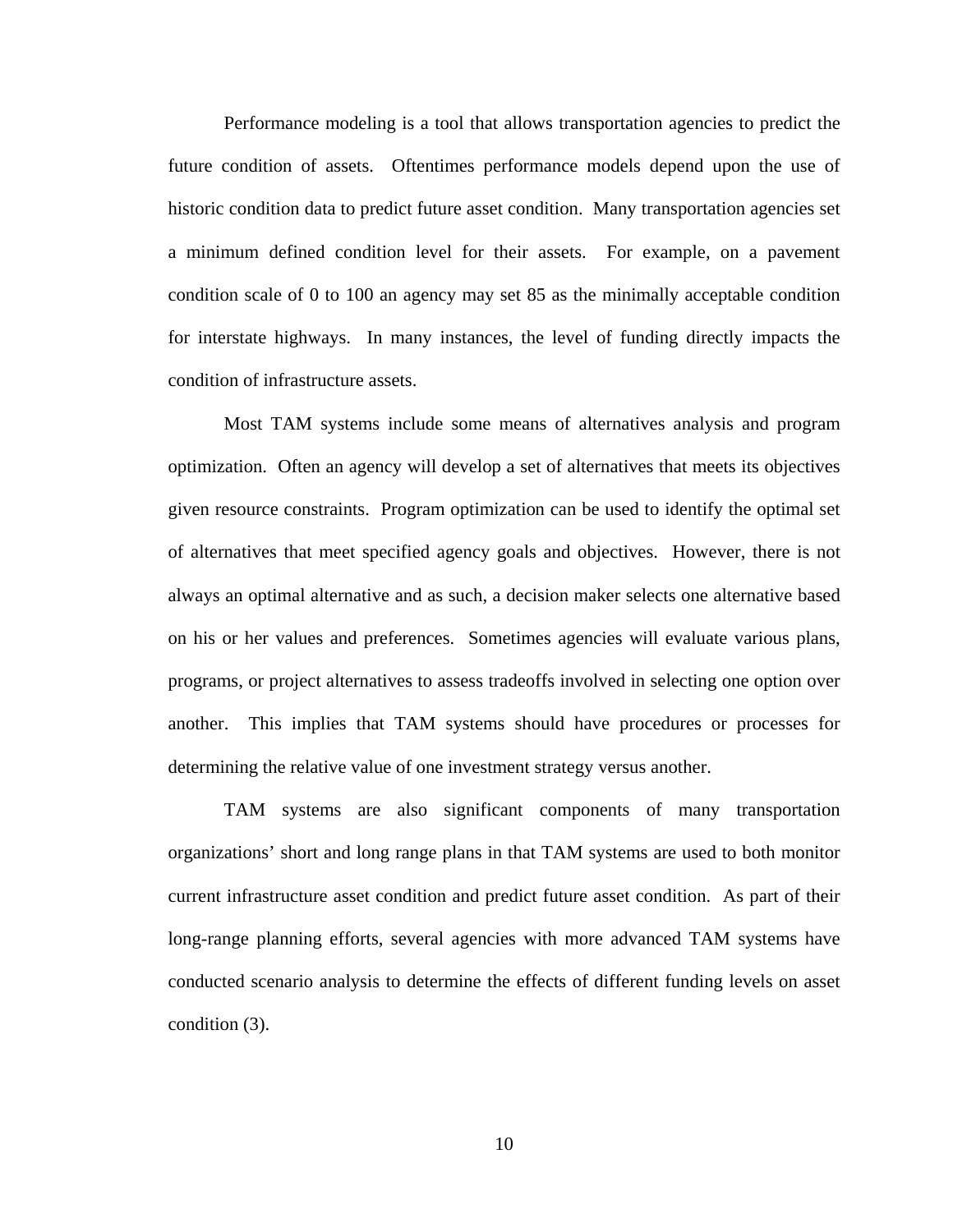Plans lead to programs, documents that lay out the budget allocation and schedule of investment over time. Programs can focus on a range of investment categories such as regular maintenance, major rehabilitation or reconstruction. Programs perhaps are the most important part of a TAM in that this is where the ultimate decisions are made concerning where investment will be applied. Programs reflect an agency's priorities and overall strategy for keeping the transportation system in good condition and properly functioning.

Performance monitoring ensures that the asset management system is being provided some indication of whether the state of the transportation system is changing, and if so, in what direction. This is an important component of any TAM process as it ultimately relates to whether a transportation agency is meeting its stated goals and policies (assuming that transportation agency actions directly cause changes in performance). In order to ascertain the level of performance of transportation infrastructure, an agency needs to develop adequate performance measures.

#### **2.3 Risk and Transportation Asset Management Systems**

Risk assessment and risk management are important components of any asset management process (15). For example, risk is inherent to the transportation planning and development process. Transportation plans reflect political risks, such as the adverse reaction of a community to the impacts of a transportation project in the plan, potential changes in direction from newly elected officials, and uncertainty in the availability of funds. Risk can be considered in any part of the TAM process shown in Figure 1 or during any portion of the life cycle of an infrastructure asset. Often it is best to consider risk throughout the entire transportation planning and development process, but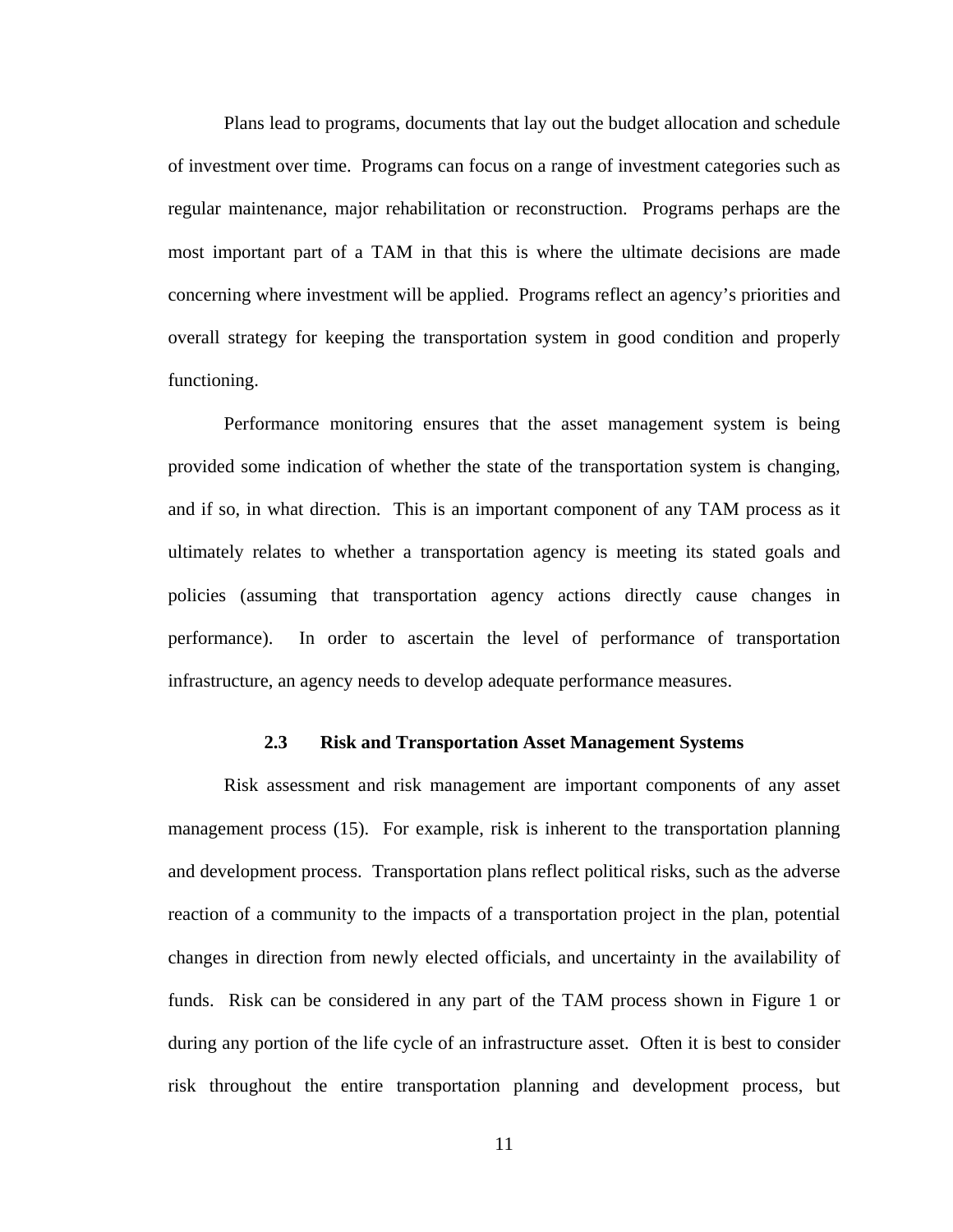sometimes it is more appropriate to consider risk during the latter stages of the process  $(15)$ .

As illustrated by the 2007 collapse of the I-35W bridge in Minneapolis, a more systematic and performance-based approach for evaluating infrastructure condition is necessary. The use of risk-based approaches to evaluate infrastructure condition can lead to investments that are targeted at higher risk assets. For example, a highly traveled interstate bridge could receive inspections with greater frequency. Additionally, in order to assess properly the risks associated with civil engineering infrastructure, a comprehensive approach towards defining infrastructure performance is needed.

The American Society of Civil Engineers (ASCE) has established a committee to develop a more complete definition of performance of engineered infrastructure. This committee has also investigated performance limit-states and performance-based design of infrastructure (4). It was recognized that although performance-based engineering is not a new concept in engineering (see for example the automotive, aerospace, and space industries, that are not driven by code-based designs), it is a relatively new concept in civil engineering. If the civil engineering profession establishes performance definitions and develops quantitative, measurable indices, the benefits could be substantial (4). For example, does it make sense to design a bridge in a low-risk seismic region to the same prescriptive code-based requirements as in a high-risk seismic region such as California?

Designs for modern bridges and buildings are based on limit states or load and resistance factor design (LRFD) concepts. Although these limit states are based on the basic LRFD concept of achieving predetermined reliability levels for typical limit states such as yielding, fracturing, and instability, limit state functions will vary for different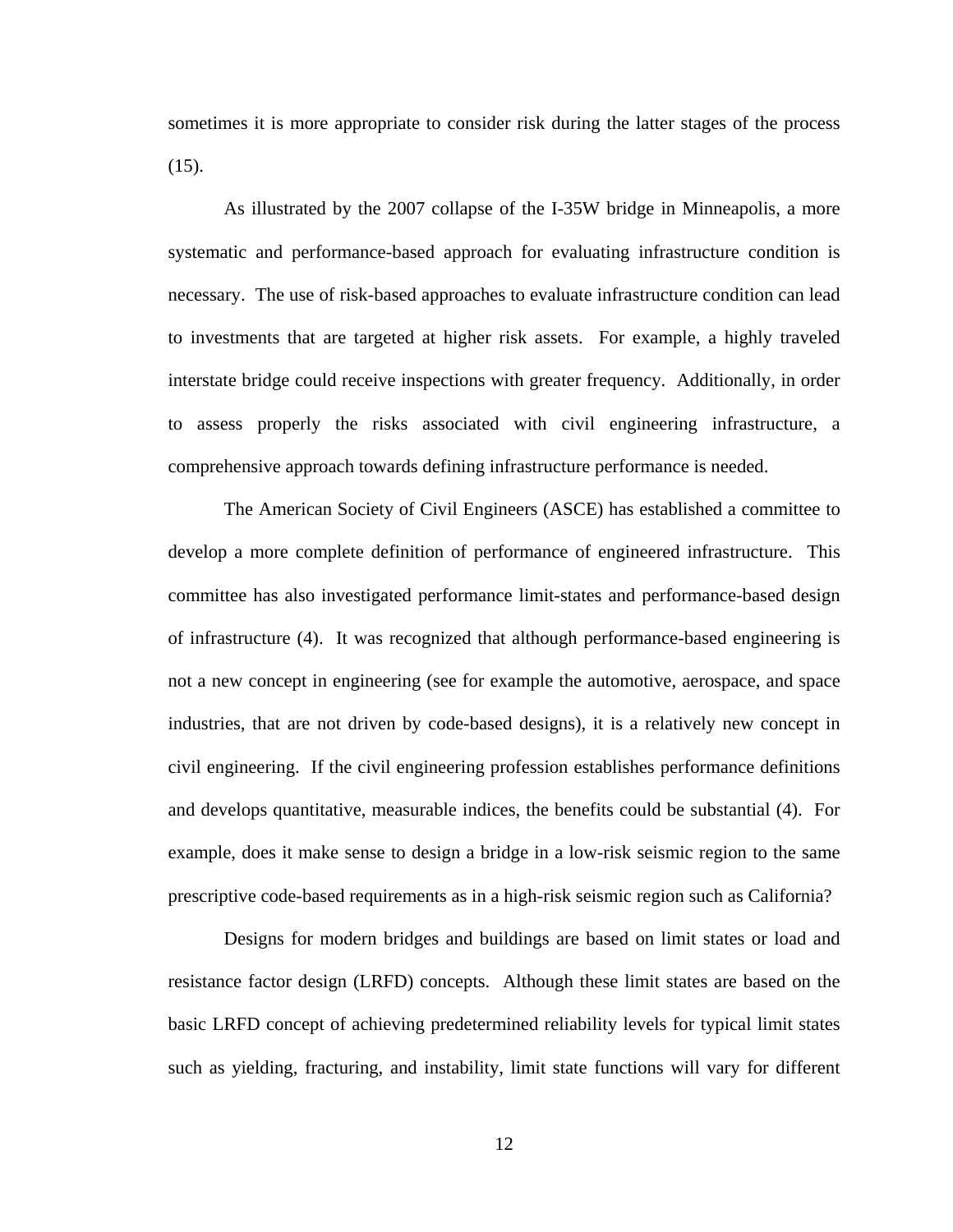building types such as bridges, tunnels, and dams (4). Table 1 shows the limit-states, limit-events, and expected performance goals recommended by the ASCE Committee on Performance-Based Design and Evaluation of Constructed Facilities. Standardization of limit-states, limit-events, and expected performance goals is an important step in the development of performance-based design guidelines. Performance-based design would consider risk of failure, which reflects both the probability of failure, i.e., the inability to meet stated performance objectives, and the consequences of failure (4).

Since the expected life of transportation infrastructure can be long, around one hundred years for bridges, it can become difficult to establish performance limit-states for various stages throughout the life of an infrastructure asset. Asset management systems provide an effective platform for monitoring the condition or performance of infrastructure assets throughout their life-cycle. As such, these TAM systems would be an effective platform for incorporating the risks associated with such infrastructure.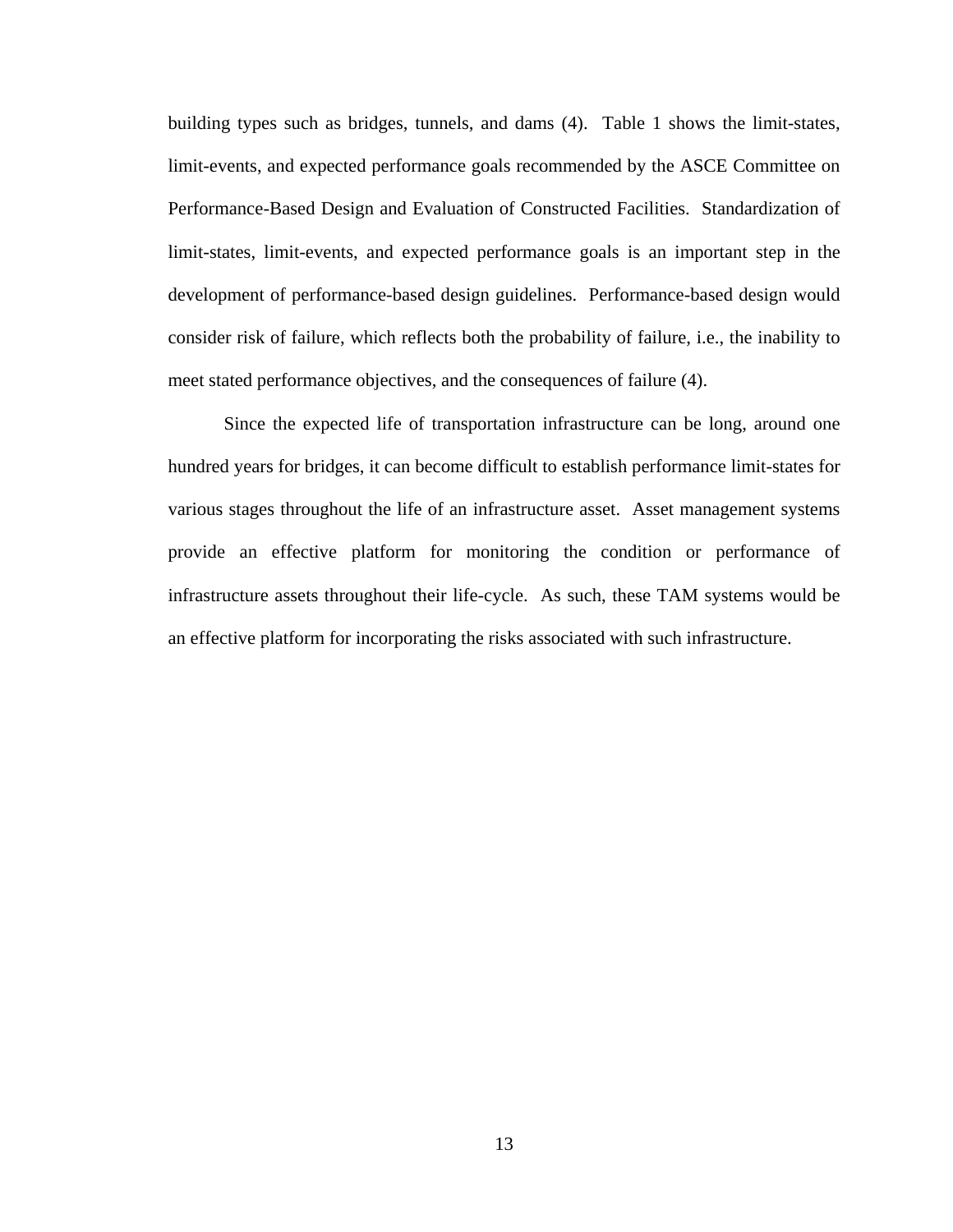| conditional limit states<br>Substantial safety at    | Lack of multiple escape<br>Lack of post-failure<br>routes in buildings | progressive collapse of<br>resiliency, leading to | Cascading failures of<br>buildings, bridges<br>interconnected | Failures of infrastructure<br>infrastructure systems | medical, communication,<br>emergency response,<br>elements critical for | transportation, logistics,<br>command, and control<br>water, energy, | planning, and emergency<br>management (protection<br>Disaster response<br>of escape routes,       | rescue needs, minimizing<br>casualties, and economic<br>evacuation, search and<br>recovery within years) |
|------------------------------------------------------|------------------------------------------------------------------------|---------------------------------------------------|---------------------------------------------------------------|------------------------------------------------------|-------------------------------------------------------------------------|----------------------------------------------------------------------|---------------------------------------------------------------------------------------------------|----------------------------------------------------------------------------------------------------------|
|                                                      |                                                                        |                                                   |                                                               |                                                      |                                                                         |                                                                      |                                                                                                   |                                                                                                          |
| Life safety and stability of<br>failure              | Excessive movements,<br>settlements, geometry<br>changes               | Material failure<br>Fatigue                       | Local and member stability<br>Stability of<br>failure         | failure(Incomplete and<br>premature collapse         | adequate deformability and<br>mechanisms without<br>hardening)          | Undesirable (sudden, brittle)<br>failure mode(s)                     | management (Assurance of<br>recovery of operations<br>life safety and quick<br>Multi-hazards risk | following an extreme event)<br>during days and months                                                    |
|                                                      |                                                                        |                                                   |                                                               |                                                      |                                                                         |                                                                      |                                                                                                   |                                                                                                          |
| Serviceability and<br>durability                     | deformations, shifts<br>displacements,<br>Excessive:                   | Local damage<br>Deterioration                     | (Special limit state<br>Lack of durability<br>Vibrations      | that should govern<br>aspects of global              | design, detailing,<br>materials, and<br>construction)                   |                                                                      | objective function for<br>Constrained multi<br>integrated asset<br>management                     | (Functions relating to<br>operations, security,<br>and life-cycle cost)                                  |
|                                                      |                                                                        |                                                   |                                                               |                                                      |                                                                         |                                                                      |                                                                                                   |                                                                                                          |
| functionality, sustainability<br>Life-cycle utility, | Environmental impacts<br>and sustainability<br>Societal impacts        | throughout the life<br>Functionality              | Financing mechanisms<br>for initial and life-<br>cycle        | Operational capacity,<br>cycle costs                 | safety, efficiency,<br>flexibility, and security<br>Feasibility of      | preservation aesthetics<br>protection, and<br>construction,          | objective function for<br>Constrained multi-<br>integrated asset<br>management                    | Functions relating to<br>operations, security,<br>and life-cycle cost)                                   |
| Limit<br>state                                       | events<br>Limit                                                        |                                                   |                                                               |                                                      |                                                                         |                                                                      | Goals                                                                                             |                                                                                                          |

Table 1. Limit-states, Limit Events, and Expected Performance Goals of Constructed Facilities (4) **Table 1. Limit-states, Limit Events, and Expected Performance Goals of Constructed Facilities (4)**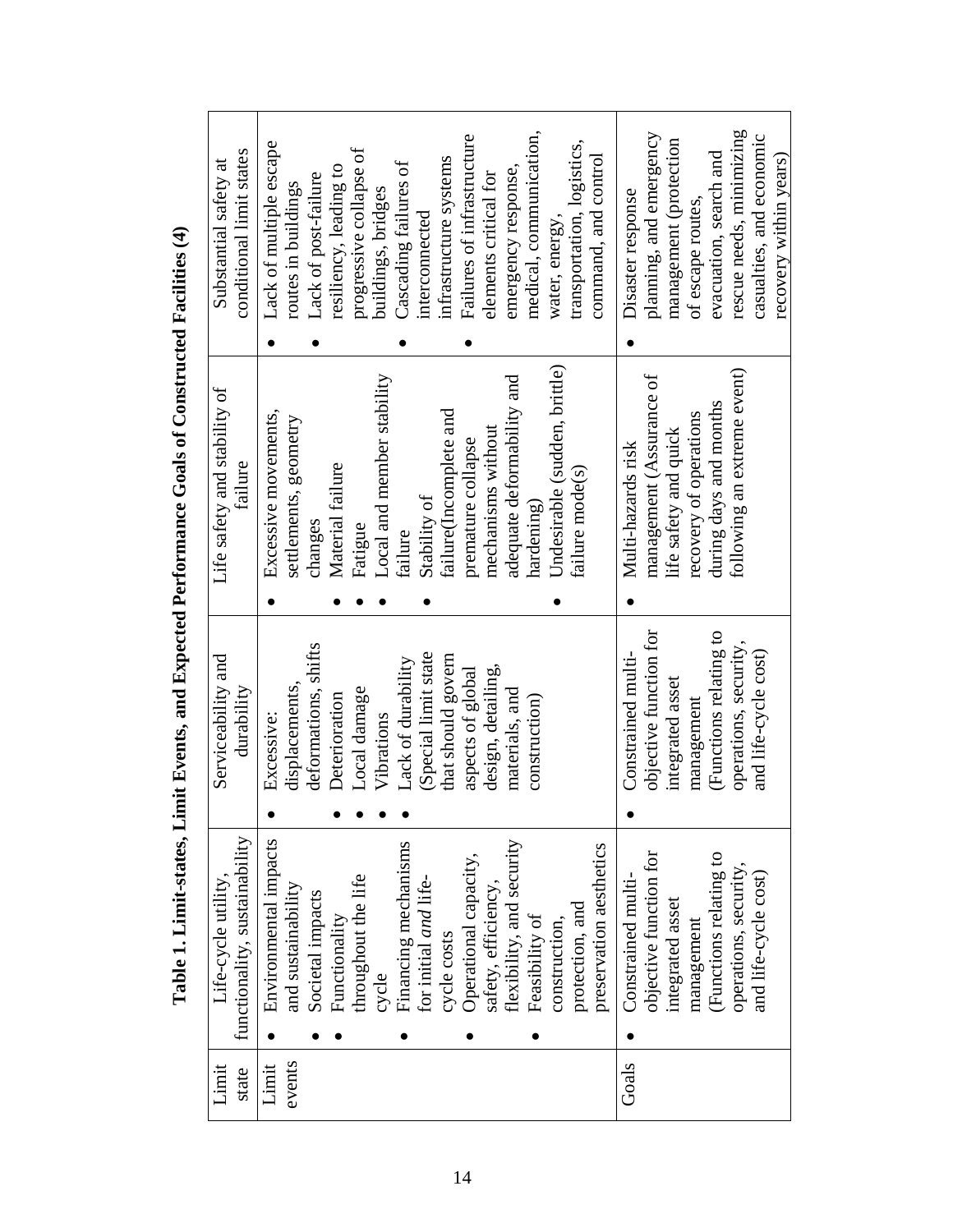#### **2.4 Risk Concepts**

Risk is typically part of every individual's daily decision-making process. Riskbased decision making, however, suggests a different concept. This terminology, riskbased approaches to decision making, typically describes a systematic process that evaluates uncertainties, develops policies based on these uncertainties, and addresses the possible consequences of these policies (1). Risk-based decision making is not a simple undertaking. Risk is defined as the probability that a negative event occurs, along with the consequences of this negative event  $(1)(16)$ .

Although closely related to risk, uncertainty carries a different meaning. Uncertainty is an inherent component of the decision-making process when choices are made based on incomplete knowledge (16). Decision makers often do not have complete knowledge of every facet of every decision; some level of uncertainty is present in nearly all decision making. This type of uncertainty is generally termed subjective uncertainty, contrasted with objective uncertainty arising from the randomness of systems, which is irreducible ( (17) (18)).

In terms of infrastructure assets, uncertainty arises from both the randomness of events and sources of error. Three primary sources of error for infrastructure assets are data errors, forecasting errors, and modeling errors. Data errors are due to measurement error or simple human error. These types of errors can be measured through the use of statistical techniques and can be reduced by collecting more complete historical data. Forecasting errors relate to the uncertainty associated with future events. There are limitations on the ability to decrease forecasting errors since it is not possible to predict, with certainty, future events. Model errors are a result of the difference between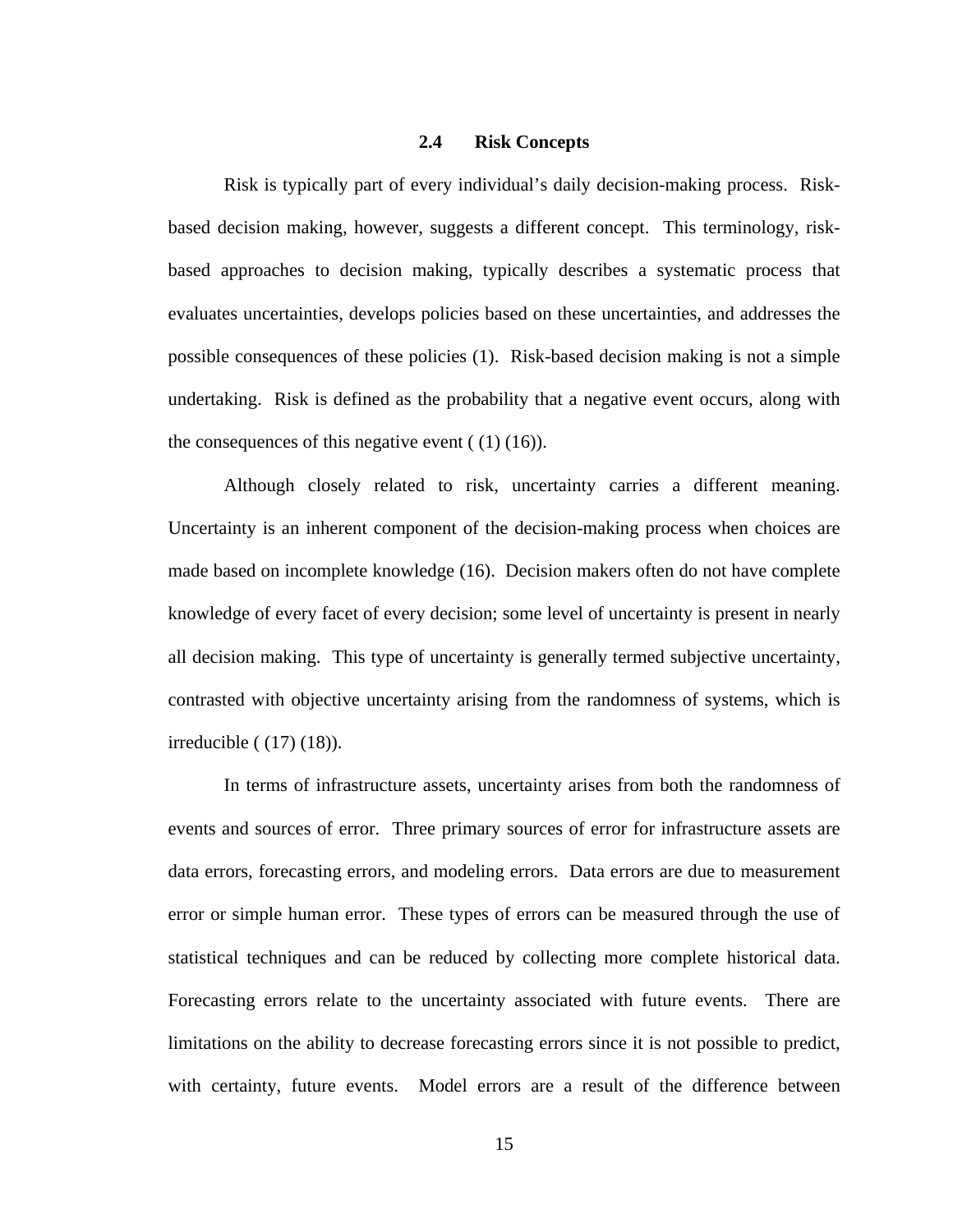observed or real-world values and model estimates. Since it is almost impossible to represent the complexity of actual conditions with one hundred percent accuracy in a mathematical model, there are also limitations on the extent to which model errors can be reduced (16). Various studies have shown forecasting uncertainties are relatively larger than model and other data uncertainties (see for example (19) (20)).

#### **2.4.1 Risk Assessment and Risk Management**

At first, risk assessment and risk management may appear to be similar, or maybe even interchangeable; but they are distinct. Risk assessment refers to the scientific process of measuring risks in a quantitative and empirical manner  $(1)(16)$ . Risk management is a qualitative process that involves judging the acceptability of risks (1) within applicable legal, political, social, economic, environmental, and engineering considerations (16). The literature suggests that agencies, both public and private, that adequately address risk in their activities will be successful leaders in their respective fields (1).

Risk assessment and risk management are elements of nearly all engineered systems. For example, a building is designed to withstand greater than average wind loads, otherwise a building would topple each time there was a strong wind gust. It is rare that transportation infrastructure suddenly and unexpectedly fails; a testament to the civil engineering profession. The public trusts that the roads and bridges will not fail unexpectedly. However, there are catastrophes, such as the collapse of the Interstate 35W bridge in Minneapolis in 2007. Thirteen people were killed and over one hundred persons injured (21).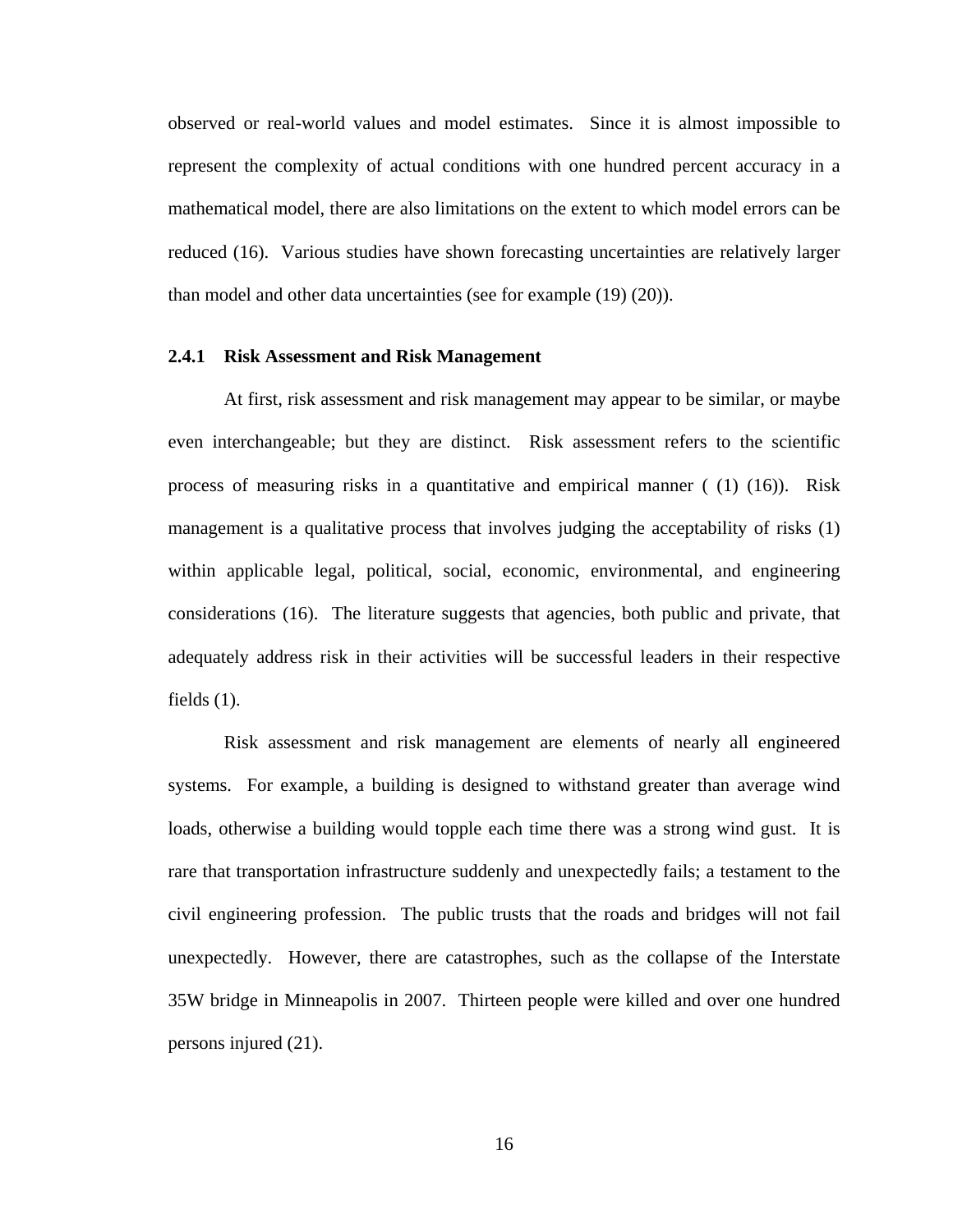Most would consider this sort of catastrophic failure to be unacceptable. However, making sure that every possible failure contingency is incorporated into design is infeasible or possibly too costly. Decision makers must therefore determine an acceptable level of risk. This acceptable level of risk is often influenced by public perceptions of risk. Society perceives certain risks at different levels. For example, the risk of a traffic accident is far greater than the risk of an earthquake, but society is more willing to tolerate the risk of a traffic accident than the risk of a bridge failure due to natural events (20). This indicates the subjective nature of risk management. A risk assessment of the I-35W bridge at the time prior to its collapse could have quantitatively measured the risk of failure of the bridge; risk management actions would have determined appropriate actions to reduce or otherwise manage the existing risks. The failure of roadways and bridges in the Gulf Coast during Hurricane Katrina would be considered catastrophic by most. In anticipation of future storms and a rise in sea level, several bridges in the Gulf Coast area have already been reconstructed at higher elevations (22).

An FHWA hydraulic engineering circular highlighted the fact that 60,000 miles of highway nationwide lie within the Federal Emergency Management Agency's (FEMA) 100-year floodplain (23). This circular also points out that more than 1,000 bridges may be vulnerable to failure modes that have been associated with recent coastal storms such as Hurricane Katrina.

These examples are cited to illustrate some of the risks associated with transportation infrastructure. It is possible to mitigate some of these risks through the use of proper risk assessment and risk management techniques. Given that many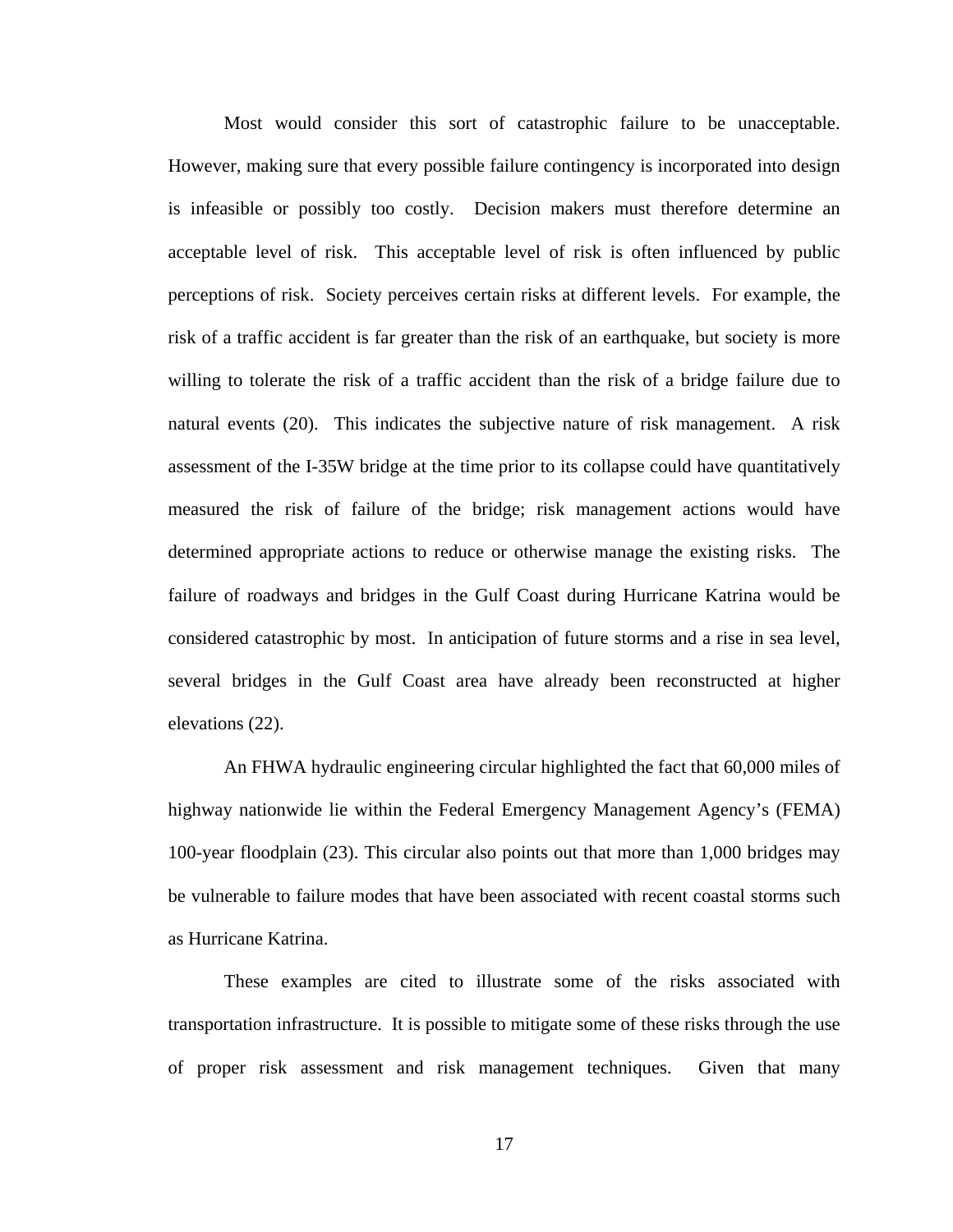transportation agencies have asset management systems, it seems that these systems would provide a strategic platform for incorporating a risk-oriented approach into the investment decision-making process. Figure 3 shows a proposed risk assessment framework for the investment decision-making process, with the last step of this framework being risk management, which is done by the decision maker.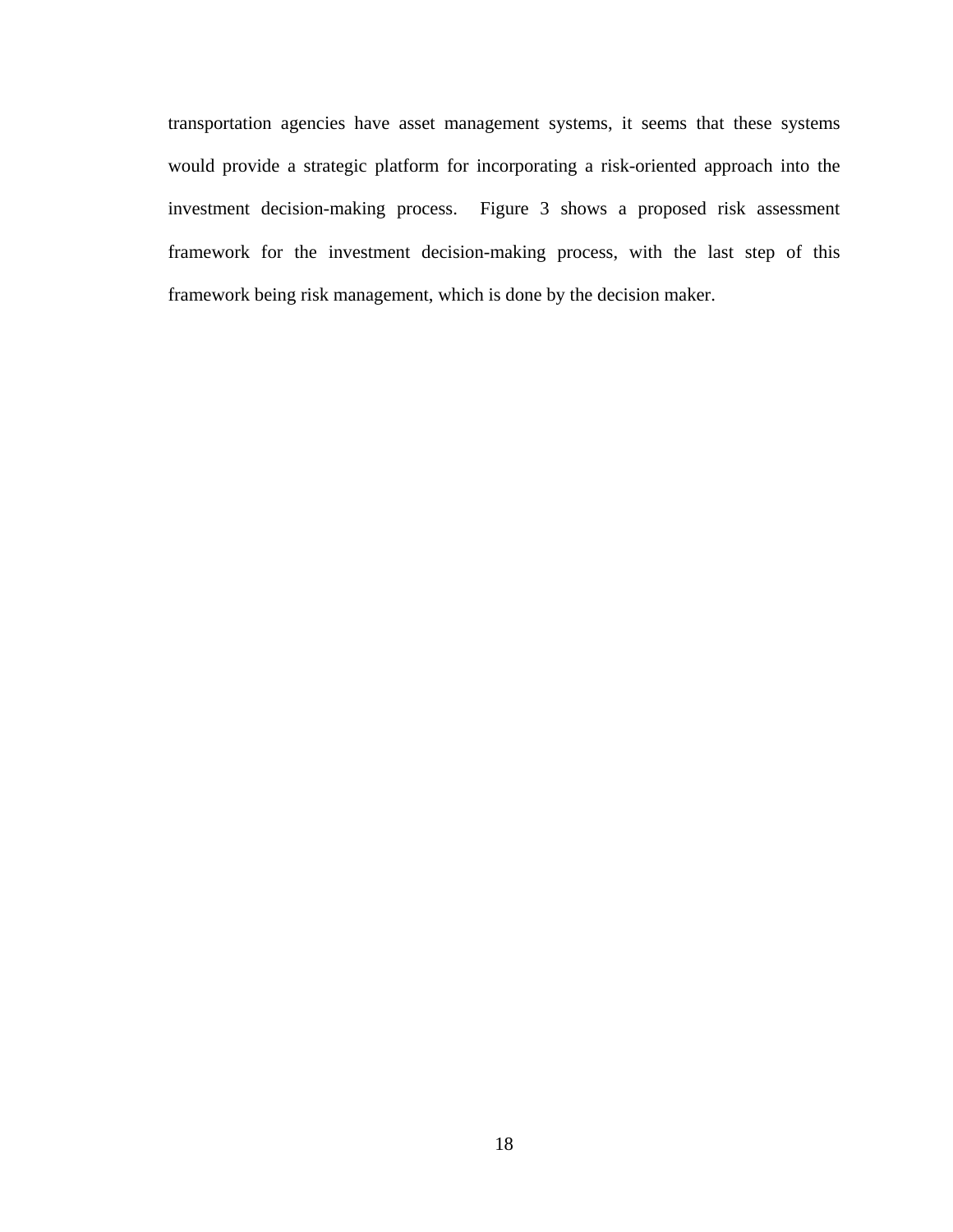

**Figure 3. A framework for investment decision making under risk and uncertainty (16)** 

## **2.5 Risk Applications in Transportation Asset Management**

The number of examples of risk applications in TAM is increasing in the literature. These applications use various methodologies to predict infrastructure asset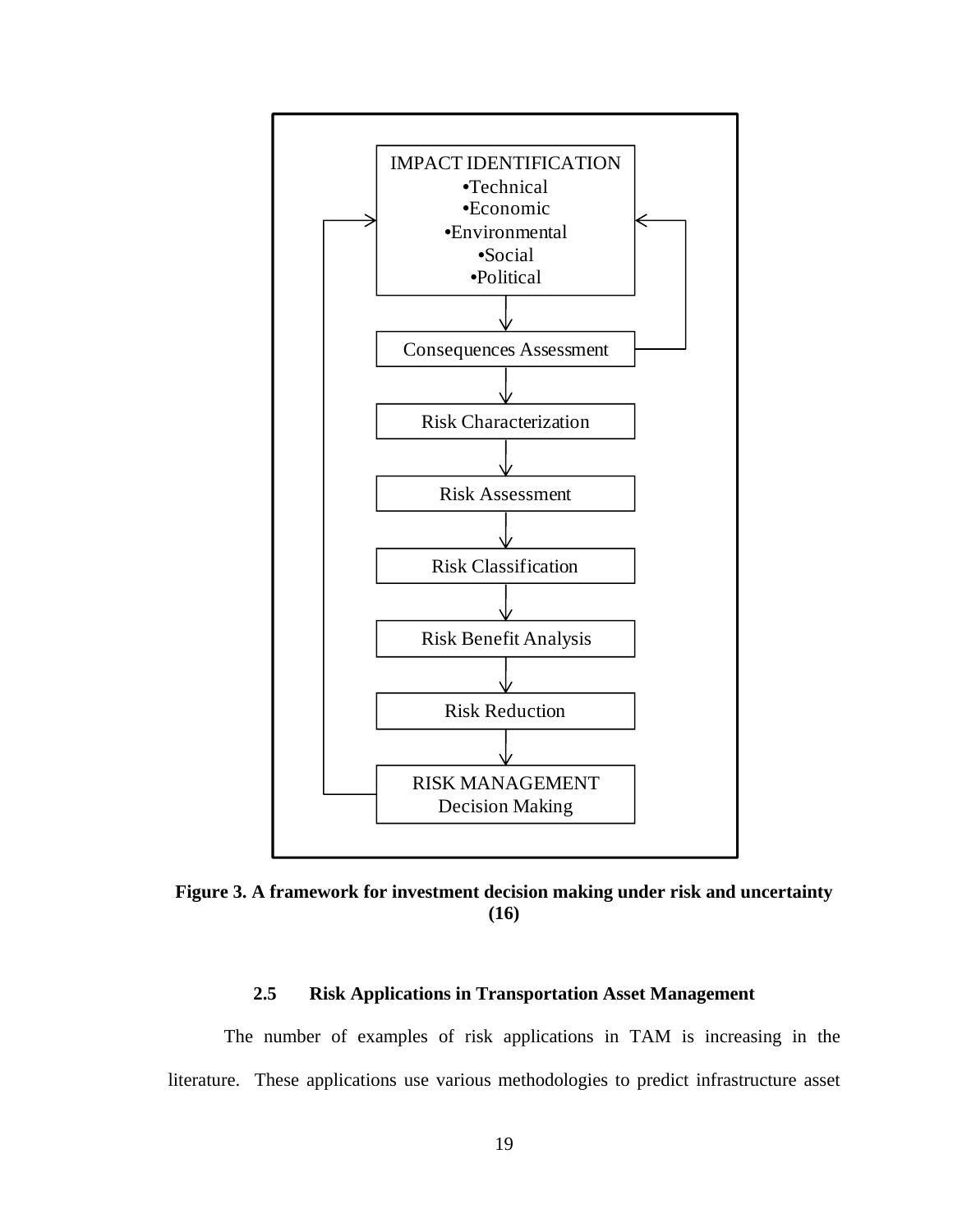performance while also addressing uncertainties. Several risk applications utilize methodologies for incorporating uncertainties in project prioritization, while other methodologies use risk as an investment decision-making criterion. The following sections describe a number of applications of risk in TAM systems.

#### **2.5.1 Performance-Based Asset Management Framework**

Atkan and Moon (20) emphasize the importance of performance monitoring in an effective asset management system. They present specific steps that are necessary for performance-based asset management. In their asset management framework, prioritization is driven by the risk of failure, or non-performance. The first step is to gather all relevant stakeholders so they can determine a definition for infrastructure performance that is based on societal, cultural, and technical values. (Technical values should be included since stakeholders developing societal and cultural values may not be able to articulate technical values. The technical agency should be responsible for developing these technical values, which are a critical component of infrastructure performance.)

Next, an organization should determine the geographic and organizational boundaries of the infrastructure assets in a system that are interconnected and interdependent. Performance requirements should then be established at the network, regional, and local levels for different infrastructure types. Performance requirements that are established at the network level can also be used at the regional and local levels. The funding that is available at the network, regional, and local levels should also be determined. Infrastructure should next be identified and documented (e.g. using geographic information system, or GIS tools) at least at the regional level.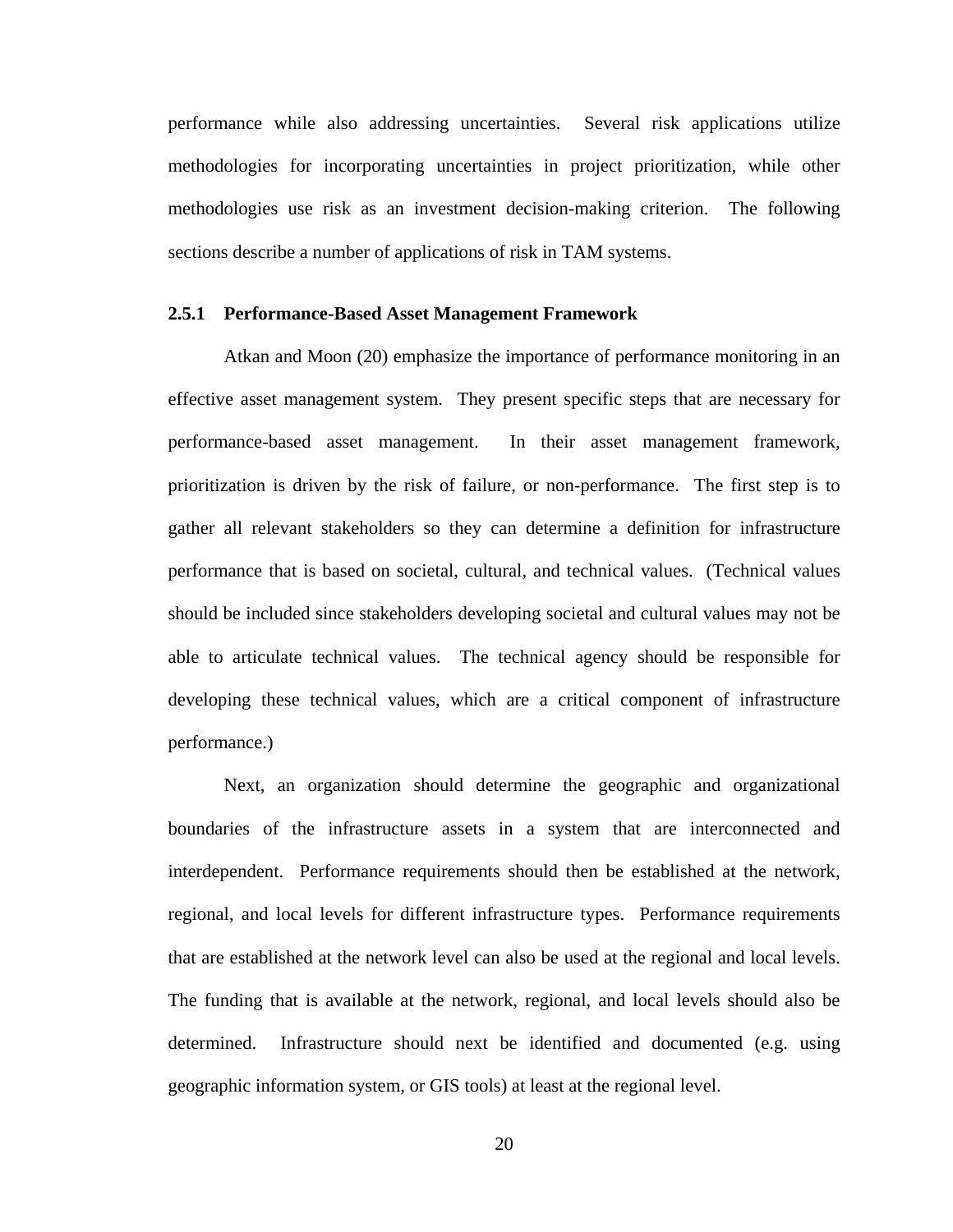Asset performance requirements should be specific to different groups or classes of assets. For example, roadway asset groups may include users, traffic flows, pavements, and bridges. However, the performance of different groups of assets should be related to one another, e.g., determining how bridge performance affects pavement performance (if the condition of a bridge requires that loads be restricted then the loads experienced on the roadways approaching the bridge will be affected). Organizational resources, such as knowledge, experience, core personnel, and buildings, can also be considered an asset group. Data related to the current condition and performance of assets in each asset group should be collected.

Once the preceding steps have been completed, the system should be tested in a way that allows for the identification of the most critical factors that affect system-wide performance. Once this has been done, resources can be strategically targeted at the identified critical factors. The final step involves considering the effects of the failure of one infrastructure asset on another, or the interdependencies among infrastructure assets (20). Ultimately, these steps will provide an asset management framework that identifies critical assets where the risk of non-performance of these assets is minimized.

#### **2.5.2 Scenario Analysis, Sensitivity Analysis, and Uncertainty in TAMs**

Scenario analyses, scenario planning methods, or scenario assessment represent a collection of tools that is used to evaluate risk and uncertainty ( (15) (16)). One of the original applications was to identify plausible alternatives based on realistic future scenarios. This was done to develop and implement a plan that resulted in acceptable or superior conditions independent of which future scenario materialized, therefore accommodating prevailing uncertainties (24). Often, scenario analyses tools are used in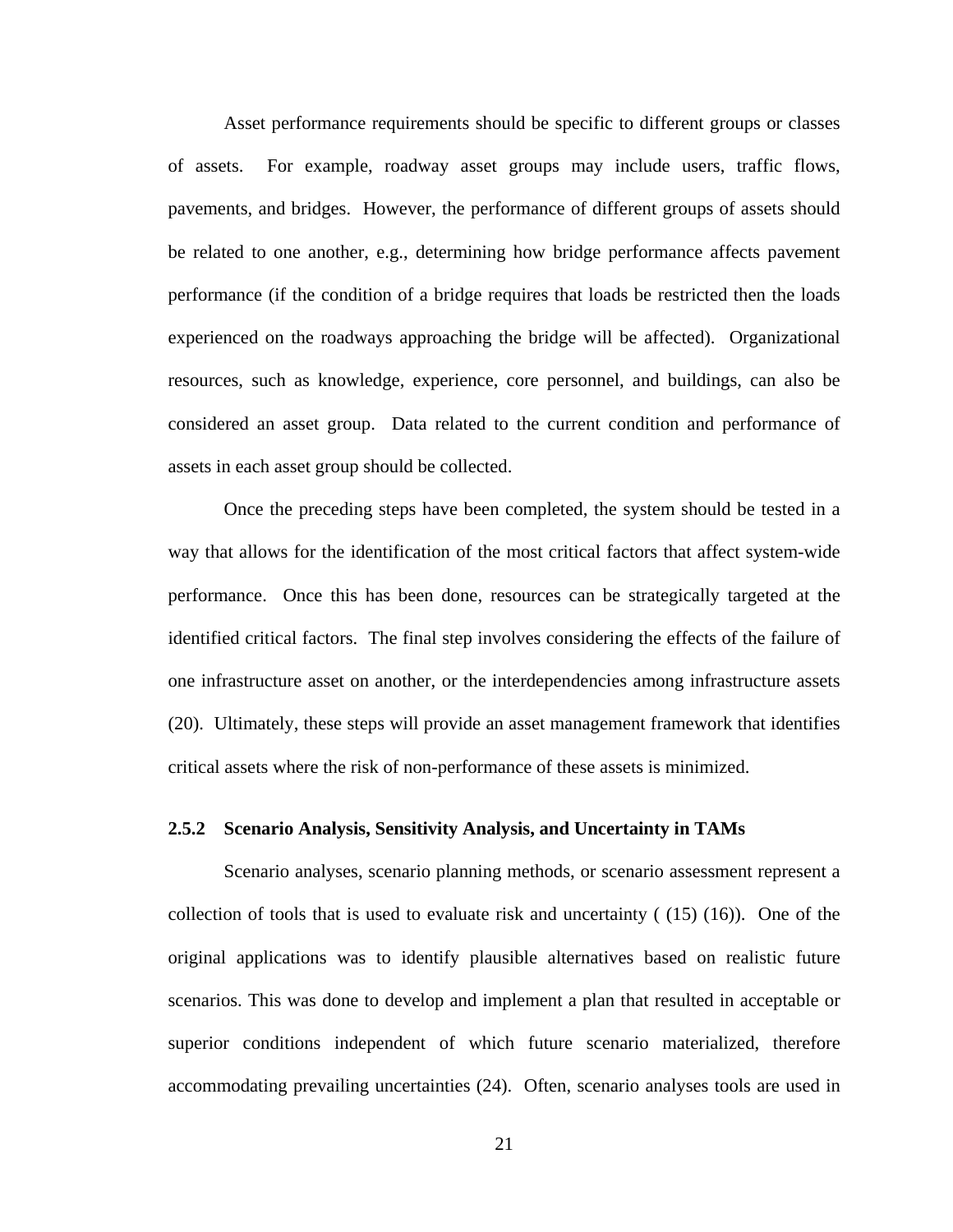the earlier stages of planning where transportation agencies consider several alternatives or scenarios and evaluate the possible outcomes of each alternative. First, alternative scenarios need to be defined and the different factors affecting each scenario, such as forecasted growth, congestion mitigation, economic development, and air quality impacts, need to be determined (15). Typically, some sort of scoring method is used to rank alternative scenarios. The alternative that provides the greatest benefit with minimal risk is usually the superior alternative. A scenario analysis serves as a means to evaluate different alternatives in project development. It is not a forecast, nor does it calculate the specific probability that a given event will occur (16). Scenario planning methods may prove to be the most useful for large-scale projects, given the potential for large negative consequences that may result from an alternative that is high-risk or worst-case (15).

A sensitivity analysis identifies the primary source of variability and can determine whether there are variables that contribute greater uncertainty to model results than others. Input parameters having the greatest impact on the variability of model results and that have insufficient data contribute significant uncertainty to model results. In 1983, the World Road Congress Committee on Economic and Finance examined approaches to a sensitivity analysis methodology. The Committee analyzed the uncertainties associated with data errors and with forecasting errors. Several input variables for a traffic model were considered and the range of possible values was determined for these variables. The Committee found that forecasting errors contributed significantly more to uncertainty than did data errors or model errors (16). This illustrates the fact that it is more difficult to predict accurately future events than to record data and develop models based on recorded historical data. While it would not be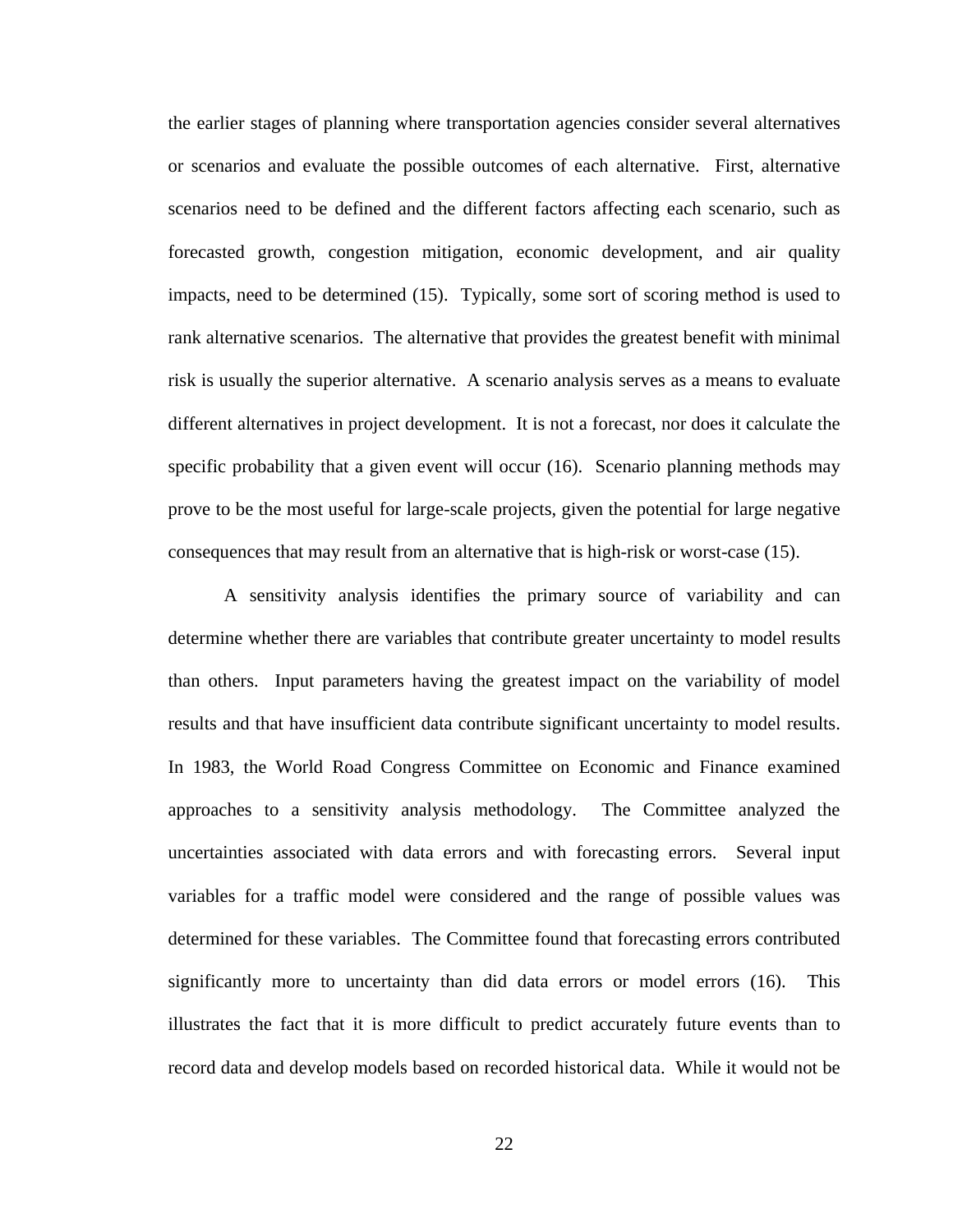possible to eliminate uncertainty completely from forecasting, the input variables and model parameters that have the greatest impact on model outputs can be identified using sensitivity analysis.

A study by Amekudzi and McNeil (19) analyzed uncertainty in highway performance modeling at the federal level. Since 1968, the U.S. Congress has mandated that the FHWA produce a biennial highway investment needs estimate. The FHWA satisfies this mandate by producing a "Conditions and Performance" Report. Given the scope and scale of this effort, there is likely some uncertainty associated with the needs estimate, where this uncertainty can be grouped into two major categories, epistemic (non-variable phenomena in a real world system about which there is incomplete information) and aleatory (variable phenomena in a real world system).

This paper also examined the impacts of analysts' uncertainties about model inputs on model outputs through the use of Monte Carlo simulation techniques. The predominant source of model output variability in the Highway Economic Requirements System (HERS), the national highway investment model, was determined to be traffic forecasts. The approaches presented in this paper allow decision makers to determine changes in asset performance as a function of changes in input data (19). It is important for decision makers to be aware of which model inputs have the greatest uncertainty and the impact of these inputs on model outputs. A better understanding of uncertainty leads to better uses of the results of infrastructure performance models.

#### **2.5.3 Project Prioritization, Project Programming, and Modeling**

Program prioritization, also referred to as project optimization, is another component of the asset management process that typically incorporates some level of risk

23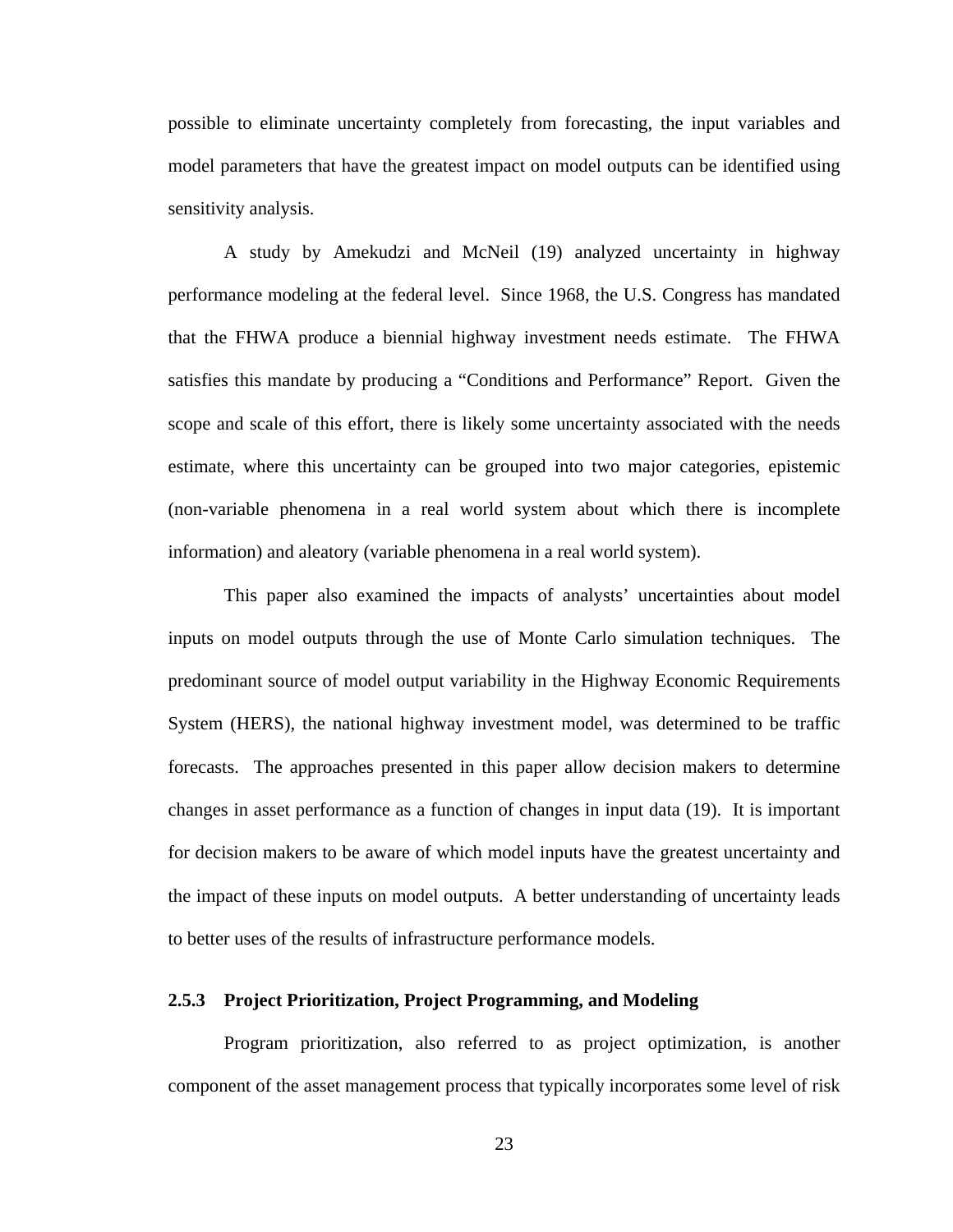assessment. Prioritization techniques can be used at a number of different levels in the asset management process, ranging from a broader network level to a more specific project level. Project programming, or project selection, involves analyzing a range or combination of alternatives to determine which alternative(s) provide the best investment. This process usually involves scenario analysis, which presents decision makers with trade-offs among different alternatives (15).

There are different levels of project programming, with the most basic being simple subjective ranking based on judgment. More complex project programming processes use mathematical models to perform a comprehensive analysis, taking into account a variety of factors that influence project selection. Although these models are more complex and more difficult to develop and interpret, they provide a more optimal solution than more basic subjective project rankings  $(25)$ .

The more effective project programming models will take into account user benefits, in addition to project costs. Using this methodology, and accounting for user benefits, allows for the most successful project optimization. These more advanced project programming models, however, are not in widespread use for the selection of new projects. More advanced project programming methods are widely used in a transportation agency's maintenance activities (15). For example, an agency may monitor the condition of its pavement assets on a regular basis, and depending upon the condition and age of pavement, perform certain preventive maintenance activities, such as surface overlays.

Many transportation agencies have well-developed project programming techniques in place for maintenance activities, which include repair and rehabilitation

24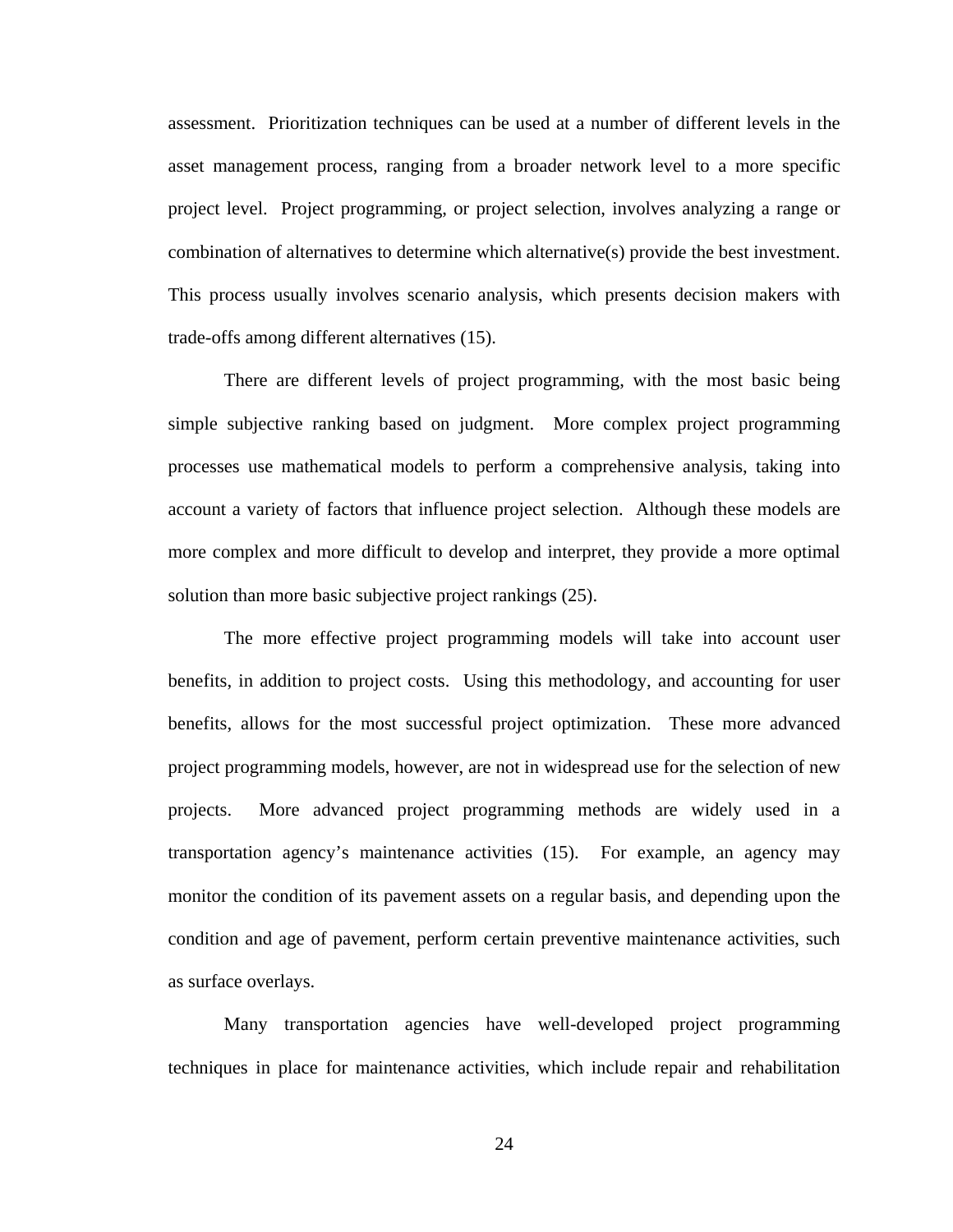efforts. Project programming methods for maintenance activities should answer the following three questions: what portions of a particular asset should be targeted for maintenance, repair, or rehabilitation? How can these areas be reconstructed or repaired, i.e. which particular alternatives apply to these areas? And when should these areas be reconstructed or maintained, i.e. what is the appropriate timing? (15). Given that there may be a large number of alternatives and that agencies often have different priorities for different projects, such as safety improvements or capacity expansion, it is often difficult to determine which is the best alternative or set of alternatives.

Comparing alternatives across different classes of assets, such as transit projects versus highway projects, is another area of interest for an alternatives analysis. Cross asset trade-off analysis presents additional challenges, such as standardizing the values of costs and benefits across asset classes (15). Focusing solely on comparing alternatives within the same asset class, such as roadway projects versus other roadway projects, can result in less-than-optimal resource allocation.

If uniform values can be established for roadway projects, bridge projects, and transit projects, then a more accurate cross-asset trade-off analysis can be performed. This would allow agencies to move away from dedicating funds specifically for highway improvements or bridge improvements, and permit agencies to determine what the optimal project is among a set of alternatives that encompasses multiple classes of assets. Where uniform values cannot be established, decision makers must consider the value tradeoffs that would occur from investing in different asset classes.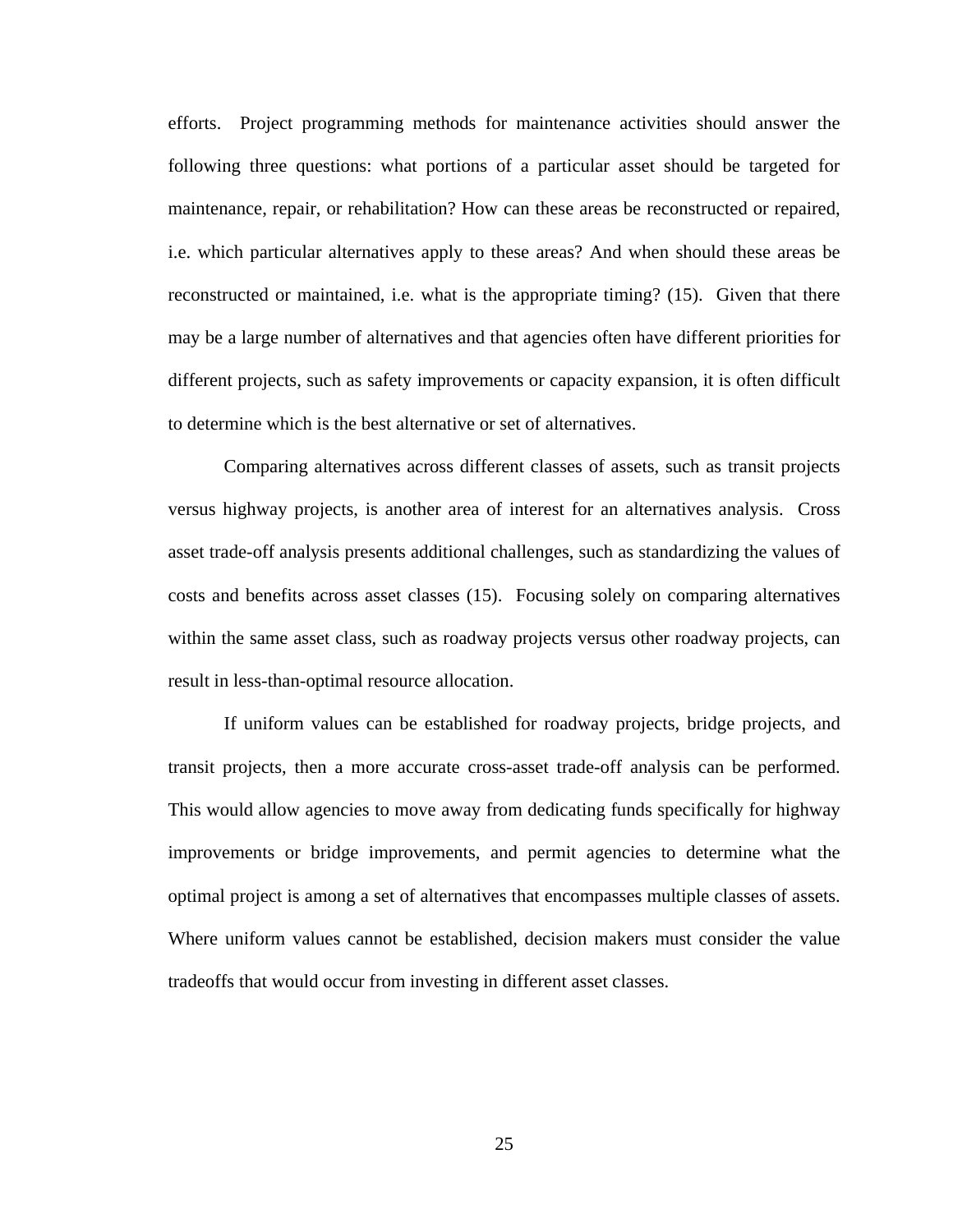The aforementioned project programming methods typically incorporate some form of risk analysis. Several agencies, particularly those in other countries, use some form of risk assessment in their project prioritization methods ( (2) (15) (26)).

Probabilistic models consider risk by taking uncertainty into account ( (15) (16)). These models use statistical methods in which mathematical functions of decisionmaking factors are developed. Uncertainties of the model inputs are calculated using probability distributions and statistical parameters, such as coefficient of variation and mean. In order to conduct a probability-based risk assessment the uncertainties associated with the input variables, such as variation in user demand, need to be estimated.

Monte Carlo simulation techniques are one method to estimate model outputs. These simulations intend to capture the range of errors associated with each variable and typically result in a range of errors associated with the model outputs (16). Outputs of Monte Carlo simulations present decision makers with a range of possible outcomes, and the probabilities associated with each of these outcomes. Since the results of the simulation are presented in this manner, decision makers are made aware of the uncertainties associated with the outputs, and of which inputs have the greatest impact on model outputs.

Another method for predicting the future condition of infrastructure assets is the use of Markov models or Markov chains ( (15) (27)). This method incorporates asset deterioration curves into its predictions. Markov models typically use historic data on asset condition, asset rehabilitation, asset repairs, and asset replacement. An asset element starts at its ideal condition, A if using an ordinal A to F rating system, such as the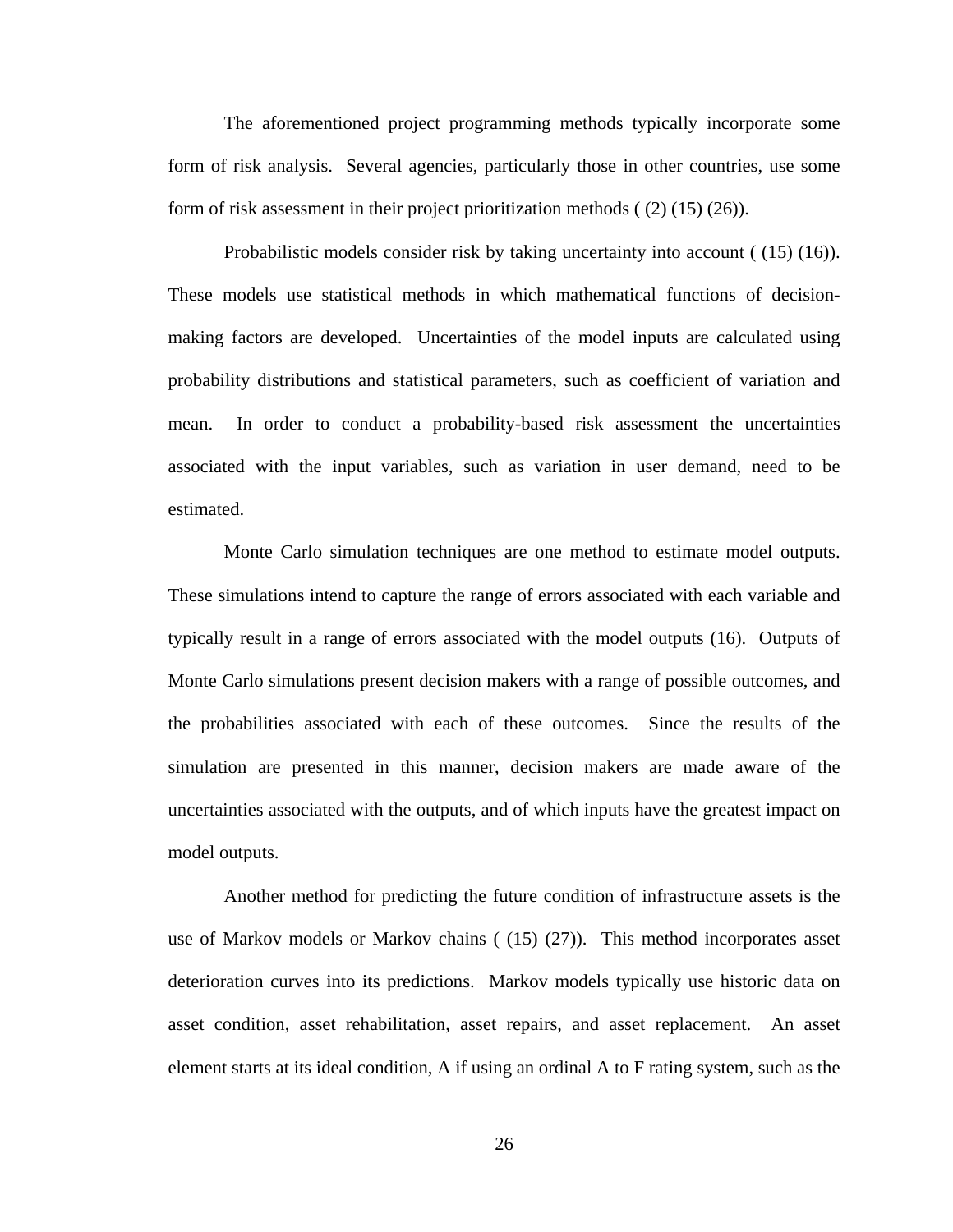rating system using by the ASCE in its Report Card for America's Infrastructure (28). Through the course of its life an asset is likely to deteriorate from A to B and then B to C, and so on, with A representing an asset's optimal condition and F representing an asset's failed state. An asset will deteriorate from one condition state to another, for example, A to B, in a particular time-frame with some level of probability. This probability is referred to as a transition probability and can be obtained from a deterioration curve. Of course, over its lifetime the condition of an asset will continue to deteriorate, but various repair and rehabilitation policies can have a positive impact on asset condition. For example, a repair can move an asset from condition state C to condition state A. After a Markov model is developed based on historical condition state and repair and rehabilitation data, condition states of assets can be predicted at a given time period in the future (27).

An emerging risk assessment method called 'real options models' presents a new way of considering risk in the transportation analysis process (15). This approach accounts for the fact that while transportation projects are considered to have benefits, these predicted benefits are not always realized. In other cases, project results may be different from those that were predicted at the time when the investment decision was made. For this reason, it may be valuable to delay certain transportation investment decisions until additional information becomes available.

By doing this, decision makers may be able to decrease their risks. However, projects can lose value by waiting for new information to present itself. This potential lost value should be accounted for in calculations of project net present value. Since it

27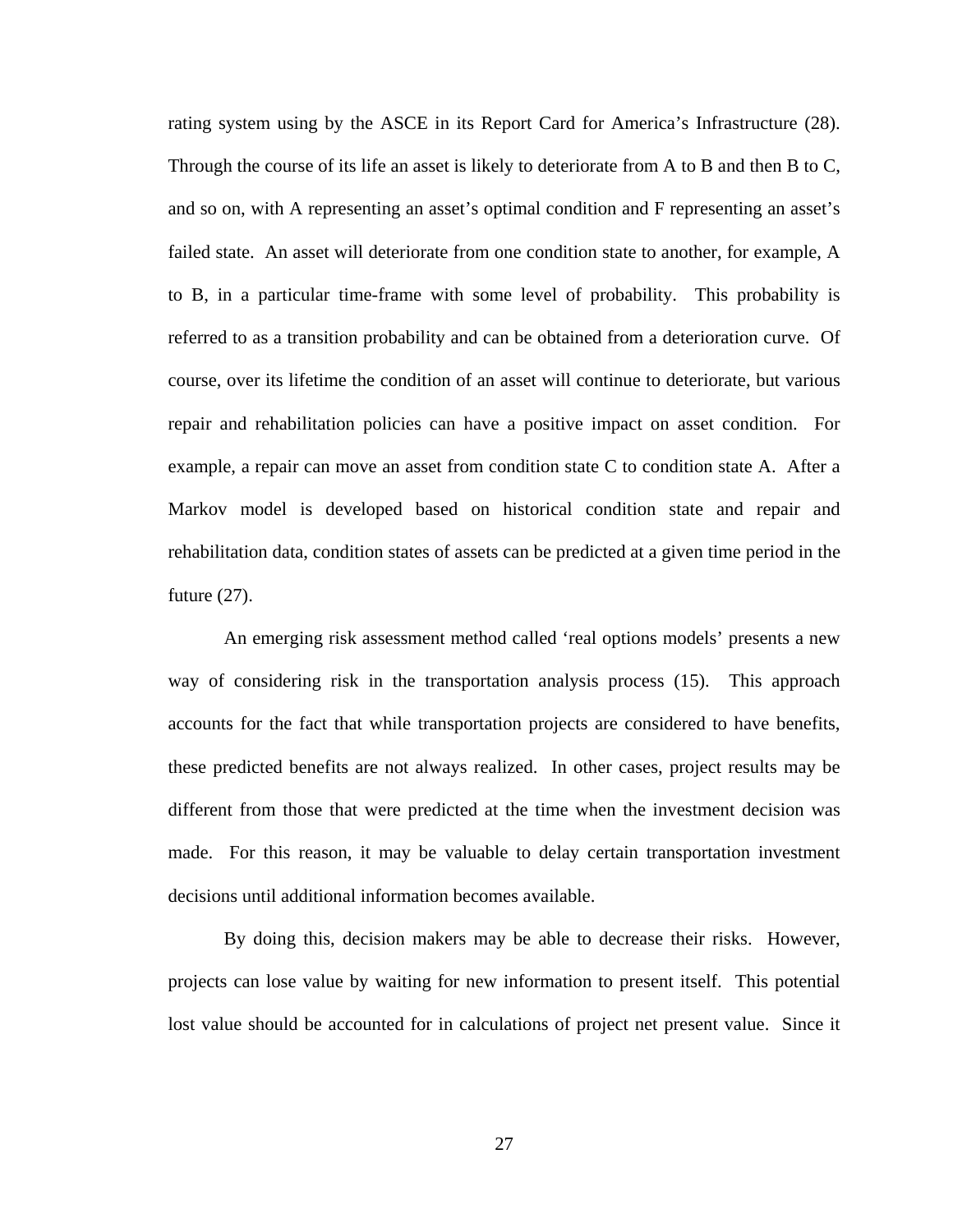may be more valuable to defer certain projects, it is useful when considering alternatives to consider those alternatives that can be phased in over time (29).

#### **2.5.4 Risk Application Examples in TAMs**

In AbouRizk and Siu's (27) work risk severity is defined as the probability of failure multiplied by the consequences of failure on the local community (27). This keeps with the traditional technical definition of risk as the probability of occurrence of a negative event and the severity of the consequences of this negative event (1). In order to determine accurately the probability of failure of a particular infrastructure asset, it is necessary to ascertain certain information about this asset. Some valuable pieces of information include the asset's replacement value, the physical attributes of the asset, such as age, dimensions, and quantity, and perhaps most importantly, the condition of the asset. The type and amount of information collected about infrastructure assets varies from agency to agency. For example, a transportation agency whose jurisdiction includes areas that are prone to rock slides will likely collect data about retaining walls, when rock-fall events occur, the severity of the rock-fall, etc.

The condition rating system used in the AbouRizk and Siu study is ASCE's ordinal scale for Infrastructure Report Cards: very good "A", good "B", fair "C", poor "D", or very poor "F" (27). In their study (27), these alphabetical grades are converted to a numerical rating from  $1(F)$  to  $5(A)$ , with 5 being the best. Based on this system, estimates for expected failure of assets are determined by multiplying the elements of an asset in a certain condition by the probability of failure of the element, and summing the elements in each condition state. A sample equation is shown below (27):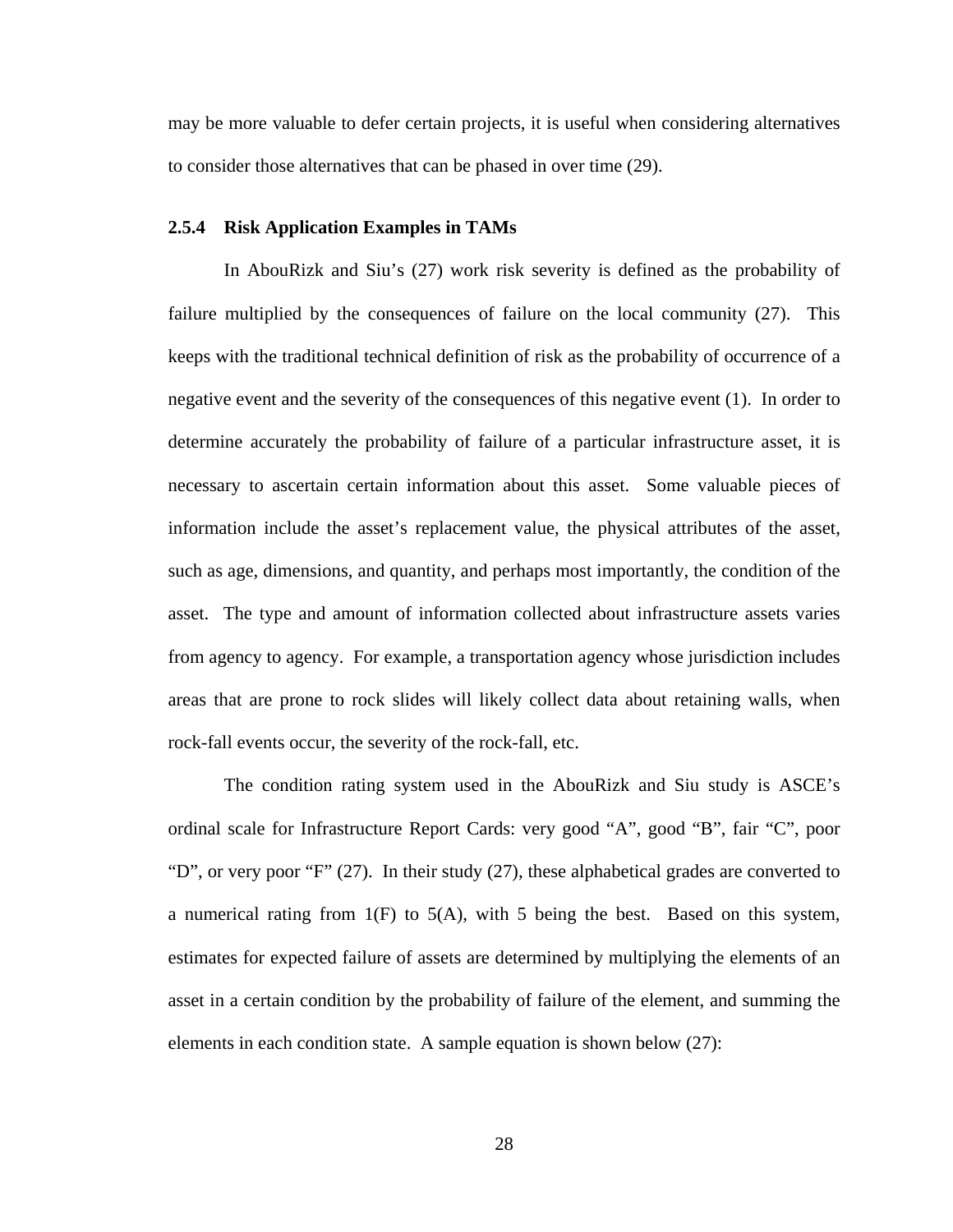$$
E(L) = E(L_A) + E(L_B) + E(L_C) + E(L_D) + E(L_F)
$$

where

 $E(L_i)$ =Probability(asset failing while in condition j) $x$ (# of elements in condition j)

This methodology has its limitations, as the ASCE condition rating system tends to be very subjective. The next step after determining the expected failure of an asset is determining the impact of failure of the asset, and the product of these two values is the risk severity of an asset. Determining the impact of asset failure is also somewhat subjective in nature, and will vary depending on what risk factors an agency considers to have most impact. AbouRizk and Siu (27) provide an example from the City of Edmonton that uses five areas to measure impact of failure and assigns the following weights (in parentheses) to each area: safety and public health (33%), growth (11%), environment (20%), monetary value required to replace an infrastructure element (20%), and services to people (16%). As these impact areas and their weights demonstrate, the impact of failure relates to the values of the communities that an agency serves.

Once the expected failure of an asset and the impact of failure are determined, the risk severity can be calculated as the product of the two values. AbouRizk and Siu (27) define risk severity zones as shown in Table 2. Once again, the specified risk severity zones show the subjective nature of both the expected failure of an asset and the impact of failure.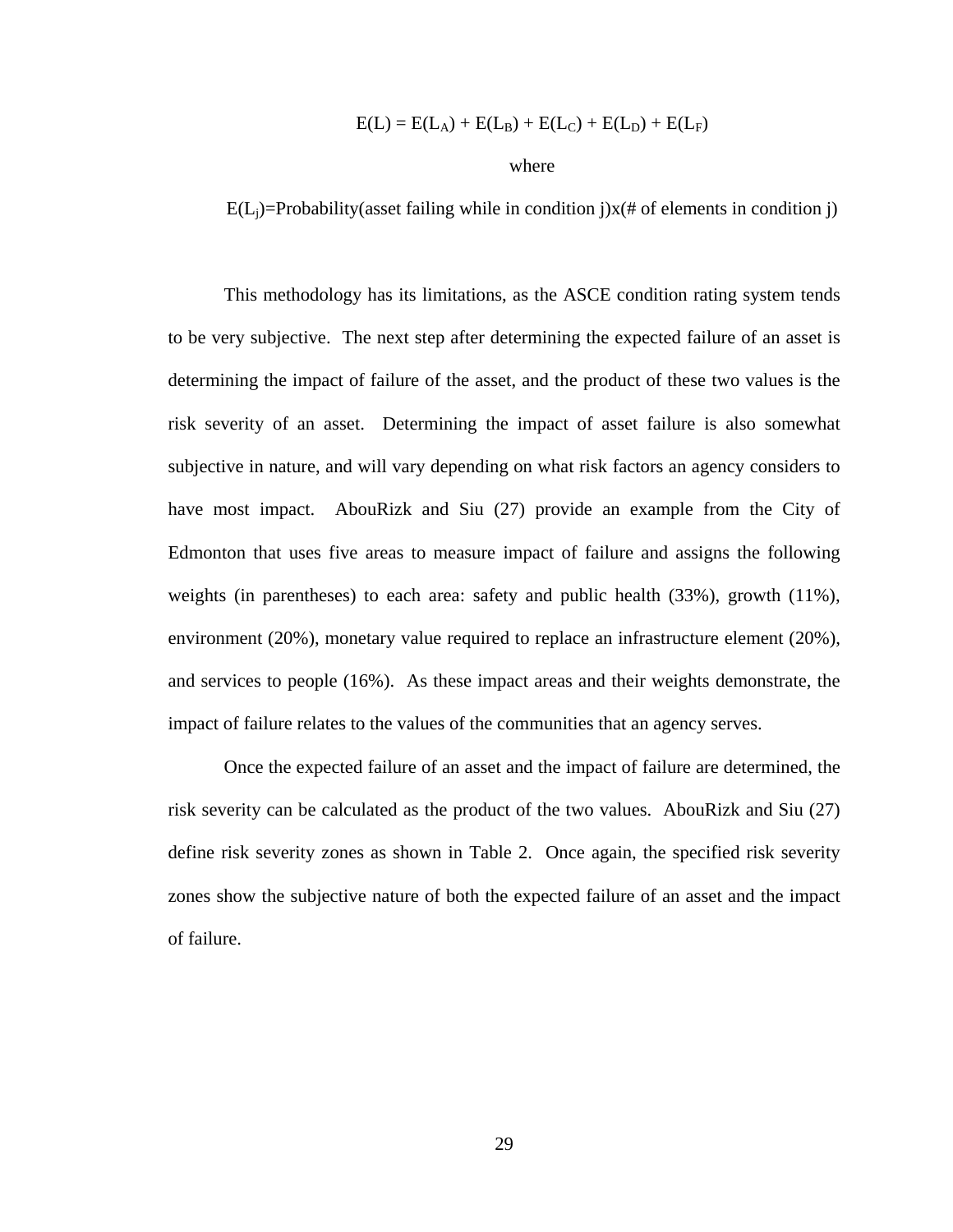| Zone            | <b>Description</b>                                                                  |
|-----------------|-------------------------------------------------------------------------------------|
| Acute           | An <i>acute</i> level of severity is one in which both the expected failure and     |
|                 | the impact of each unit of failure are intolerably high. At this level, there       |
|                 | is the potential for loss of life if an asset fails combined with a high            |
|                 | likelihood that an element asset will fail.                                         |
| <b>Critical</b> | If the asset is deemed to be at a <i>critical</i> level of risk, then either the    |
|                 | expected failure will be high and the impact substantial or the impact of           |
|                 | an asset's failure will be devastating and the probability of failure still         |
|                 | moderate.                                                                           |
| <b>Serious</b>  | Assets with a <i>serious</i> level of risk may have severe or substantial levels of |
|                 | impact; however, these tend to be combined with a low level of expected             |
|                 | failure. As such, assets at this level of risk will require attention, yet their    |
|                 | needs do not necessarily require immediate rehabilitation or repair.                |
| Important       | An asset considered to be at an <i>important</i> level of risk corresponds to a     |
|                 | situation where the levels of expected failure and impact can be addressed          |
|                 | in keeping with a municipality's strategic approach. An important level             |
|                 | of risk has been anticipated for most elements.                                     |
| Acceptable      | The <i>acceptable</i> level of risk represents a situation in which the combined    |
|                 | expected failure and level of impact are manageable.                                |

**Table 2. Sample Risk Severity Zones (27)** 

 In light of the 2007 collapse of the I-35W bridge in Minneapolis there has been increasing interest in incorporating risk into transportation asset management as these systems relate to bridge management. Cambridge Systematics, Inc., in collaboration with Lloyd's Register, a firm that specializes in risk management in the marine, oil, gas, and transportation sectors, developed a highway bridge risk model for 472,350 U.S. highway bridges, based on National Bridge Inventory (NBI) data (30).

 The model developed in this paper used Lloyd's Register's Knowledge Based Asset Integrity (KBAI™) methodology, which was implemented in Lloyd's Register's asset management platform, Arivu<sup>TM</sup> (30). In this case, risk was defined as the product of failure multiplied by the consequence of failure. However, a failure was not defined as a catastrophic failure. Failure was defined as a bridge service interruption, which included emergency maintenance or repair, or some form of bridge use restriction. The model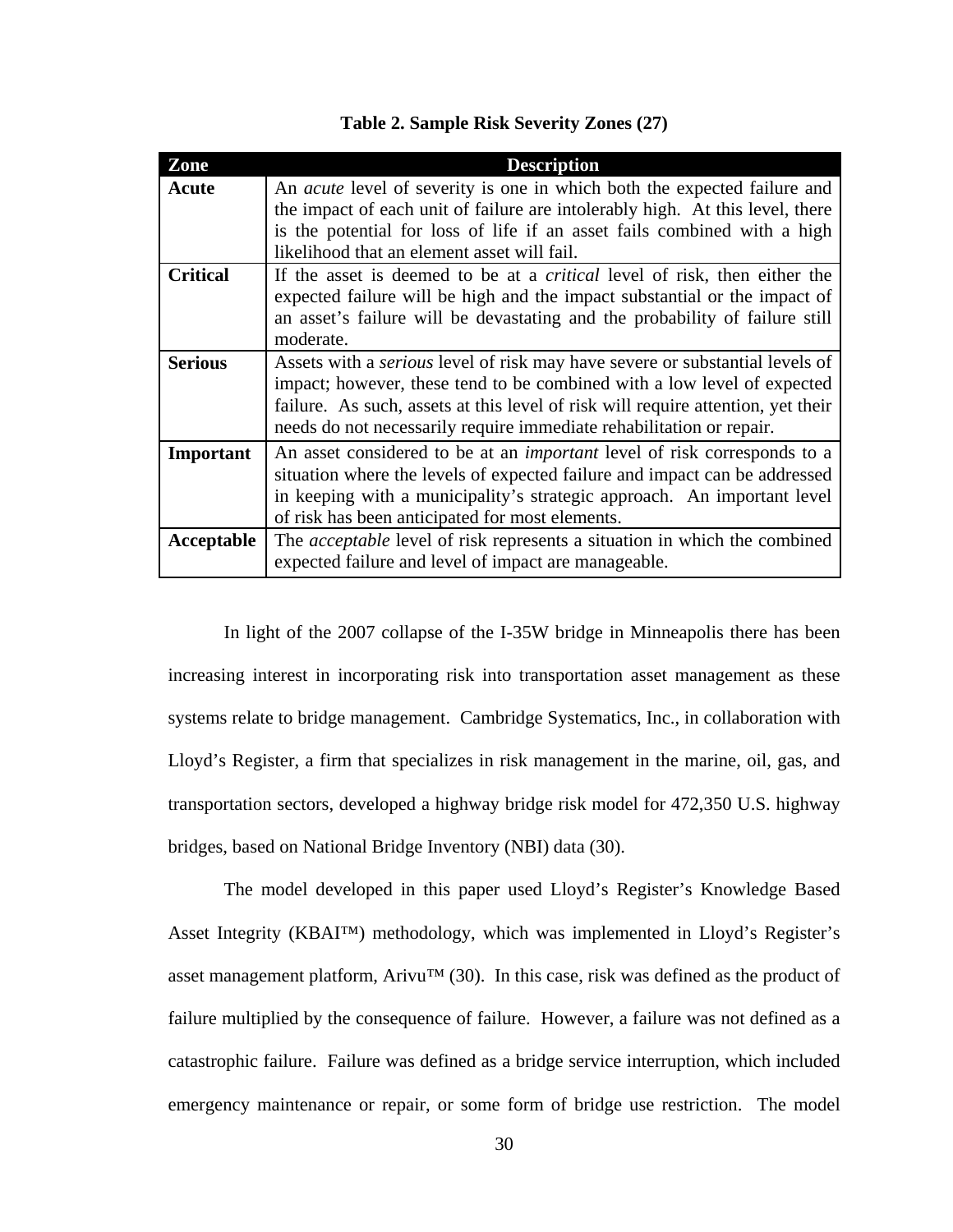then predicted the mean time until a service interruption. A so-called highway bridge risk universe, as shown in Figure 4, can be visualized using the Arivu™ platform (30).



**Consequence of Service Interruption** 

#### **Figure 4. Highway bridge risk universe (30)**

The probability of service interruption is calculated based on three risk units: deck, superstructure, and substructure. The probability that each one of these units would cause a service interruption is calculated, then these probabilities are added together to determine the overall probability that a bridge will experience a service interruption in the next year. Consequence of service interruption is determined using a number of bridge characteristics, such as ADT, percentage of trucks, detour distance, public perception, and facility served, that indicate the relative importance of the bridge to the network. It should be noted the consequence of service interruption is dimensionless and allows the user flexibility in that the characteristics used to determine the relative importance of the bridge can be modified (30). This model has a variety of potential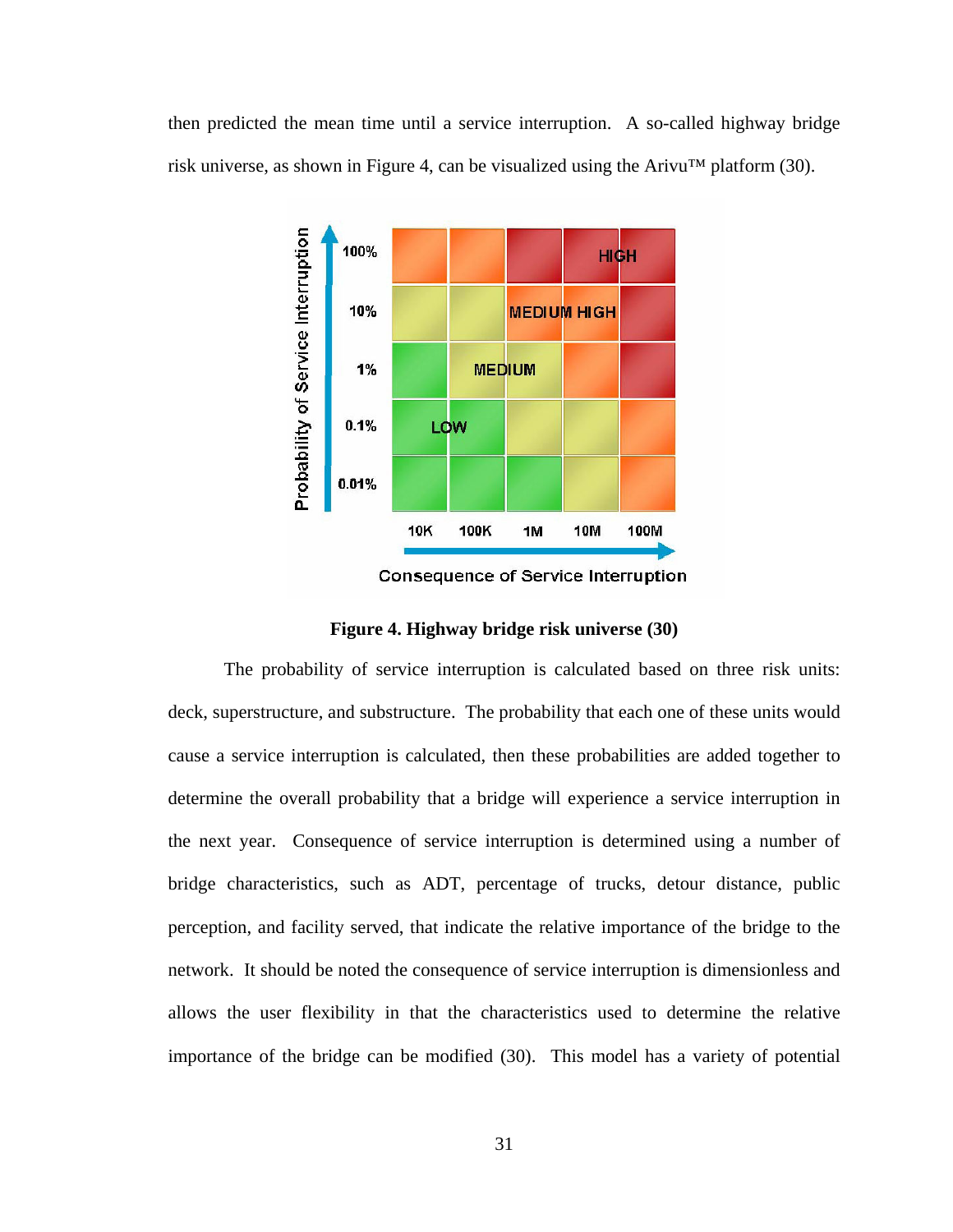applications. It can be used to prioritize bridge investments, to minimize risk, and prioritize bridge inspections.

An analysis of past NBI ratings to predict bridge system preservation needs was done for the Louisiana Department of Transportation and Development (LaDOTD) by Sun et al. (31). At the time, the LaDOTD was in the process of transitioning to the use of AASHTO's PONTIS bridge management software. PONTIS requires detailed element level bridge inspection data known as Commonly Recognized elements (CoRe). Collecting element level bridge inspection data takes years; so, an innovative approach was developed using readily available historic NBI data. Deterioration processes of three NBI elements were studied to develop element deterioration models. Bridge preservation plans and cost scenarios were developed using this readily available NBI data along with current LaDOTD practice and information (31). This illustrated that NBI data can be used to evaluate long-term performance of bridges under various budget scenarios.

For capital budgeting needs, decision makers often use rankings to prioritize investment in transportation projects. Several different methods can be used to prioritize bridge projects, including benefit cost ratio (BCR) analysis, the California Department of Transportation's Health Index (32), or the FHWA's Sufficiency Rating (SR) formula (33).

Dabous and Alkass (34) developed a method to rank bridge projects based on Multi-attribute Utility Theory (MAUT). Based on interviews with bridge engineers and transportation decision makers, the authors selected MAUT as the prioritization methodology since it allowed decision makers to include multiple and conflicting objectives, incorporating both qualitative and quantitative measurements. Utility

32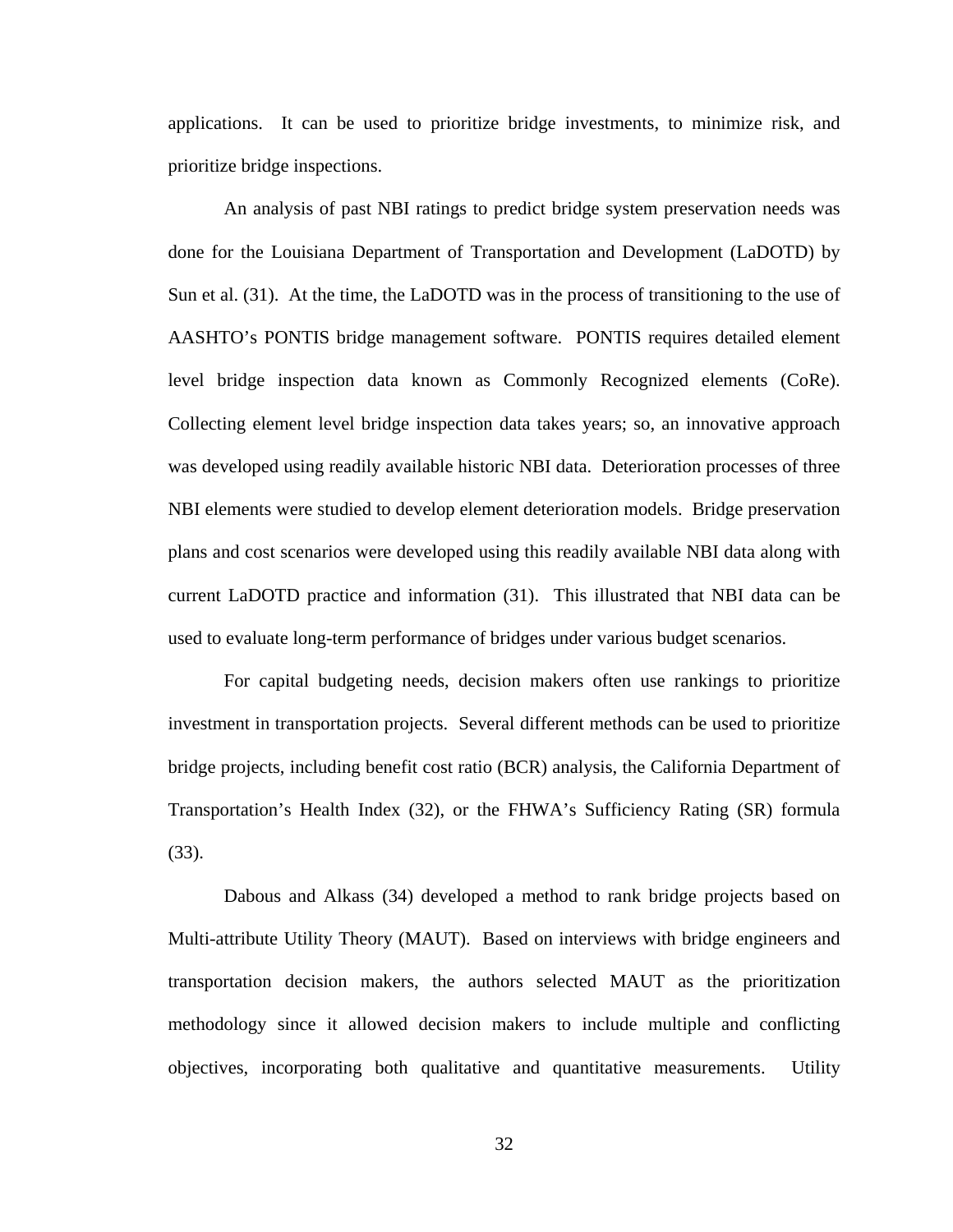functions were developed using the Analytical Hierarchy Process (AHP) and the Eigenvector approach. A case study was used to demonstrate the potential application of this method (34).

As mentioned earlier, many international agencies incorporate risk assessment into various components of their TAM processes. There are several local, state, and national level examples of risk applications in TAM systems. For example, the City of Edmonton places infrastructure assets, such as recreational facilities, buildings, parks, roads, drainage, traffic control devices, street lighting, and transit (27) into various risk severity zones.

As shown above, risk can be incorporated into TAM in various areas to achieve different objectives. For example, the framework developed by Cambridge Systematics can be used to prioritize bridge inspections or to minimize the risk of service interruption. Another feature of the frameworks highlighted above is that decision maker input is an important consideration. This is very important, because as mentioned in the international scan, risk assessment can be used as a way to inform and garner support from elected officials (2).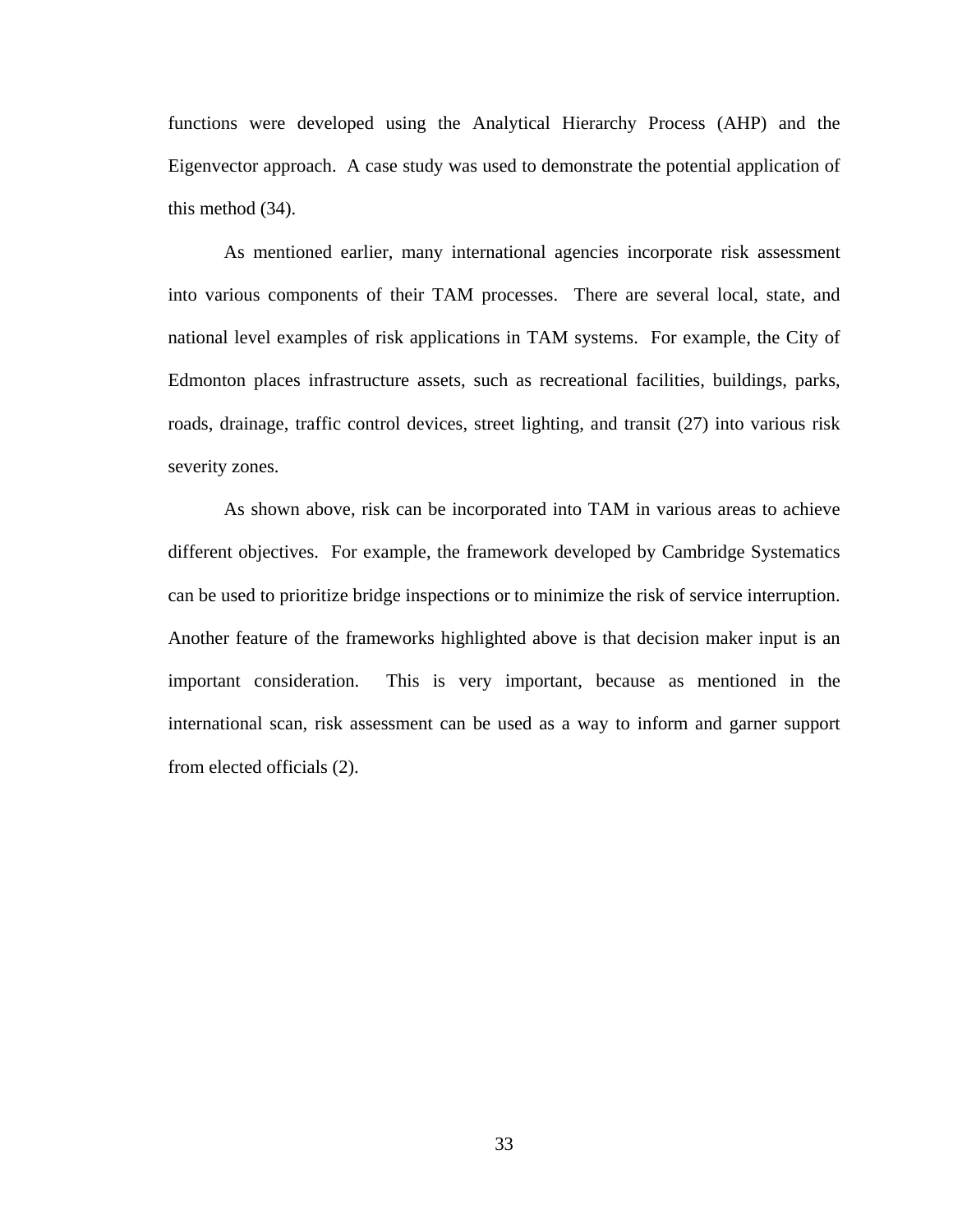#### **CHAPTER 3**

# **METHODOLOGY**

#### **3.1 Background**

The case study presented in this thesis utilizes data from the NBI for selected bridges in Georgia. Selected bridges are ranked based on utilities. This case study demonstrates the importance of using disaggregate versus aggregate data in prioritization where disaggregate data is available. In addition, the case study demonstrates the significance of incorporating uncertainty in cases where this data is available. Furthermore, this case study shows the impacts of data quality on investment prioritization, which highlights the importance of investing in the improvement of data collection techniques.

The NBI data is made available by the FHWA on its website in American Standard Code for Information Interchange (ASCII) format; this NBI data was available from 1992 through 2009 (35). Using the record format, which is also made available on the FHWA website (35), and the Recording and Coding Guide for the Structure Inventory and Appraisal of the Nations Bridges (33), this ASCII data was converted into Excel format using a script in the SPSS ® statistical analysis software.

 The Georgia Department of Transportation (GDOT) uses an internally developed bridge prioritization formula as one of the inputs for allocating funds for bridge investment (36). This bridge prioritization formula is multi-criteria in nature and takes a range of factors of bridge condition and performance, as shown in Table 3, into consideration. GDOT assigns each bridge an overall score based on this formula. GDOT maintains a proprietary Bridge Information Management System (BIMS) that contains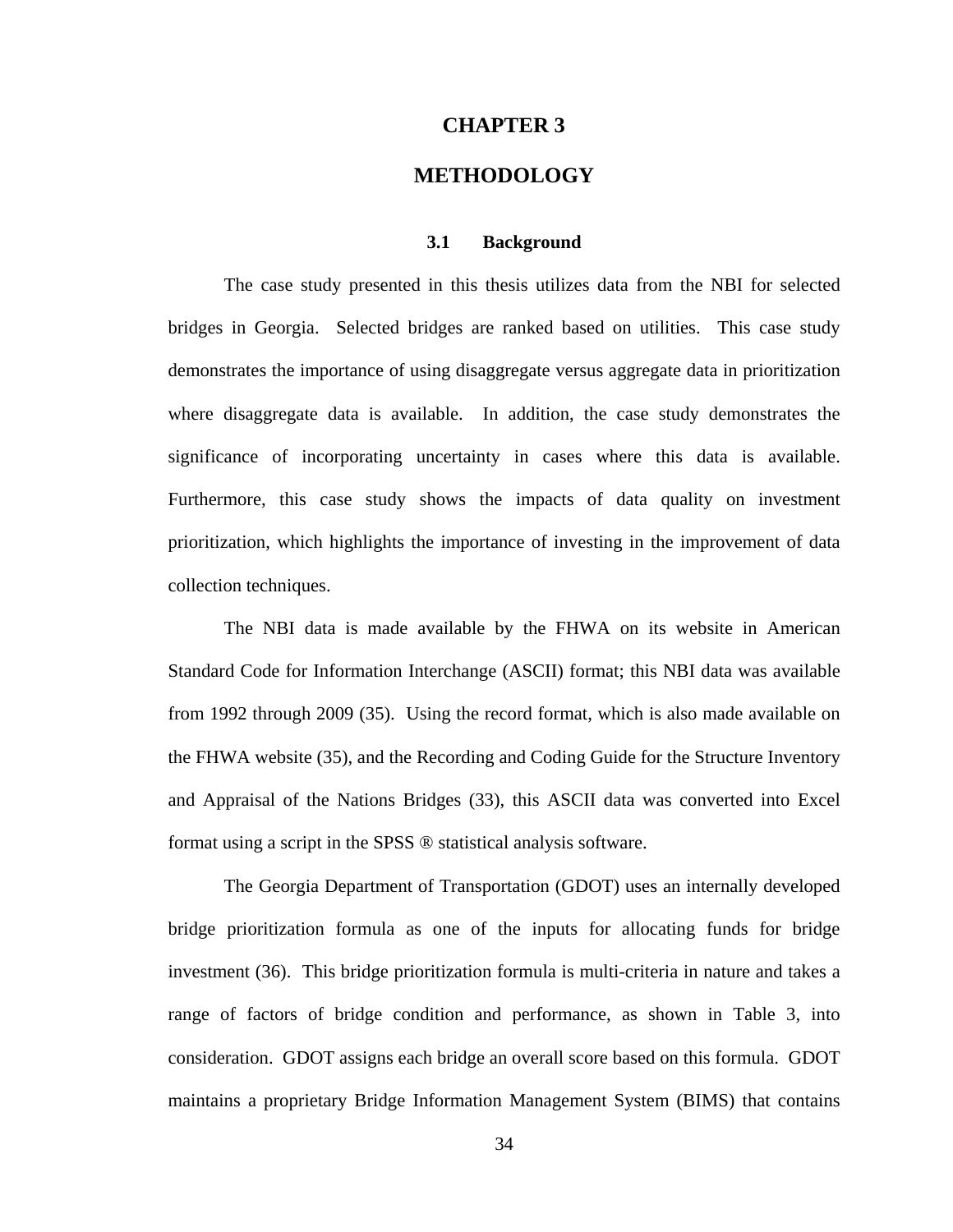data elements for each state or locally owned bridge in Georgia. The data elements contained in the BIMS are identical to or based on the data elements in the NBI; each state is required to report NBI data elements annually to the FHWA.

**Table 3. GDOT Bridge Prioritization Formula – Parameter Descriptions and Point Values (36)** 

| Variable        | <b>Description</b>                             | <b>Point Values</b>         |
|-----------------|------------------------------------------------|-----------------------------|
| <b>HS</b>       | <b>Inventory Rating</b>                        | 0, 13, 25, 35               |
| <b>ADT</b>      | <b>Average Daily Traffic</b>                   | 1, 3, 6, 10, 15, 21, 27, 35 |
| <b>BYPASS</b>   | Bypass/detour length (Also accounts for        | 0, 10, 18, 25               |
|                 | posting, ADT, and % trucks)                    |                             |
| <b>BRCOND</b>   | Bridge Condition – based on condition of deck, | 0, 10, 15, 20, 25, 30, 35,  |
|                 | superstructure, and substructure               | 40                          |
| <b>Factor</b>   | Weighting Factor – based upon functional       | 1.0, 1.3, 1.5, 1.8          |
|                 | classification, i.e., interstate, defense, NHS |                             |
| <b>TimbSUB</b>  | <b>Timber Substructure</b>                     | $0, 2, 5$ (state owned)     |
| <b>TimSUP</b>   | Timber Superstructure                          | $0$ or $2$                  |
| <b>TimbDECK</b> | <b>Timber Deck</b>                             | $0$ or $2$                  |
| <b>POST</b>     | <b>Bridge Posting</b>                          | $0$ to 5                    |
| <b>TEMP</b>     | <b>Temporary Structure Designation</b>         | $0$ or $2$                  |
| <b>UND</b>      | Underclearance                                 | 0, 1, 2, 3, 4, 5, 6         |
| <b>FC</b>       | <b>Fracture Critical</b>                       | 0 or 15                     |
| <b>SC</b>       | <b>Scour Critical</b>                          | 0, 1, 2, 3, 4, 5, 6         |
| <b>HMOD</b>     | Inventory Rating less than 15 tons for HMOD    | $0 \text{ or } 5$           |
|                 | truck                                          |                             |
| <b>Narrow</b>   | Based on number of travel lanes, shoulder      | 0 or 30                     |
|                 | width, length, and ADT                         |                             |

 GDOT, similar to the LaDOTD, is in the process of collecting more detailed element level CoRe data (31). Without more detailed element level data, it is difficult to develop bridge deterioration models, especially at the project level. The analysis performed by Sun et. al. (31) developed deterioration matrices and used Markov chains to model bridge deterioration. Although this approach is feasible, it is more applicable at the network level. In their analysis, Sun et. al. (31) grouped bridges into four major categories: concrete, steel, pre-stressed concrete, and timber, and then developed deterioration matrices for each bridge group. Since individual bridges are being ranked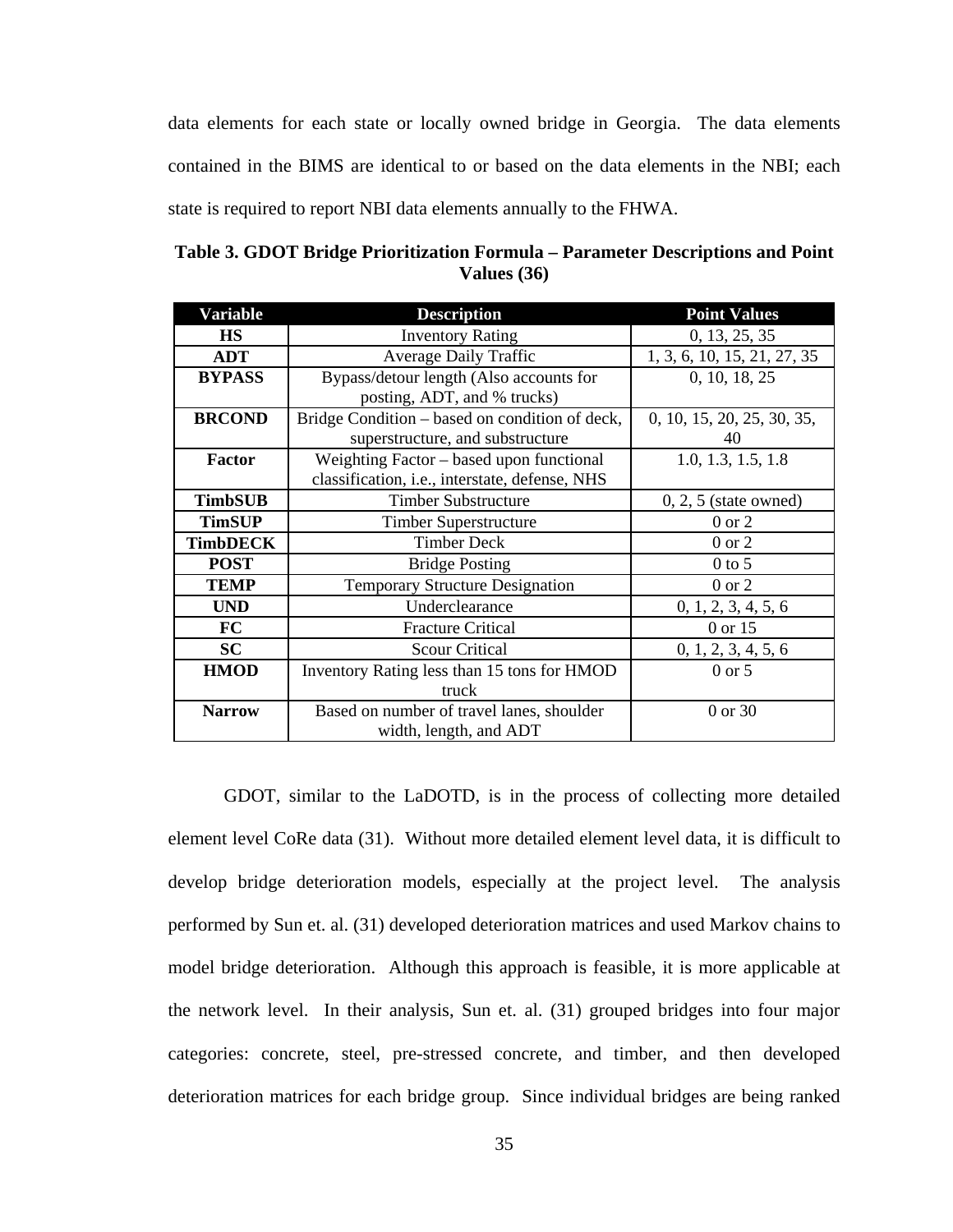using the GDOT data, rather than groups of bridges, it as deemed more appropriate to use a methodology that applies Multiple Criteria Decision Making (MCDM) principles, similar to that applied by Dabous and Alkass (34).

## **3.2 Prioritization Scenario Attributes**

 GDOT's bridge prioritization formula incorporates elements of MCDM. Certain variables or attributes are scored and weighted based upon their relative levels of importance. Four attributes in the formula are weighted. This indicates that these attributes, HS, ADT, BYPASS, and BRCOND, are likely considered more important to decision makers at GDOT than the rest of the attributes. Table 4 shows the attributes used in the prioritization scenarios and their associated NBI data items. Seven bridges were selected for analysis for the case study. The attributes in Table 4 were selected for analysis since the other attributes are relatively much less important or unimportant for the seven case study bridges, i.e., these attributes do not contribute to the scoring of a bridge.

| <b>Attribute</b> | <b>NBI</b> Data Item (s)   |
|------------------|----------------------------|
| HS               | 66                         |
| <b>ADT</b>       | 29                         |
| <b>BYPASS</b>    | 19                         |
|                  | 58 (Deck)                  |
| <b>BRCOND</b>    | 59 (Superstructure)        |
|                  | 60 (Substructure)          |
| <b>HISTORIC</b>  | Based on: 58, 59, 60       |
| <b>POST</b>      | 70                         |
| <b>TEMP</b>      | 103                        |
| FC               | 92A                        |
| <b>SC</b>        | 113                        |
|                  | Based on: 28A (# of lanes) |
| <b>Narrow</b>    | 29 (ADT)                   |
|                  | 49 (length)                |
|                  | 51 (width)                 |

**Table 4. Attributes and Associated NBI Data Items** 

36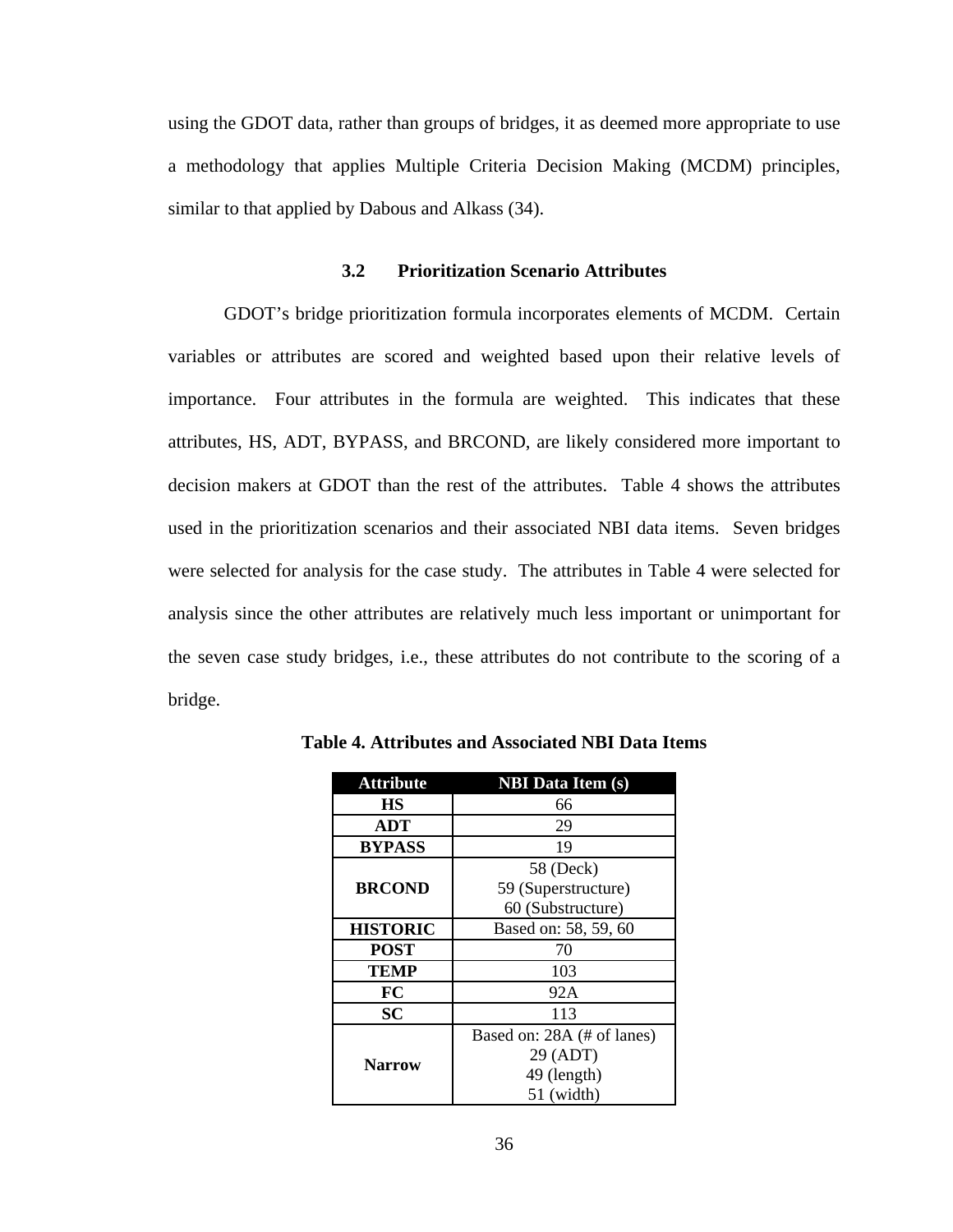HS (NBI item 66) represents the inventory rating of a bridge, also known as the capacity rating. This measures the live load that can safely utilize the bridge and is reported to the nearest tenth of a metric ton (33), which was then converted to short tons. ADT (NBI item 29) is the Average Daily Traffic. BYPASS is the bypass length reported in kilometers, which was converted to miles. BRCOND is comprised of deck (NBI item 58), superstructure (NBI item 59), and substructure (NBI item 60) condition ratings. These conditions ratings are coded from 0 to 9, with 0 being failed condition and 9 being excellent condition (33). Scenarios that used aggregate BRCOND data used the average of deck, superstructure, and substructure condition ratings whereas scenarios that used disaggregate BRCOND data did not average the 3 condition ratings.

 HISTORIC is based on past bridge condition data (NBI items 58, 59, and 60). Past bridge condition data was available for the selected case study bridges from 1992 through 2009. Although 18 years of historic NBI bridge condition data is not enough to develop a detailed deterioration model, it is sufficient to identify bridges that are deteriorating at a more rapid rate than others. The slopes of the historic bridge condition data were calculated in Microsoft ® Excel based on the linear regression lines for the deck, superstructure, and substructure condition rating data plotted versus time. Average slope is simply the average of the slopes of the condition data plotted against time for the deck, superstructure, and substructure, respectively. Only bridges with negative average slopes, i.e., bridges that worsened in condition rating over time, received an attribute value. The attribute value of these bridges is the absolute value of the slope. The normalized attribute value is based on the largest negative slope from the deterioration gradients. Scenarios that used aggregate HISTORIC data averaged the slopes of the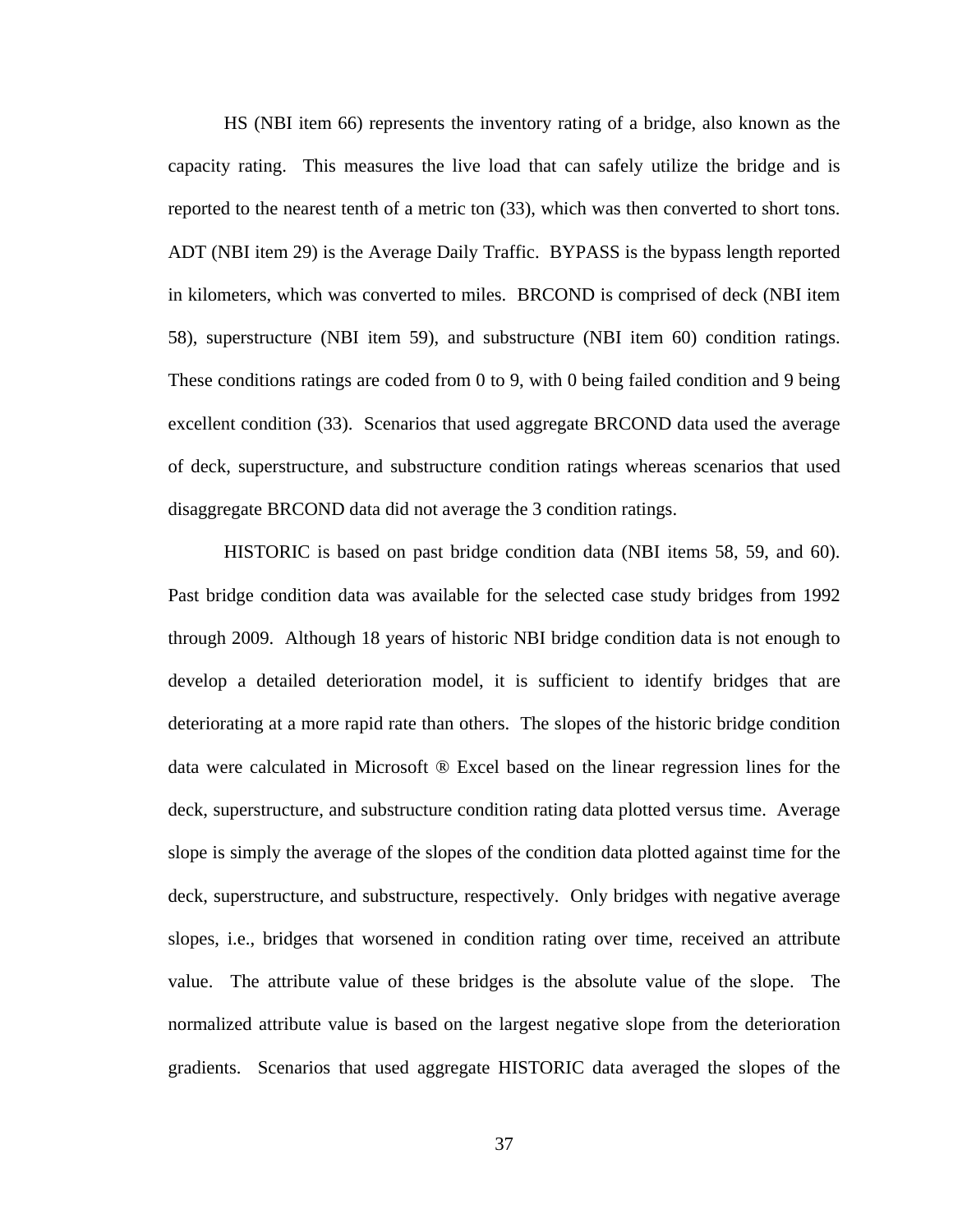condition ratings for deck, superstructure, and substructure whereas scenarios that used disaggregate condition rating data did not average the slopes of the 3 condition ratings.

 POST is based on a comparison of the maximum legal load in Georgia to loads permitted under a bridge's operating rating (NBI item 64). If the maximum legal load exceeds the operating rating then posting is required. The degree to which the operating rating is less than the maximum legal load determines how to code this data item from 0 to 5, with 5 meaning no posting is required and 0 meaning the operating rating is 39.9% or more below the maximum legal load (33).

 'Narrow' is based on the number of travel lanes on the bridge (NBI item 28A), the bridge's ADT (NBI item 29), the bridge's length (NBI item 49), and the bridge's width (NBI item 51). The bridge's length and width are reported to the nearest tenth of a meter and were converted to feet (33). A bridge is considered narrow if its shoulders are less than 3 feet (assuming lanes are 12 feet wide), the total length of the bridge is greater than 400 feet, and the bridge's ADT is greater than 2000 (36).

 TEMP (NBI item 103) is used when temporary structures or conditions exist. It is coded blank if not applicable and "T" if temporary structures or conditions exist (33). FC (NBI item 92A) is coded Y for the first digit if critical features, whose failure would likely cause the bridge or a portion of the bridge to collapse, need special inspections or special emphasis during inspections (33). SC (NBI item 113) identifies the current status of the bridge as it relates to its vulnerability to scour. This item is coded from 0 to 9, T, U, or N. However, only codes 0 to 4 indicate scour criticality, with 0 being the most severe, i.e., a bridge is scour critical and has failed (33).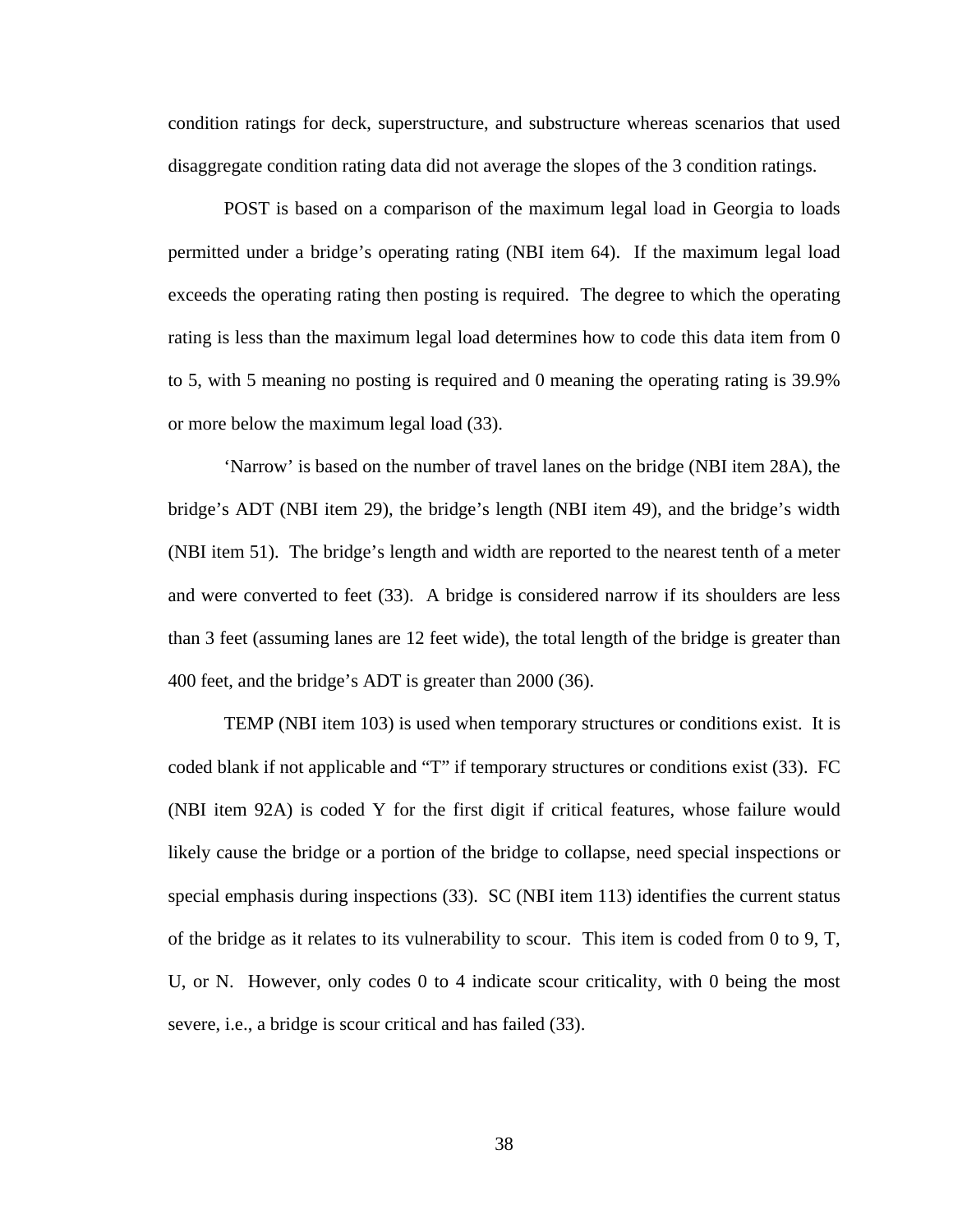## **3.3 Ranking Method**

 Similar to the method developed by Dabous and Alkass (22), the ranking method developed is based on four tiers of elements. The first level consists of the overall goal of cost-effective resource allocation. The second level consists of the objectives required to achieve that goal:

- Maximize condition preservation
- Minimize extent of disruption
- Minimize critical failures
- Minimize restrictions

The third level consists of the criteria or attributes used to evaluate the objectives:

- BRCOND
- HS
- ADT
- BYPASS
- FC
- SC
- TEMP
- Narrow
- Post

The last level consists of the alternatives or utilities for each bridge. Figure 5 shows the structure of the tiered approach used in this case study. Through the use of an MCDM scoring method that uses the simple additive weighting (SAW) method, each attribute is assigned a weight and a score. Both the weight and score of an attribute vary between 0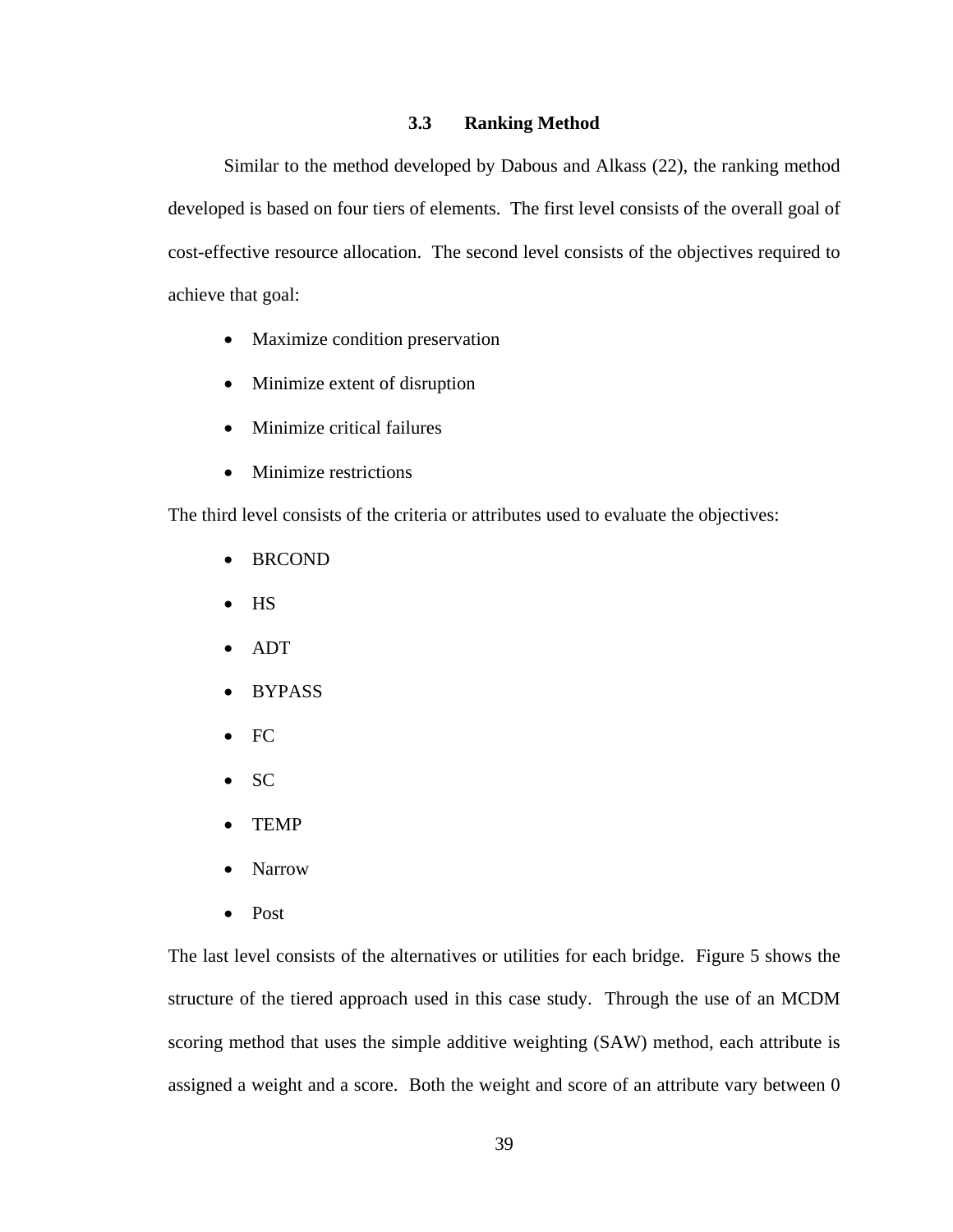and 1. This is achieved by normalizing all scores and weights that are not normalized. The scoring method used for each attribute depends on whether the attribute is a benefit attribute, i.e., higher is better, or a cost attribute, i.e., lower is better. Table 5 shows whether an attribute is a cost attribute or a benefit attribute.

| <b>Attribute</b> | <b>NBI</b> Data Item (s) |
|------------------|--------------------------|
| <b>HS</b>        | Benefit                  |
| <b>ADT</b>       | Cost                     |
| <b>BYPASS</b>    | Cost                     |
| <b>BRCOND</b>    | Benefit                  |
| <b>HISTORIC</b>  | Cost                     |
| <b>POST</b>      | Benefit                  |
| <b>TEMP</b>      | Cost                     |
| FC               | Cost                     |
| <b>SC</b>        | Benefit                  |
| <b>Narrow</b>    | Cost                     |

**Table 5. Attribute Identification: Cost or Benefit** 

 Four prioritization scenarios are presented in this case study. The first scenario incorporates aggregate condition data and does not incorporate past bridge condition data. Scenario 2 incorporates disaggregate condition data without past bridge condition data. The third and fourth scenarios both incorporate uncertainty and performance risk by including past bridge condition. Scenario 3 incorporates aggregate past bridge condition in addition to aggregate snapshot, or current, bridge condition. The fourth scenario incorporates disaggregate snapshot bridge condition and disaggregate past bridge condition.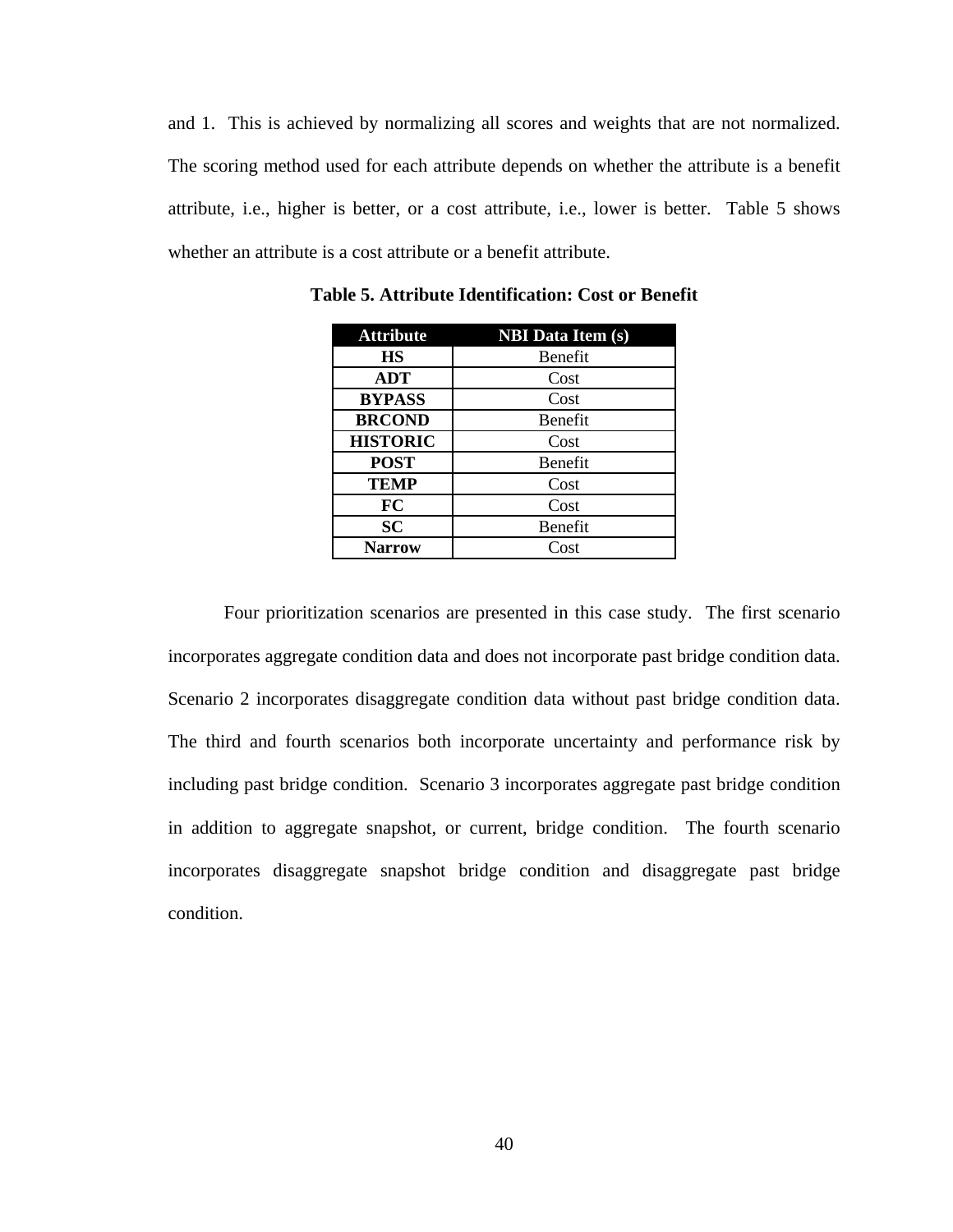

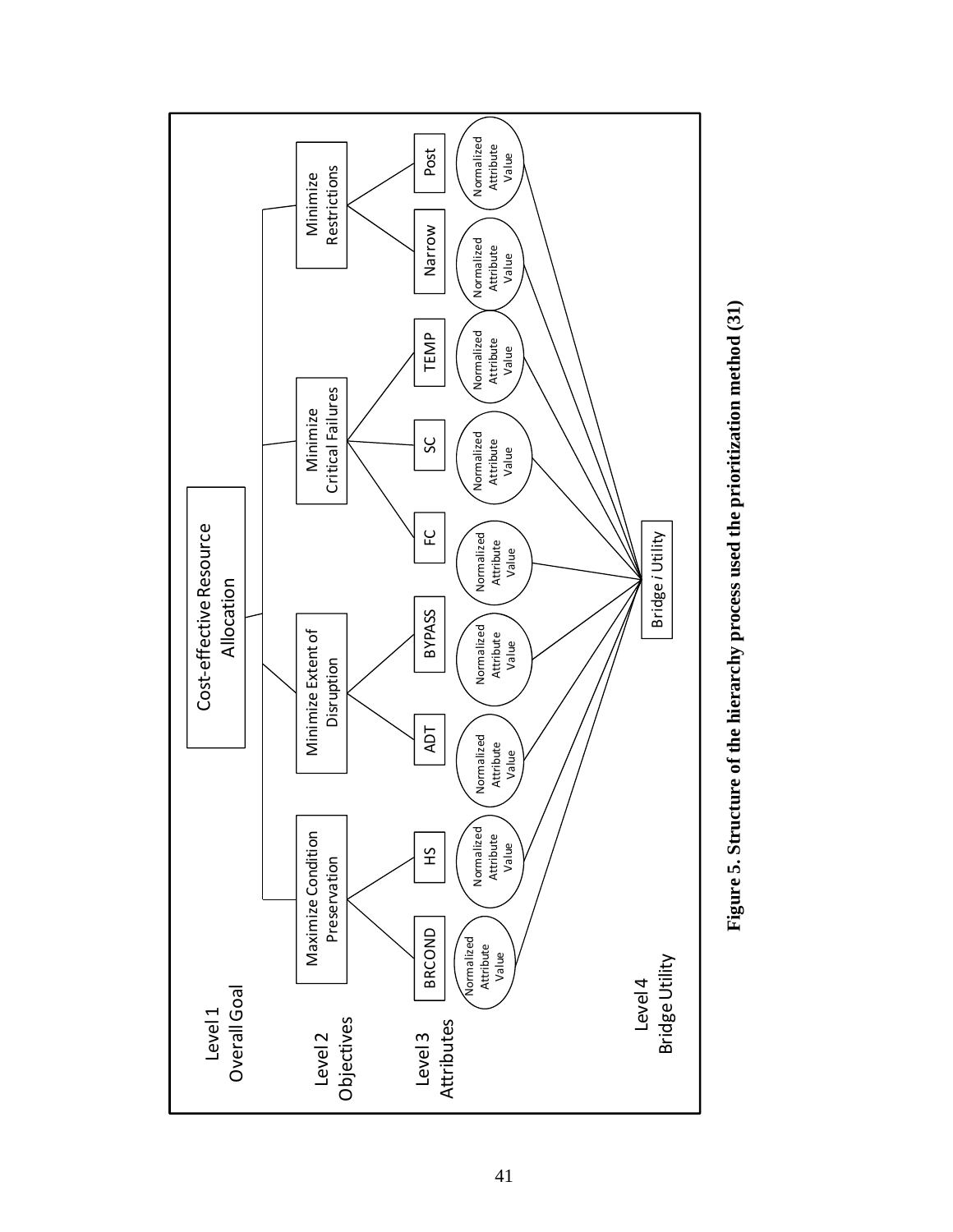## **CHAPTER 4**

# **ANALYSIS**

### **4.1 Background**

 The weights assigned to each bridge in the ranking method are dependent upon the "Factor" assigned to each bridge in GDOT's formula (36). There are four possible factors: 1.0, 1.3, 1.5, or 1.8. Table 6 shows how the weighting factor is determined for each bridge. Based on the factors, normalized attribute weights, i.e. on the scale of 0 to 1, were calculated for each scenario.

| Factor | <b>Description</b>                                                                |
|--------|-----------------------------------------------------------------------------------|
| 1.8    | Interstate routes                                                                 |
| 1.5    | National Highway System and<br>Defense Highway routes                             |
| 1.3    | Routes with $ADT > 10,000$                                                        |
| 1.0    | Routes not in the preceding 3<br>categories, i.e., factors of 1.8,<br>1.5, or 1.3 |

**Table 6. Weighting Factor Descriptions** 

## **4.2 Scenario 1**

The first scenario utilized aggregate data for bridge condition. As mentioned in Chapter 3, aggregate bridge condition data was estimated by averaging the condition ratings of the deck, superstructure, and substructure condition ratings. The weights used in scenario 1 are shown in Table 7. Table 8 shows the attribute values, their respective normalized values, and each bridge's overall utility.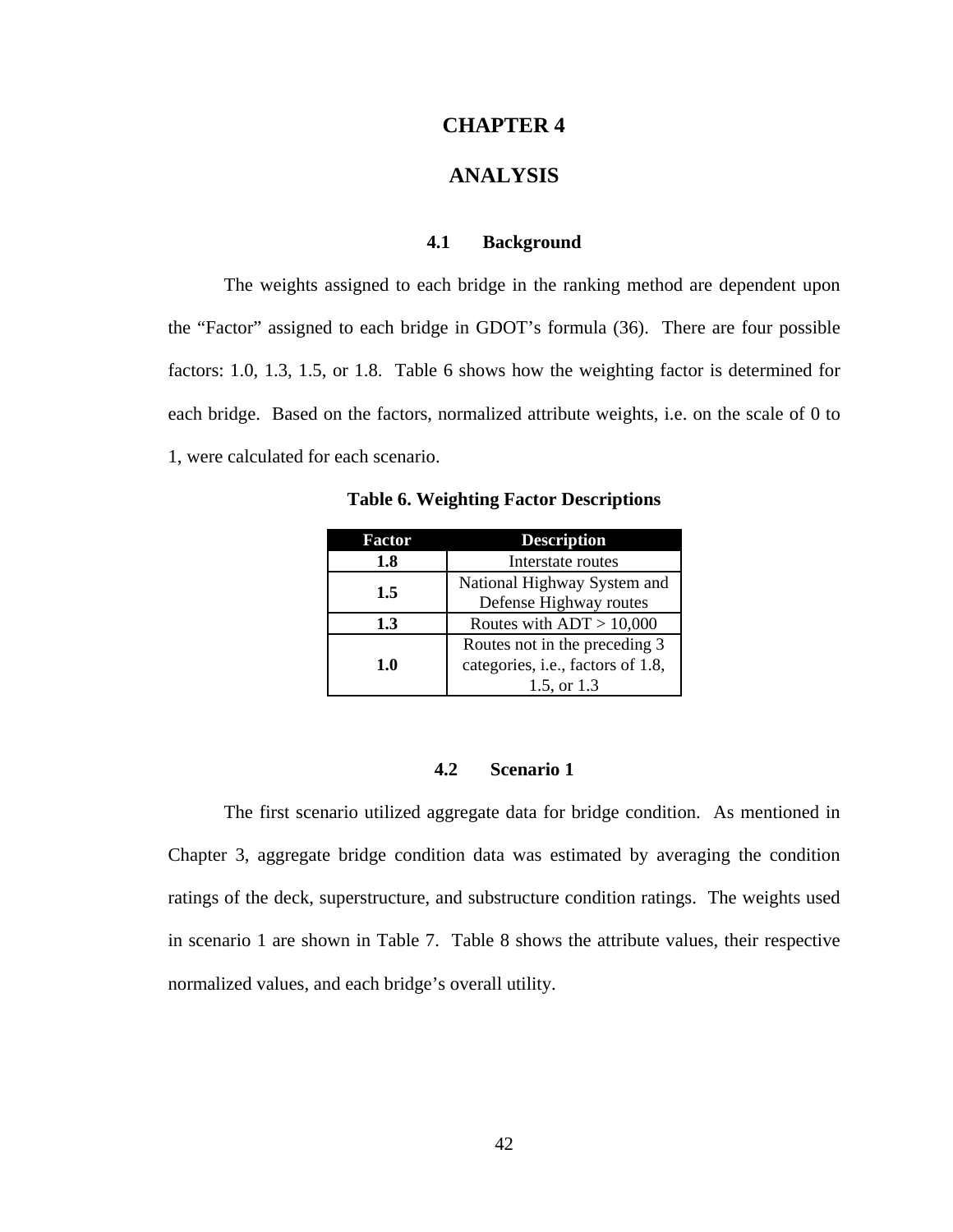|           |            |               |               | <b>Factor of 1.8</b> |             |      |           |               |
|-----------|------------|---------------|---------------|----------------------|-------------|------|-----------|---------------|
| <b>HS</b> | <b>ADT</b> | <b>BYPASS</b> | <b>BRCOND</b> | <b>POST</b>          | <b>TEMP</b> | FC   | <b>SC</b> | <b>Narrow</b> |
| 0.15      | 0.15       | 0.15          | 0.15          | 0.08                 | 0.08        | 0.08 | 0.08      | 0.08          |
|           |            |               |               | <b>Factor of 1.5</b> |             |      |           |               |
| <b>HS</b> | ADT        | <b>BYPASS</b> | <b>BRCOND</b> | <b>POST</b>          | TEMP        | FC   | <b>SC</b> | Narrow        |
| 0.14      | 0.14       | 0.14          | 0.14          | 0.09                 | 0.09        | 0.09 | 0.09      | 0.09          |
|           |            |               |               | <b>Factor of 1.3</b> |             |      |           |               |
| <b>HS</b> | <b>ADT</b> | <b>BYPASS</b> | <b>BRCOND</b> | <b>POST</b>          | TEMP        | FC   | <b>SC</b> | <b>Narrow</b> |
| 0.13      | 0.13       | 0.13          | 0.13          | 0.10                 | 0.10        | 0.10 | 0.10      | 0.10          |
|           |            |               |               | <b>Factor of 1</b>   |             |      |           |               |
| <b>HS</b> | <b>ADT</b> | <b>BYPASS</b> | <b>BRCOND</b> | <b>POST</b>          | <b>TEMP</b> | FC   | <b>SC</b> | <b>Narrow</b> |
| 0.11      | 0.11       | 0.11          | 0.11          | 0.11                 | 0.11        | 0.11 | 0.11      | 0.11          |

# **Table 7. Attribute Weights for Scenario 1**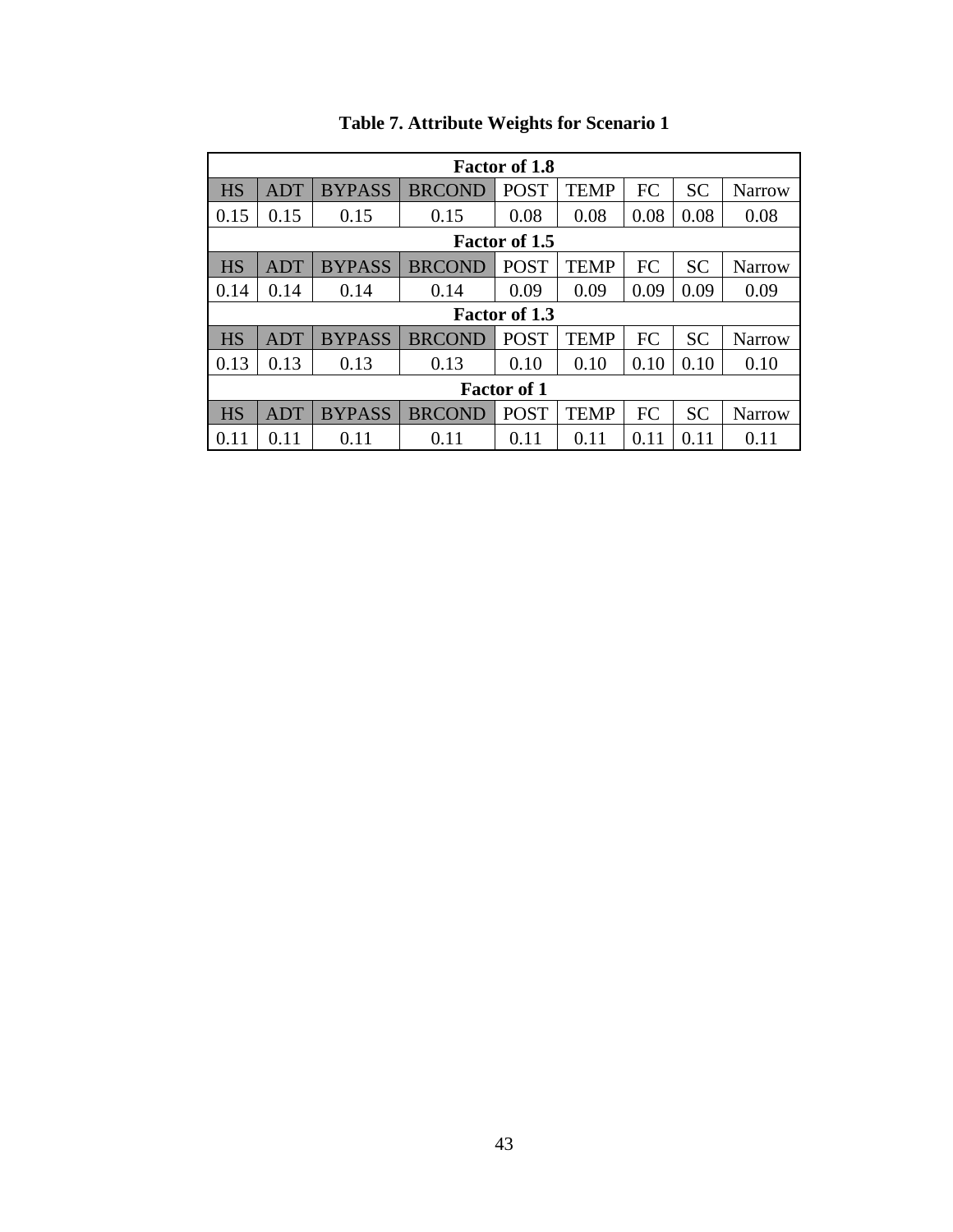Table 8. Scenario 1 Attributes, Normalized Attribute Values, and Bridge Utilities **Table 8. Scenario 1 Attributes, Normalized Attribute Values, and Bridge Utilities** 

| Bridge <b>ID</b>                                |           | 251-0026-0                                                                                           | <b>100-711</b> | $\mathbf{L}$         |                          | 269-0020-0             |                | 255-0017-0 |                          | 185-0010-0                                | $021 - 0123 - 0$         |                           |        | 021-0124-0 |
|-------------------------------------------------|-----------|------------------------------------------------------------------------------------------------------|----------------|----------------------|--------------------------|------------------------|----------------|------------|--------------------------|-------------------------------------------|--------------------------|---------------------------|--------|------------|
|                                                 |           | Norm                                                                                                 |                | Norm                 |                          | Norm                   |                | Norm       |                          | Norm                                      |                          | Norm                      |        | Norm       |
| Criteria                                        | Att       | $\rm{Val}$                                                                                           | Att            | $\sqrt{\mathrm{al}}$ | Att                      | Val                    | Att            | Val        | Att                      | Val                                       | Att                      | Val                       | Att    | $\sqrt{a}$ |
| HS                                              |           | $12.90 \mid 0.5909 \mid 18.85 \mid 0.8636 \mid 12.90 \mid 0.5909 \mid 12.90 \mid 0.5909 \mid 0.5909$ |                |                      |                          |                        |                |            |                          |                                           | 21.83                    | 1.0000                    | 21.83  | 1.0000     |
| ADT                                             |           | 5200 0.4000 15960 0.1303                                                                             |                |                      |                          |                        |                |            |                          | 2080 1.0000 6590 0.3156 3170 0.6562 44430 |                          | 0.0468 44430              |        | 0.0468     |
| <b>BYPASS</b>   13.67   0.0455   6.835   0.0909 |           |                                                                                                      |                |                      |                          | 22.99   0.0270   9.942 |                |            |                          | $0.0625$   16.78   0.0370                 |                          | $0.6214$   1.000   0.6214 |        | 1.0000     |
| <b>BRCOND</b>                                   |           | $0.6845$ 5.667                                                                                       |                | 0.7738               |                          | 4.667 0.6310           | $\overline{C}$ | 0.9524     | 5.667                    | 0.7738                                    | $\circ$                  | 0.8214                    | 6.3333 | 0.8690     |
| <b>POST</b>                                     |           | 0.6000                                                                                               | 4              | 0.8000               | $\epsilon$               | 0.6000                 | 3              | 0.6000     | $\omega$                 | 0.6000                                    | 5                        | 0000                      | 5      | 1.0000     |
| TEMP                                            |           | 0.0000                                                                                               |                | 0000                 | $\overline{\mathcal{C}}$ | 0.0000                 | 2              | 0.0000     | $\overline{\mathcal{C}}$ | 0.0000                                    |                          | $0000$ .                  |        | 0000.      |
| $\Gamma$                                        |           | 1.0000                                                                                               |                | 0000                 |                          | 1.0000                 |                | 1.0000     | $15 \,$                  | 0.0000                                    |                          | 1.0000                    |        | $0000$ .   |
| $\overline{\mathbf{S}}$                         |           | 0.5556                                                                                               | $\sigma$       | 0000                 | $\sigma$                 | 0000                   |                | 0000       | σ                        | 1.0000                                    |                          | 0.3333                    | 3      | 0.3333     |
| Narrow                                          | $\subset$ | 1.0000                                                                                               | $\Im$          | 0000                 | $\overline{30}$          | 0.0000                 | $\subset$      | 1.0000     | $\overline{\mathcal{S}}$ | 0.0000                                    | $\overline{\mathcal{S}}$ | 0.0000                    | $\Im$  | 0.0000     |
| Utility                                         |           | 0.52                                                                                                 |                | 0.61                 |                          | 0.54                   |                | 0.59       |                          | 0.41                                      |                          | 0.70                      |        | 0.70       |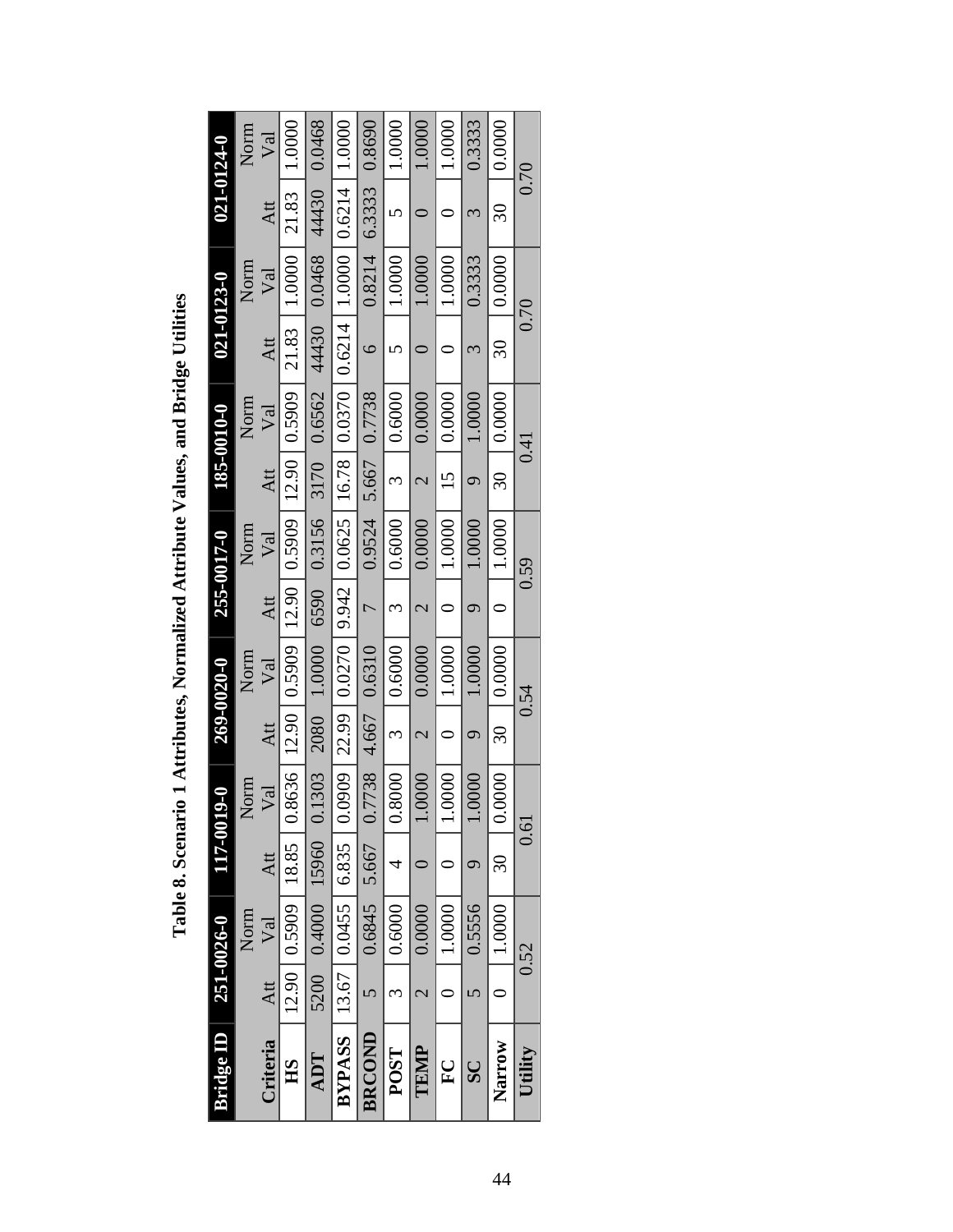## **4.3 Scenario 2**

Scenario 2 utilized disaggregate bridge condition data, i.e., bridge condition ratings for the deck, superstructure, and substructure were used individually. Instead of one attribute for bridge condition rating, there are now three, which altered the weights used in scenario 2. Table 9 shows the weights used in scenario 2 and Table 10 shows the attribute values, their respective normalized values and each bridge's overall utility.

|           |            |               |      |               | <b>Factor of 1.8</b> |             |             |      |           |               |
|-----------|------------|---------------|------|---------------|----------------------|-------------|-------------|------|-----------|---------------|
|           |            |               |      | <b>BRCOND</b> |                      |             |             |      |           |               |
| <b>HS</b> | <b>ADT</b> | <b>BYPASS</b> | Deck | Sup           | Sub                  | <b>POST</b> | <b>TEMP</b> | FC   | <b>SC</b> | <b>Narrow</b> |
| 0.15      | 0.15       | 0.15          | 0.03 | 0.06          | 0.06                 | 0.08        | 0.08        | 0.08 | 0.08      | 0.08          |
|           |            |               |      |               | Factor of 1.5        |             |             |      |           |               |
|           |            |               |      | <b>BRCOND</b> |                      |             |             |      |           |               |
| <b>HS</b> | <b>ADT</b> | <b>BYPASS</b> | Deck | Sup           | Sub                  | <b>POST</b> | <b>TEMP</b> | FC   | <b>SC</b> | <b>Narrow</b> |
| 0.14      | 0.14       | 0.14          | 0.03 | 0.05          | 0.05                 | 0.09        | 0.09        | 0.09 | 0.09      | 0.09          |
|           |            |               |      |               | <b>Factor of 1.3</b> |             |             |      |           |               |
|           |            |               |      | <b>BRCOND</b> |                      |             |             |      |           |               |
| <b>HS</b> | ADT        | <b>BYPASS</b> | Deck | Sup           | Sub                  | <b>POST</b> | <b>TEMP</b> | FC   | <b>SC</b> | Narrow        |
| 0.13      | 0.13       | 0.13          | 0.03 | 0.05          | 0.05                 | 0.10        | 0.10        | 0.10 | 0.10      | 0.10          |
|           |            |               |      |               | <b>Factor of 1</b>   |             |             |      |           |               |
|           |            |               |      | <b>BRCOND</b> |                      |             |             |      |           |               |
| <b>HS</b> | <b>ADT</b> | <b>BYPASS</b> | Deck | Sup           | Sub                  | <b>POST</b> | <b>TEMP</b> | FC   | <b>SC</b> | Narrow        |
| 0.11      | 0.11       | 0.11          | 0.02 | 0.04          | 0.04                 | 0.11        | 0.11        | 0.11 | 0.11      | 0.11          |

**Table 9. Attribute Weights for Scenario 2**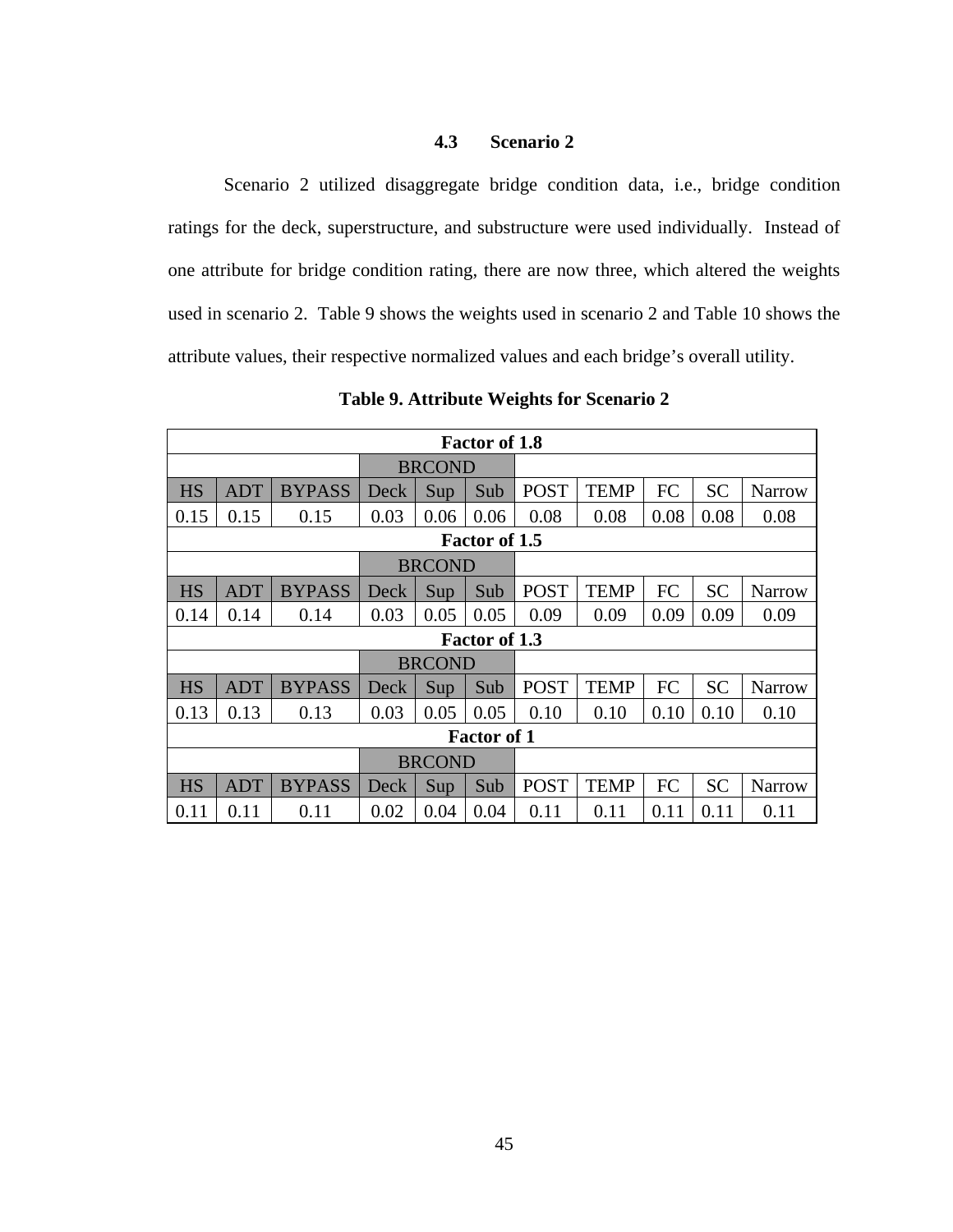| ridge ID                | $251 - 0026 - 0$ |                | 117-0019 | ę                     | 269-0020-0               |                  | 255-0017-0               |            | 185-0010-0      |               | 021-0123-0      |            | 021-0124-0               |            |
|-------------------------|------------------|----------------|----------|-----------------------|--------------------------|------------------|--------------------------|------------|-----------------|---------------|-----------------|------------|--------------------------|------------|
|                         |                  | Norm           |          | Norm                  |                          | Norm             |                          | Norm       |                 | Norm          |                 | Norm       |                          | Norm       |
| Criteria                | Att              | Val            | Att      | $\sqrt{a}$            | Att                      | ${\nabla}$ al    | Att                      | $\sqrt{a}$ | Att             | Val           | Att             | $\rm{Val}$ | Att                      | $\rm{Val}$ |
| $\mathbf{B}$            |                  | 12.90   0.5909 | 18.85    | 8636<br>$\circ$       | 12.90                    | 0.5909           | 12.90                    | 0.5909     | 12.90           | 0.5909        | 21.83           | 1.0000     | 21.83                    | 1.0000     |
| ADT                     | 5200             | 0.4000         | 15960    | 1303<br>$\circ$       | 2080                     | 1.0000           | 6590                     | 0.3156     | 3170            | 0.6562        | 44430           | 0.0468     | 44430                    | 0.0468     |
| <b>BYPASS</b>           | 13.67            | 0.0455         | 6.835    | 0909<br>$\dot{\circ}$ | 22.99                    | 0.027            | 9.942                    | 0.0625     | 16.78           |               | 0.0370   0.6214 | 1.0000     | 0.6214                   | 1.0000     |
| BRCOND<br>- Deck        | 4                | 0.5714         | 5        | .7143                 | 4                        | 0.5714           | $\circ$                  | 0.8571     | $\overline{C}$  | 0.7143        | $\circ$         | 0.8571     | $\overline{\phantom{0}}$ | 1.0000     |
| BRCOND<br>- Sup         | n                | 0.6250         | ৩        | .7500<br>Ö            | $\bullet$                | 0.7500           | ∞                        | 1.0000     | ৩               | 0.7500        | ৩               | 0.7500     | $\circ$                  | 0.7500     |
| BRCOND<br>- Sub         | $\epsilon$       | 0.8571         | $\circ$  | .8571<br>$\circ$      | 4                        | 0.5714           | $\overline{C}$           | 1.0000     | $\circ$         | 0.8571        | $\circ$         | 0.8571     | $\circ$                  | 0.8571     |
| POST                    | 3                | $\frac{6}{1}$  | 4        | $\frac{8}{3}$         | 3                        | $\overline{0.6}$ | 3                        | 0.6        | 3               | $\frac{6}{1}$ | 5               |            | 5                        |            |
| TEMP                    | $\mathcal{C}$    |                |          |                       | $\overline{\mathcal{C}}$ | $\circ$          | $\overline{\mathcal{C}}$ |            | $\mathcal{C}$   |               |                 |            |                          |            |
| $\sum_{i=1}^{n}$        |                  |                |          |                       |                          |                  |                          |            | $\overline{15}$ |               | ⊂               |            |                          |            |
| $\overline{\mathbf{S}}$ | 5                | 0.5556         | ᡋ        |                       | ᢦ                        |                  | ᡋ                        |            | ᢦ               |               | 3               | 0.3333     | 3                        | 0.3333     |
| <b>Narrow</b>           |                  |                | $\Im$    |                       | $\Im$                    | ⊂                |                          |            | $\Im$           |               | $\Im 0$         | ⊂          | $\Im$                    | $\circ$    |
| Utility                 |                  | 0.52           |          | 0.61                  |                          | 0.54             |                          | 0.59       |                 | 0.41          |                 | 0.70       | 0.70                     |            |

Table 10. Scenario 2 Attributes, Normalized Attribute Values, and Bridge Utilities **Table 10. Scenario 2 Attributes, Normalized Attribute Values, and Bridge Utilities**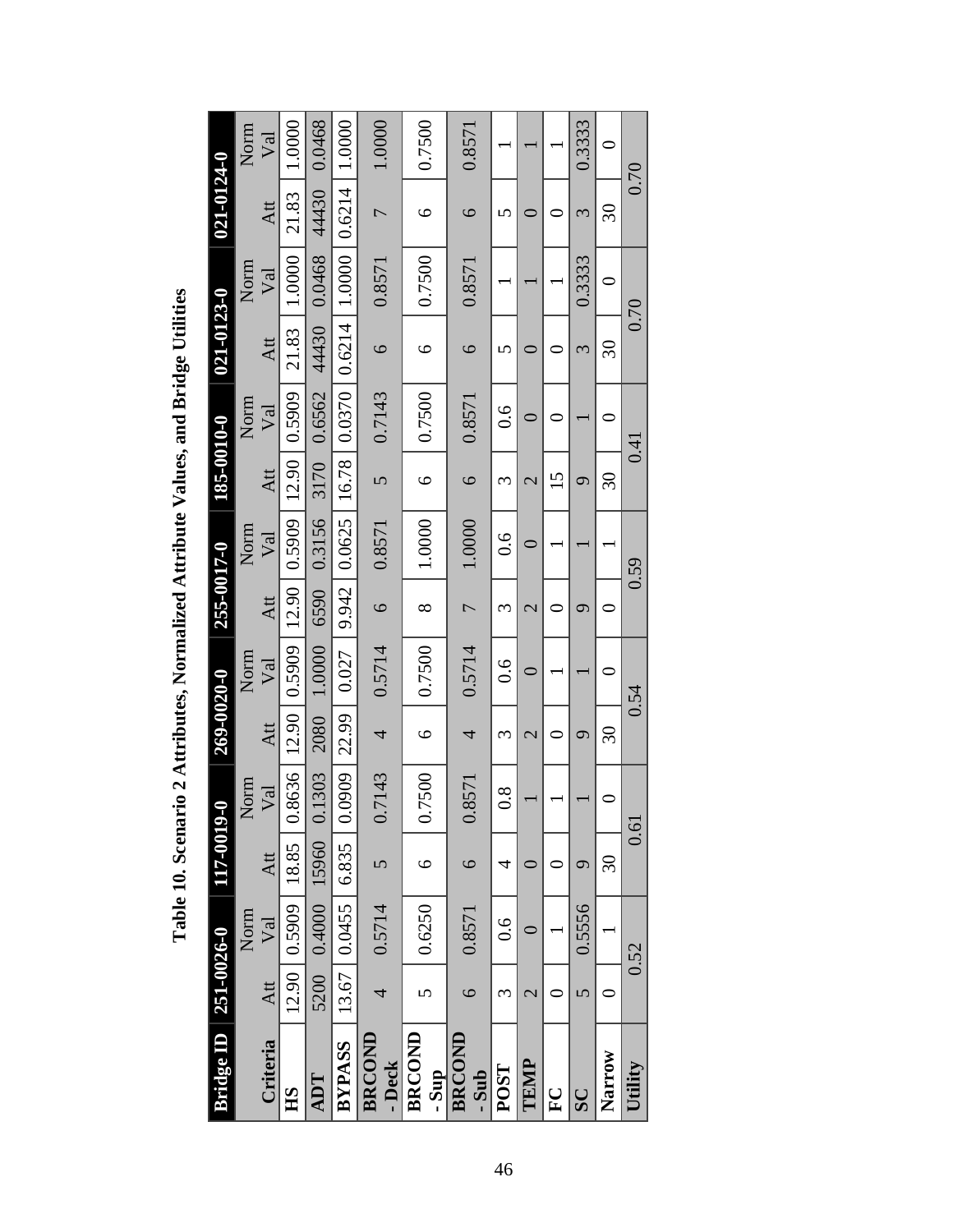#### **4.4 Scenario 3**

The third scenario incorporated uncertainty, and performance risk is included as an attribute that accounts for past bridge condition, HISTORIC. The inclusion of an additional attribute altered the weights used, which are shown in Table 11. Scenario 2 utilized aggregate data for both snapshot (current) bridge condition and past bridge condition. As mentioned in Chapter 3, only bridges that worsened in condition rating over this time-period, i.e., bridges with negative average slopes, received an attribute value.

The attribute value of these bridges is the absolute value of the slope. The normalized attribute value is based on largest negative slope from the deterioration gradients. For the third scenario the average slope values, i.e., aggregate data, were used to determine the attribute values. The values of the slopes for each bridge are shown in Table 12. Table 13 shows the attribute values, their respective normalized values and each bridge's overall utility.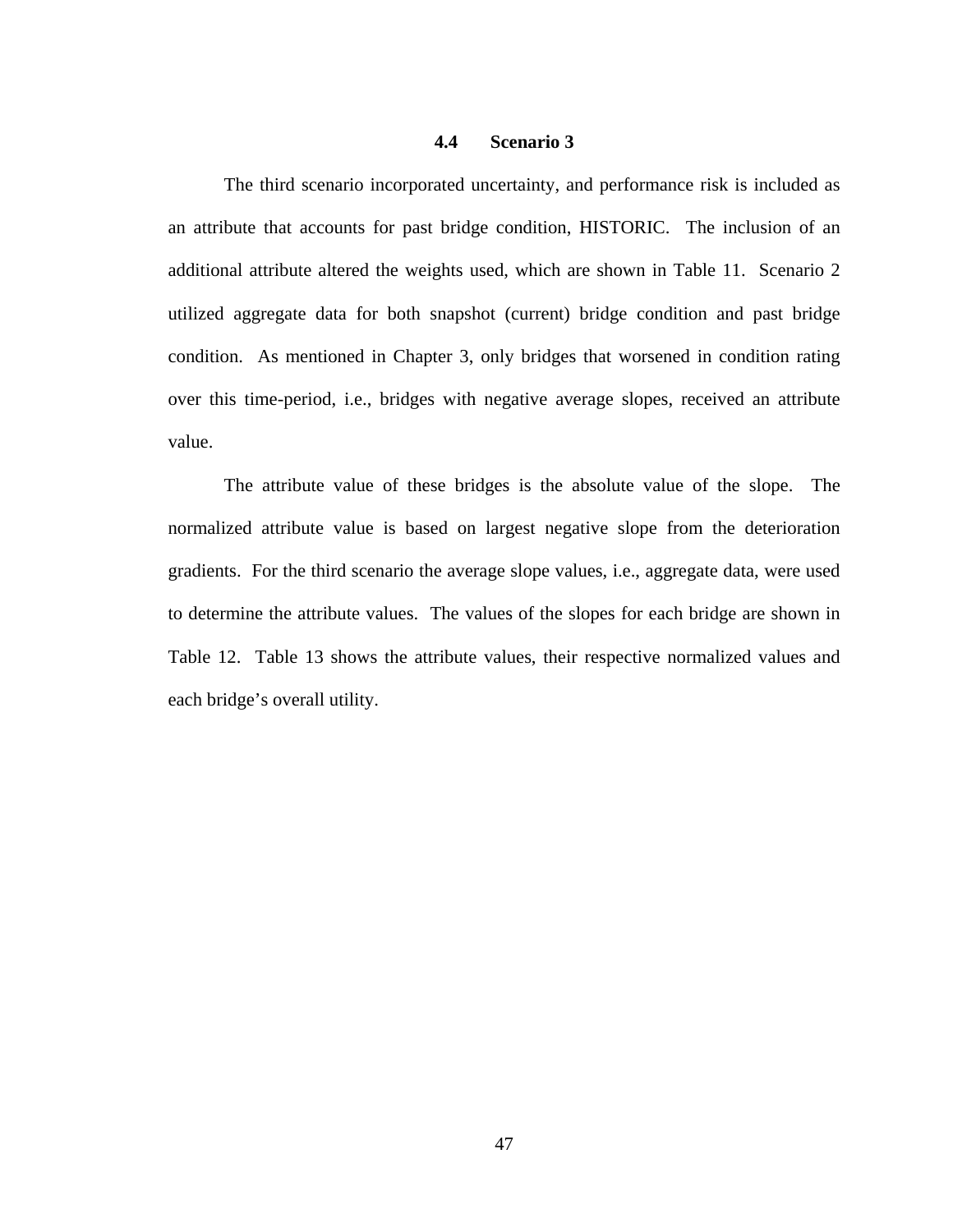|      |                     |               |               | Factor of 1.8                            |      |                             |                |               |        |
|------|---------------------|---------------|---------------|------------------------------------------|------|-----------------------------|----------------|---------------|--------|
| HS   | <b>ADT</b>          | BYPASS        | <b>BRCOND</b> | HISTORIC                                 | POST | TEMP                        | E              | SC            | Narrow |
| 0.13 | 0.13                | 0.13          | 0.13          | 0.13                                     | 0.07 | 0.07                        |                | $0.07$   0.07 | 0.07   |
|      |                     |               |               | Factor of 1.5                            |      |                             |                |               |        |
| HS   | ADT                 | <b>BYPASS</b> | <b>BRCOND</b> | HISTORIC POST TEMP                       |      |                             | $\overline{F}$ | SC            | Narrow |
| 0.12 | 0.12                | 0.12          | 0.12          | 0.12                                     | 0.08 | 0.08                        | 0.08           | 0.08          | 0.08   |
|      |                     |               |               | Factor of 1.3                            |      |                             |                |               |        |
| HS   | ADT                 | BYPASS        |               | BRCOND HISTORIC POST TEMP                |      |                             | EC             | SC<br>S       | Narrow |
|      | $0.11 \,   \, 0.11$ | 0.11          | 0.11          | 0.11                                     | 0.09 | $0.09$                      | $-0.09$        | 0.09          | 0.09   |
|      |                     |               |               | Factor of 1                              |      |                             |                |               |        |
| HS   | ADT                 |               |               | BYPASS   BRCOND   HISTORIC   POST   TEMP |      |                             | L<br>H         | SC<br>S       | Narrow |
|      | $0.10 \mid 0.10$    | 0.10          | 0.10          | 0.10                                     |      | $0.10$   0.10   0.10   0.10 |                |               | 0.10   |

Table 11. Attribute Weights for Scenario 3 **Table 11. Attribute Weights for Scenario 3** 

Table 12. Slopes of Past Bridge Condition Ratings and HISTORIC Attribute Values and Normalized Attribute Values **Table 12. Slopes of Past Bridge Condition Ratings and HISTORIC Attribute Values and Normalized Attribute Values** 

|                   |                         |                   |                |               |                     | Slopes       |        |                     |                |                           |                     |
|-------------------|-------------------------|-------------------|----------------|---------------|---------------------|--------------|--------|---------------------|----------------|---------------------------|---------------------|
|                   |                         | Norm              |                |               | Norm                |              |        | Norm                | <b>Average</b> |                           | Norm                |
| $\bf{Deck}$       | Att                     | Val               | Superstructure | Att           | Val                 | Substructure | Att    | Val                 | Slope          | Att                       | Val                 |
|                   | $-0.17$ 0.1734 0.1154   |                   | $-0.04$        |               | 0.0361 0.5537       | $-0.06$      |        | $0.0578$ 0.3461     | $-0.27$        | $0.2673$ 0.0748           |                     |
| $-0.04$           | 0.0413 0.4845           |                   | $-0.06$        | 0.0578 0.3461 |                     | 0.00         | 0.0000 | 1.0000              | $-0.10$        |                           | 0.0991 0.2019       |
|                   | $-0.08$ 0.0846 0.2363   |                   | $-0.13$        |               | 0.1290 0.1550       | $-0.19$      |        | 0.1930   0.1036     | $-0.41$        | 0.4066 0.0492             |                     |
|                   | $0.00$   0.000   1.0000 |                   | 0.17           |               | $0.0000$   $1.0000$ | 0.08         |        | $0.0000$   $1.0000$ | 0.24           | $\mid 0.0000 \mid 1.0000$ |                     |
| $\overline{0.00}$ |                         | $0.0000$   1.0000 | 0.08           |               | 0.0000 1.0000       | 0.11         |        | $0.0000$   $1.0000$ | 0.19           |                           | $0.0000$   $1.0000$ |
|                   | $-0.08$ 0.0795 0.2517   |                   | 0.00           |               | $0.0000$   1.0000   | $-0.03$      |        | 0.0341 0.5873       | $-0.11$        | 0.1135 0.1762             |                     |
|                   | $0.00$   0.000   1.0000 |                   | $-0.08$        |               | 0.0836   0.2393     | $-0.02$      |        | $0.0200$   1.0000   |                | $-0.10$   0.1011   0.1978 |                     |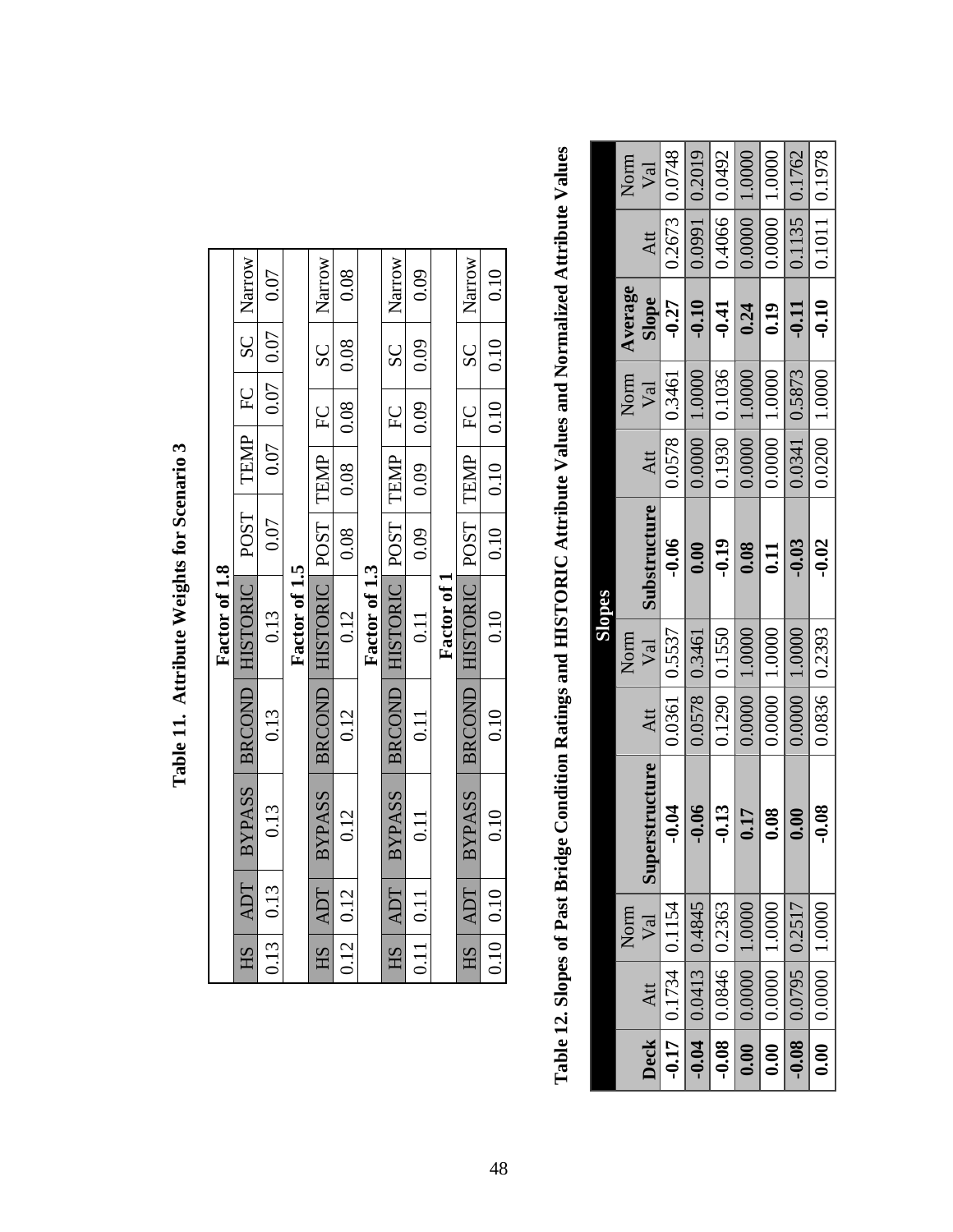| Bridge ID                         | 251-0026-0               |                  | 117-00  | 19-0  | 269-0020-0          |       | 255-0017-0               |       | 185-0010-0 |       | $021 - 0123 - 0$ |       | 021-0124-0         |            |
|-----------------------------------|--------------------------|------------------|---------|-------|---------------------|-------|--------------------------|-------|------------|-------|------------------|-------|--------------------|------------|
| Criteria                          |                          | Norm             |         | Norm  |                     | Norm  |                          | Norm  |            | Norm  |                  | Norm  |                    | Norm       |
|                                   | Att                      | Val              | Att     | Val   | Att                 | Val   | Att                      | Val   | Att        | Val   | Att              | Val   | Att                | $\sqrt{a}$ |
| HS                                |                          | 12.90   0.591    | 18.85   | 0.864 | 12.90               | 0.591 | 12.90                    | 0.591 | 12.90      | 0.591 | 21.83            | 1.000 | 21.83              | 1.000      |
| ADT                               |                          | 5200 0.400 15960 |         | 0.130 | 2080                | 1.000 | 6590                     | 0.316 | 3170       | 0.656 | 44430            | 0.047 | 44430              | 0.047      |
| <b>BYPASS</b>                     |                          | 13.67   0.046    | 6.835   | 0.091 | 22.99               | 0.027 | 9.942                    | 0.063 | 16.78      | 0.037 | 0.6214           | 1.000 | 0.6214             | 1.000      |
| <b>BRCOND</b>                     | $\bullet$                | 0.685            | 5.667   | 0.774 | 4.667               | 0.631 | $\overline{C}$           | 0.952 | 5.667      | 0.774 | $\circ$          | 0.821 | 6.333              | 0.869      |
| HISTORIC   0.267   0.075   0.0991 |                          |                  |         | 0.202 | $0.4066$   0.049    |       | 0.0000                   | 1.000 | 0.0000     | 1.000 | 0.1135           | 0.176 | $\mid 0.1011 \mid$ | 0.198      |
| POST                              | $\omega$                 | 0.600            |         | 0.800 | 3                   | 0.600 | 3                        | 0.600 | 3          | 0.600 | 5                | 1.000 | n                  | 1.000      |
| TEMP                              | $\overline{\mathcal{C}}$ | 0.000            |         | 1.000 | $\mathcal{C}$       | 0.000 | $\overline{\mathcal{C}}$ | 0.000 | 2          | 0.000 |                  | 1.000 |                    | 1.000      |
| $\Gamma$                          |                          | 1.000            |         | 1.000 |                     | 1.000 |                          | 1.000 | 15         | 0.000 |                  | 1.000 |                    | 1.000      |
| $\overline{\mathbf{S}}$           | 5                        | 0.556            | σ       | 1.000 | ᡋ                   | 1.000 | σ                        | 1.000 | Ó          | 1.000 | ო                | 0.333 | ξ                  | 0.333      |
| Narrow                            | $\subset$                | 1.000            | $\Im 0$ | 0.000 | $\overline{\omega}$ | 0.000 |                          | 1.000 | $30\,$     | 0.000 | $\Im 0$          | 0.000 | $\Im 0$            | 0.000      |
| Utility                           | 0.47                     |                  | 0.56    |       | 0.49                |       | 0.64                     |       | 0.47       |       | 0.63             |       | 0.64               |            |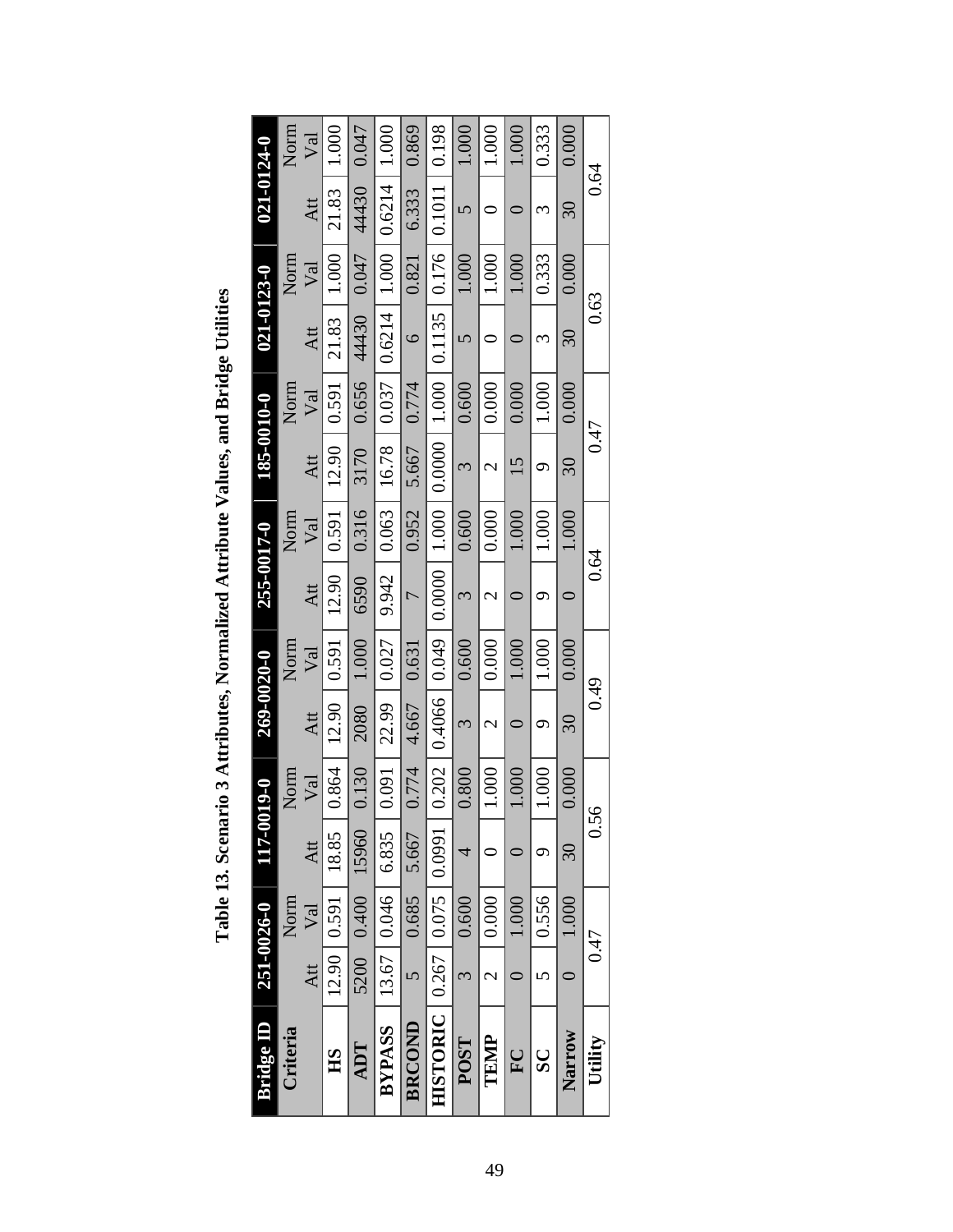#### **4.5 Scenario 4**

Scenario 4 utilized disaggregate data for snapshot (current) bridge condition rating and also for past bridge condition rating. Once again, disaggregate meant that instead of using the average of deck, superstructure, and substructure, individual attributes were used for deck, superstructure, and substructure. This altered the weights used in scenario 4 and these weights are shown in Table 14. In scenario 4 the individual deck, superstructure, and substructure slope values, i.e., disaggregate data, were used to determine the attribute values. The values of the slopes for each bridge are shown in Table 12. Table 15 shows the attribute values, their respective normalized values and each bridge's overall utility.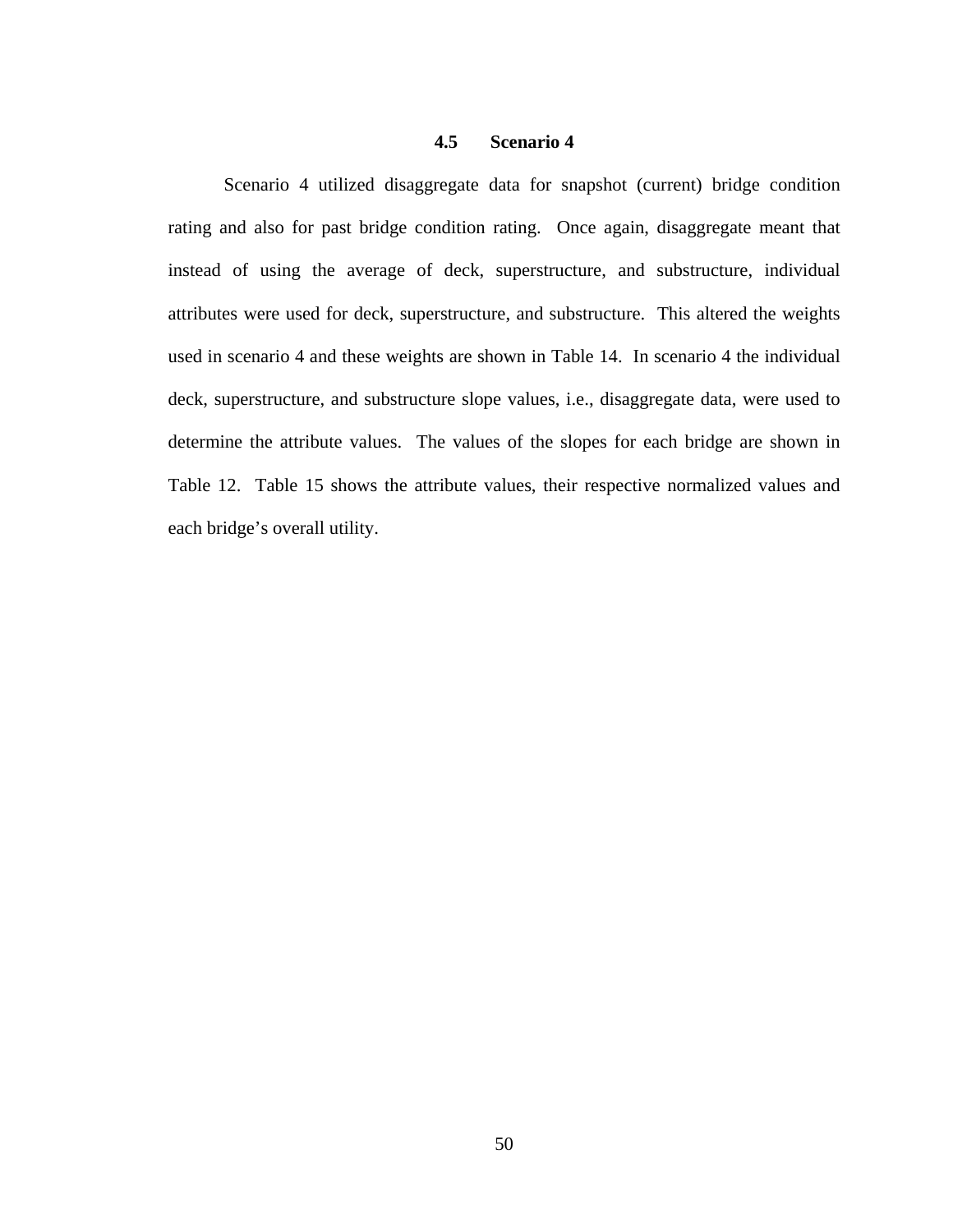|      |                     |                           |      |                     |                 |                               | Factor of 1.8 |      |                   |                   |                |                |        |
|------|---------------------|---------------------------|------|---------------------|-----------------|-------------------------------|---------------|------|-------------------|-------------------|----------------|----------------|--------|
|      |                     |                           |      |                     |                 | DISAGGBRCOND   DISAGGHISTORIC |               |      |                   |                   |                |                |        |
| HS   | ADT                 | SSAS<br>BYP.              |      | Deck Sup Sub        |                 | <b>Deck</b>                   | sup           | Sub  | POST <sup>1</sup> | TEMP              | $\Gamma$       | SC             | Narrow |
| 0.13 | 0.13                | 0.13                      | 0.03 | 0.05                | 0.05            | 0.03                          | 0.05          | 0.05 | 0.07              | 0.07              | 0.07           | 0.07           | 0.07   |
|      |                     |                           |      |                     |                 |                               | Factor of 1.5 |      |                   |                   |                |                |        |
|      |                     |                           |      |                     |                 | DISAGGBRCOND   DISAGGHISTORIC |               |      |                   |                   |                |                |        |
| HS   | <b>ADT</b>          | <b>BYPASS</b>             | Deck | $ $ sup             | Sub             | Deck                          | sup           | Sub  | POST <sub>1</sub> | TEMP              | $\overline{E}$ | SC             | Narrow |
|      | $0.12 \,   \, 0.12$ | 0.12                      | 0.02 | 0.05                | 0.05            | 0.02                          | 0.05          | 0.05 | 0.08              | 0.08              | 0.08           | 0.08           | 0.08   |
|      |                     |                           |      |                     |                 |                               | Factor of 1.3 |      |                   |                   |                |                |        |
|      |                     |                           |      |                     |                 | DISAGGBRCOND   DISAGGHISTORIC |               |      |                   |                   |                |                |        |
| HS   | <b>ADT</b>          | SSA<br><b>BYP</b>         | Deck | Sup                 | sub             | Deck                          | sup           | Sub  | POST <sup>1</sup> | TEMP              | EC             | SC             | Narrow |
| 0.11 | $\vert$ 0.11        | 0.11                      | 0.02 | 0.05                | 0.05            | 0.02                          | 0.05          | 0.05 | 0.09              | 0.09              | 0.09           | 0.09           | 0.09   |
|      |                     |                           |      |                     |                 |                               | Factor of 1   |      |                   |                   |                |                |        |
|      |                     |                           |      | <b>DISAGGBRCOND</b> |                 | DISAGGHISTORIC                |               |      |                   |                   |                |                |        |
| E    | ADT 1               | <b>ASSS</b><br><b>BYP</b> | Deck | Sup                 | Sub             | Deck                          | Sup           | Sub  | POST <sup>1</sup> | TEMP              | E              | $\overline{S}$ | Narrow |
|      | $0.10$ 0.10         | 0.10                      | 0.02 |                     | $0.04$   $0.04$ | 0.02                          | 0.04          | 0.04 | 0.10              | $\overline{0.10}$ | 0.10           | 0.10           | 0.10   |

Table 14. Attribute Weights for Scenario 4 **Table 14. Attribute Weights for Scenario 4**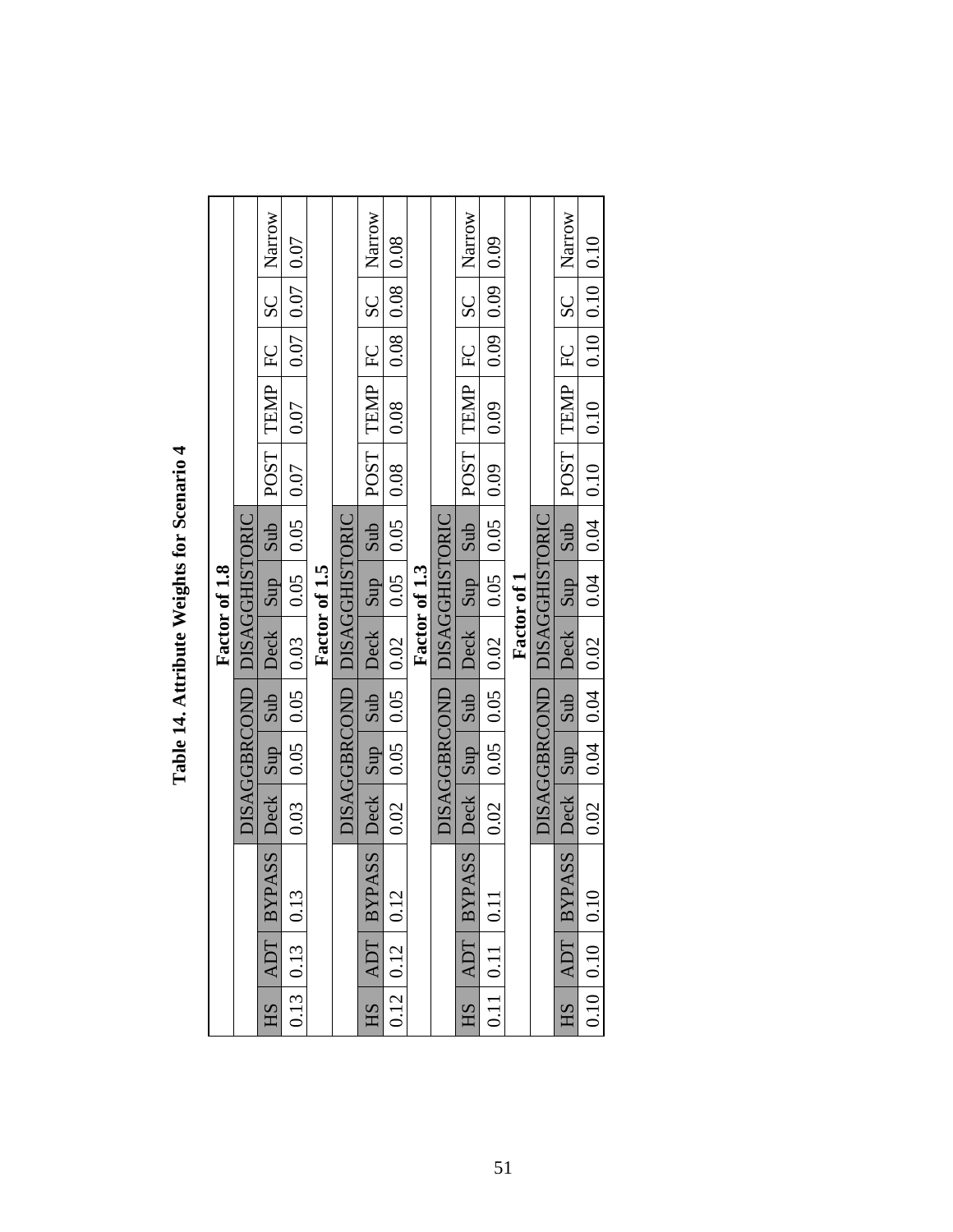| Bridge ID                    | 251-0026-0             |       | 117-0              | 019-0      | 269-0020-0            |            | 255-0017-0               |            | 185-0010-0     |            | 021-0123-0 |            | 021-0124-0     |            |
|------------------------------|------------------------|-------|--------------------|------------|-----------------------|------------|--------------------------|------------|----------------|------------|------------|------------|----------------|------------|
|                              |                        | Norm  |                    | Norm       |                       | Norm       |                          | Norm       |                | Norm       |            | Norm       |                | Norm       |
| Criteria                     | Att                    | Val   | Att                | $\sqrt{a}$ | Att                   | $\sqrt{a}$ | Att                      | $\sqrt{a}$ | Att            | $\sqrt{a}$ | Att        | $\rm{Val}$ | Att            | $\sqrt{a}$ |
| HS                           | 12.90                  | 0.591 | 18.85              | 0.864      | 12.90                 | 0.591      | 12.90                    | 0.591      | 12.90          | 0.591      | 21.83      | 1.000      | 21.83          | 1.000      |
| <b>ADT</b>                   | 5200                   | 0.400 | 15960              | 0.130      | 2080                  | 1.000      | 6590                     | 0.316      | 3170           | 0.656      | 44430      | 0.046      | 44430          | 0.047      |
| BYPASS                       | 13.67                  | 0.046 | 6.835              | 0.091      | 22.99                 | 0.027      | 9.942                    | 0.063      | 16.78          | 0.037      | 0.6214     | 1.000      | 0.6214         | 1.000      |
| <b>BRCOND</b><br><b>Deck</b> | 4                      | 0.571 | 5                  | 0.714      | 4                     | 0.571      | $\circ$                  | 0.857      | $\overline{S}$ | 0.714      | $\circ$    | 0.857      | $\overline{ }$ | 1.000      |
| BRCOND-<br>Sup               | 5                      | 0.625 | $\circ$            | 0.750      | $\circ$               | 0.750      | $\infty$                 | 1.000      | $\circ$        | 0.750      | $\circ$    | 0.750      | 9              | 0.750      |
| BRCOND-<br>Sub               | 6                      | 0.857 | 6                  | 0.857      | 4                     | 0.571      | $\overline{\phantom{0}}$ | 1.000      | $\circ$        | 0.857      | 6          | 0.857      | $\circ$        | 0.857      |
| <b>HISTORIC</b><br>- Deck    | 0.1734                 | 0.115 | 0.0413             | 0.485      | 0.0846                | 0.236      | $\circ$                  | 1.000      | $\circ$        | 1.000      | 0.0795     | 0.251      | ○              | 1.000      |
| HISTORIC<br>- Sup            | 0.0361                 | 0.554 | $\infty$<br>0.0578 | 0.346      | 0.129                 | 0.155      | $\circ$                  | 1.000      | $\circ$        | 1.000      | $\circ$    | 1.000      | 0.0836         | 0.239      |
| HISTORIC<br>- Sub            | 0.0578                 | 0.346 | $\circ$            | 1.000      | 0.193                 | 0.104      | $\circ$                  | 1.000      | $\circ$        | 1.000      | 0.0341     | 0.587      | 0.02           | 1.000      |
| POST                         | $\tilde{\mathfrak{c}}$ | 0.600 | 4                  | 0.800      | $\tilde{\phantom{0}}$ | 0.600      | 3                        | 0.600      | 3              | 0.600      | 5          | 1.000      | 5              | 1.000      |
| TEMP                         | $\mathcal{L}$          | 0.000 | $\circ$            | 1.000      | 2                     | 0.000      | 2                        | 0.000      | $\mathbf{C}$   | 0.000      | $\circ$    | 1.000      | $\circ$        | 1.000      |
| $\overline{F}$               | $\circ$                | 1.000 | 0                  | 1.000      | $\circ$               | 1.000      | 0                        | 1.000      | 15             | 0.000      | 0          | 1.000      | 0              | 1.000      |
| $\overline{\mathbf{S}}$      | $\sigma$               | 0.556 | $\circ$            | 1.000      | $\sigma$              | 1.000      | $\sigma$                 | 1.000      | $\sigma$       | 1.000      | 3          | 0.333      | 3              | 0.333      |
| Narrow                       | $\circ$                | 1.000 | 30                 | 0.000      | 30                    | 0.000      | $\circ$                  | 1.000      | 30             | 0.000      | $30\,$     | 0.000      | $30\,$         | 0.000      |
| Utility                      | 0.51                   |       | 0.61               |            | 0.50                  |            | 0.64                     |            | 0.47           |            | 0.69       |            | 0.70           |            |

Table 15. Scenario 4 Attributes, Normalized Attribute Values, and Bridge Utilities **Table 15. Scenario 4 Attributes, Normalized Attribute Values, and Bridge Utilities**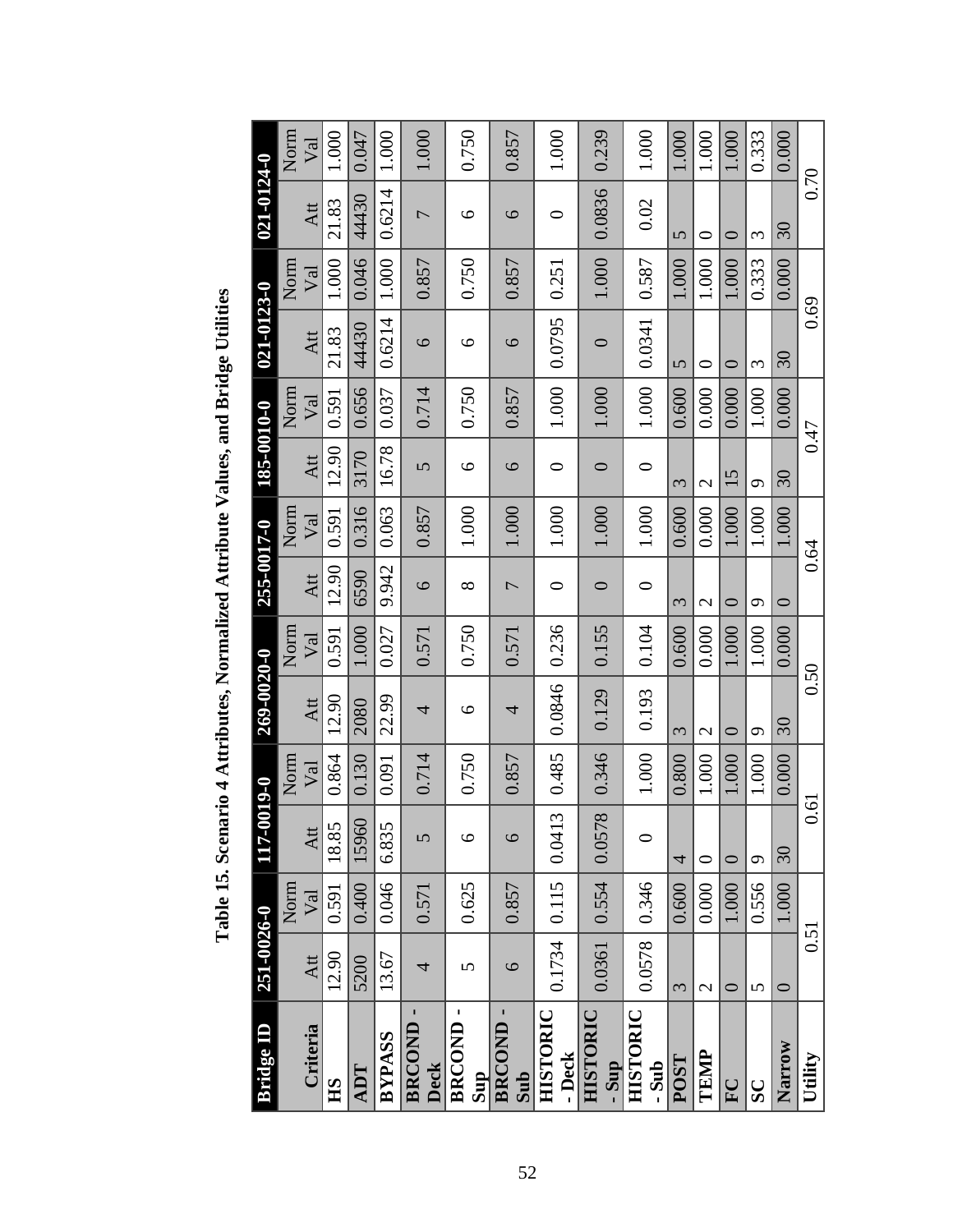#### **CHAPTER 5**

# **RESULTS**

### **5.1 Background**

As mentioned in Chapter 3, GDOT uses an internally developed prioritization formula as one of the inputs for ranking bridges for investment (36). This formula assigns a score to each bridge that the Department uses to allocate investments. For comparative purposes, Table 16 shows the Department's normalized rankings for the 7 bridges selected for this case study. It should be noted that GDOT assigns a point score to each bridge when developing its bridge rankings.

The Department's rankings are developed based on point scores, whereas the rankings developed for this case study utilized actual data from the NBI, with the exception of the TEMP and Narrow attributes, which are binary, i.e., the aforementioned conditions exist or do not exist. In the scenarios developed in this case study, actual data are used in the ranking criteria and as such, bridges with lower utility values rank higher, as opposed to scoring with points, in which case bridges with larger point values receive higher overall scores and priority.

| <b>Bridge ID</b> | <b>Score</b> | Normalized Normalized<br><b>Ranking</b> | <b>Factor</b><br><b>Used</b> |
|------------------|--------------|-----------------------------------------|------------------------------|
| 251-0026-0       | 0.52         | 3                                       | 1.5                          |
| 117-0019-0       | 0.45         | 5                                       | 1.3                          |
| 269-0020-0       | 0.61         | $\mathcal{D}_{\cdot}$                   |                              |
| 255-0017-0       | 0.50         | 4                                       | 1.5                          |
| 185-0010-0       | 0.67         |                                         |                              |
| $021 - 0123 - 0$ | 0.33         | 6                                       | 1.8                          |
| $021 - 0124 - 0$ | 0.33         |                                         | 1.8                          |

**Table 16. Normalized Rankings**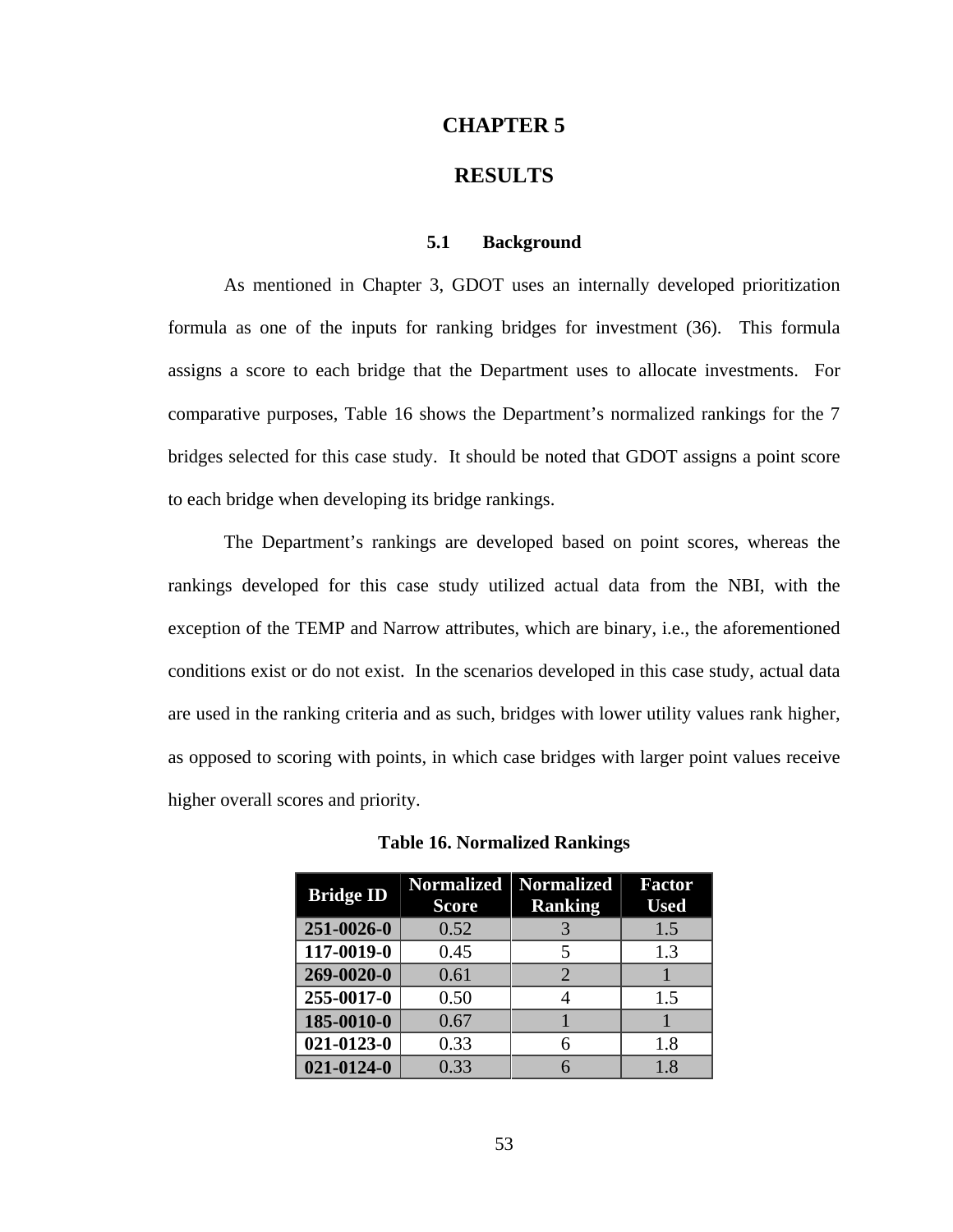# **5.2 Scenario 1 Results**

As stated in Chapter 4, scenario 1 incorporates aggregate snapshot bridge condition data. The results of the rankings developed in the first scenario are shown below in Table 17. There is one difference between GDOT's normalized rankings and the rankings from the first scenario. The bridge that originally ranked third now ranks second, i.e., these two bridges switched places. These results suggest that using a point system, as opposed to actual data, does not always give the same results. Use of actual data can result in capturing more of the differences among the various alternatives for all the decision attributes being considered.

| <b>Bridge ID</b> | Normalized   Normalized<br><b>Score</b> | <b>Ranking</b> | <b>Factor</b><br><b>Used</b> | <b>Scenario</b><br>1 Utility | <b>New</b><br><b>Ranking</b> |
|------------------|-----------------------------------------|----------------|------------------------------|------------------------------|------------------------------|
| 251-0026-0       | 0.52                                    |                | 1.5                          | 0.52                         |                              |
| 117-0019-0       | 0.45                                    |                | 1.3                          | 0.61                         |                              |
| 269-0020-0       | 0.61                                    |                |                              | 0.54                         |                              |
| 255-0017-0       | 0.50                                    |                | 1.5                          | 0.59                         |                              |
| 185-0010-0       | 0.67                                    |                |                              | 0.41                         |                              |
| $021 - 0123 - 0$ | 0.33                                    |                | 1.8                          | 0.70                         |                              |
| $021 - 0124 - 0$ | 0.33                                    |                | 1.8                          | 0.70                         |                              |

**Table 17. Original Normalized Rankings Compared to Scenario 1 Rankings** 

#### **5.3 Scenario 2 Results**

Scenario 2 incorporates disaggregate bridge condition data, i.e., bridge condition data for deck, superstructure, and substructure, as stated in Chapter 4. There are no differences in the utility values or rankings between scenarios 1 and 2. However, scenario 2 results in the same differences from the original ranking as scenario 1. Even though scenario 2 incorporates disaggregate (deck, superstructure, and substructure) data, the overall weight assigned to the three bridge condition attributes is the same as in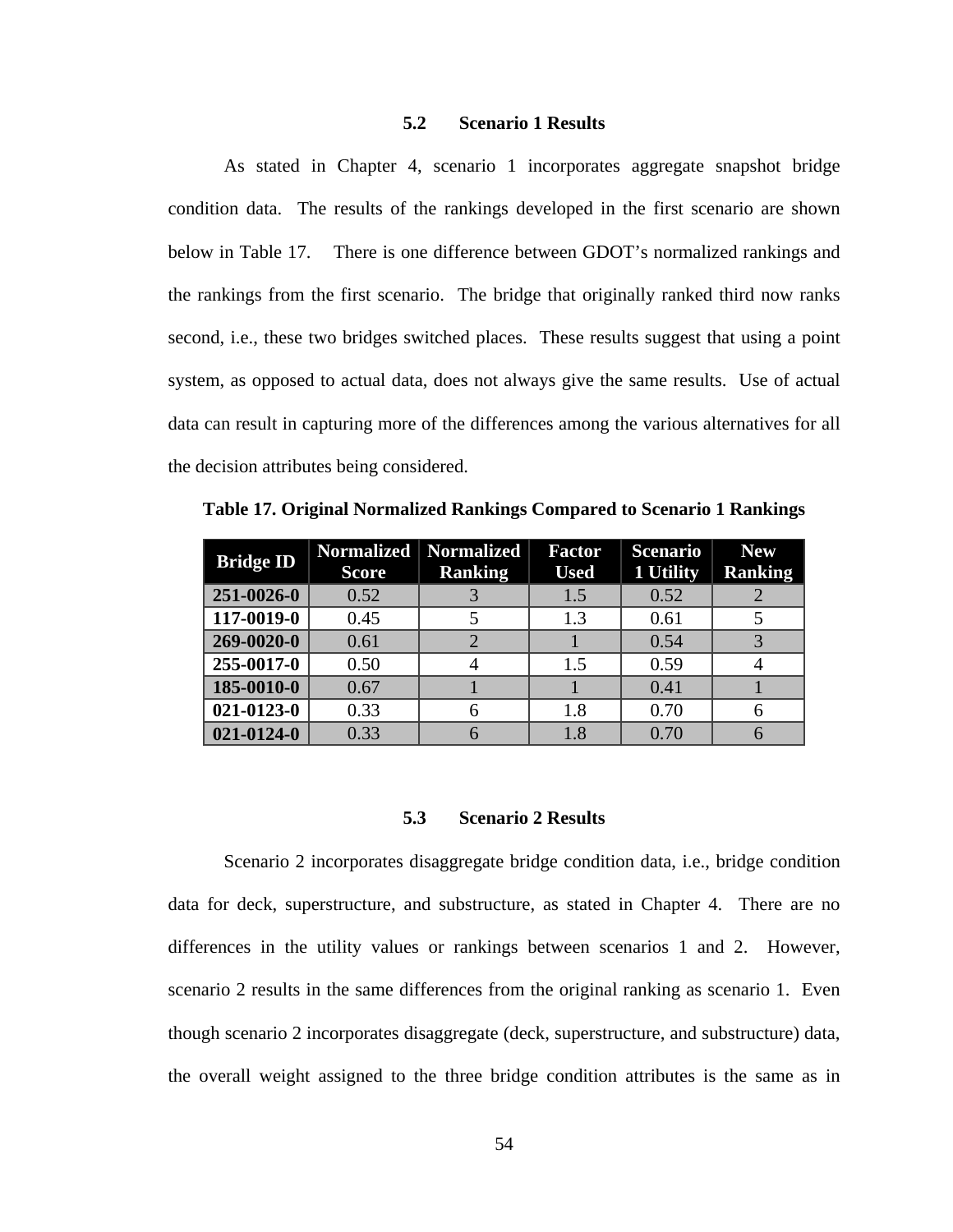scenario 1 (see Table 7 and Table 9), allowing for a comparison in the rankings between scenarios 1 and 2. The rankings developed in scenarios 1 and 2 are shown in Table 18.

This case study examines only seven bridges out of 17,000 listed in the NBI in Georgia in 2009 (35). This being the case, disaggregation of the bridge condition data into deck, superstructure, and substructure might well impact the overall rankings of many other bridges in the database, i.e. bridge rankings that are inclusive of all of the bridges in the NBI database in Georgia. Data aggregation can cause a loss of detail that can significantly impact the rankings. For example, a bridge with a very poor condition rating for its substructure may have a good condition rating for its deck and superstructure, resulting in a fair aggregate bridge condition rating. Decision-makers may find it useful to be aware of disaggregate condition data in terms of bridge project prioritization.

| <b>Bridge ID</b> | <b>Normalized</b><br><b>Ranking</b> | <b>Factor</b><br><b>Used</b> | <b>Scenario</b><br>1 Utility | <b>Scenario</b><br>1 Ranking | <b>Scenario</b><br>2 Utility | <b>Scenario 2</b><br><b>Ranking</b> |
|------------------|-------------------------------------|------------------------------|------------------------------|------------------------------|------------------------------|-------------------------------------|
| 251-0026-0       |                                     | 1.5                          | 0.52                         |                              | 0.52                         |                                     |
| 117-0019-0       |                                     | 1.3                          | 0.61                         |                              | 0.61                         |                                     |
| 269-0020-0       |                                     |                              | 0.54                         |                              | 0.54                         |                                     |
| 255-0017-0       |                                     | 1.5                          | 0.59                         |                              | 0.59                         |                                     |
| 185-0010-0       |                                     |                              | 0.41                         |                              | 0.41                         |                                     |
| $021 - 0123 - 0$ |                                     | 1.8                          | 0.70                         |                              | 0.70                         | h                                   |
| $021 - 0124 - 0$ |                                     | $1.8\,$                      | 0.70                         |                              | 0.70                         |                                     |

**Table 18. Scenario 1 Rankings Compared with Scenario 2 Rankings** 

#### **5.4 Scenario 3 Results**

The third scenario is the first of two scenarios, scenarios 3 and 4, that incorporated uncertainty and performance risk by accounting for past bridge condition. An additional attribute, HISTORIC, was included in scenario 3. Although this changed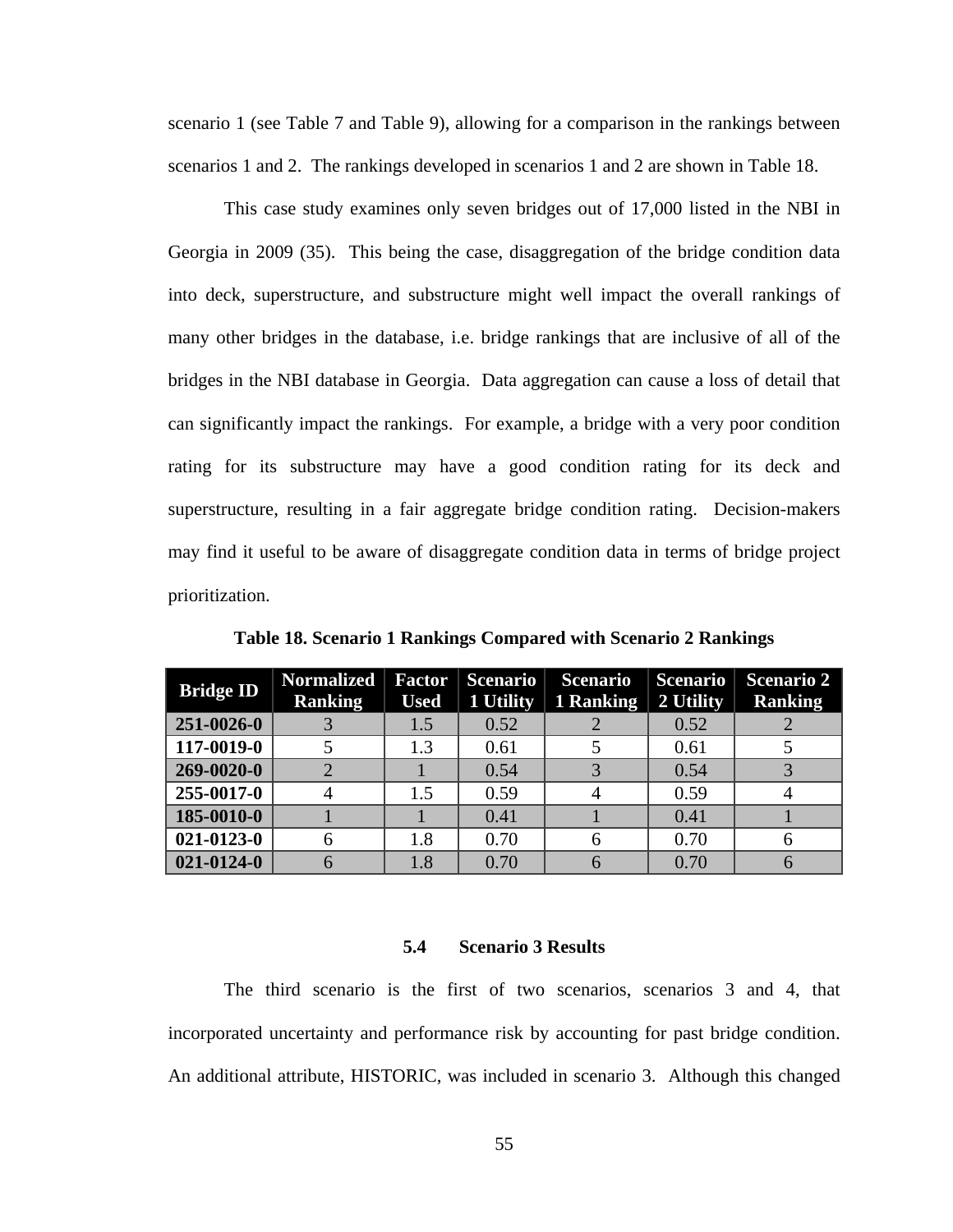the weights assigned to each attribute (see Table 11), the factor used, i.e. the relative importance, of each attribute did not change, assuming that past bridge condition is equally as important as the HS, ADT, BYPASS, and BRCOND attributes. The rankings developed in scenarios 1 and 3 are shown in Table 19. These rankings demonstrate that incorporating past bridge condition, i.e., rate of bridge deterioration, can change the utility of a bridge and therefore change the prioritization of a bridge; all of the utilities and the rankings are different between scenarios 2 and 3.

 Table 19 shows that accounting for uncertainty by incorporating bridge deterioration rather than simply treating bridge condition deterministically significantly changed the utilities and rankings for the case study bridges. It is also likely that incorporating this uncertainty on the overall bridge prioritization would result in a different outcome. The results of the prioritization outcomes are as good as the input data used for the exercise. Given that past condition data is easily obtainable, it can be incorporated into the prioritization exercise to refine the prioritization results.

| <b>Bridge ID</b> | <b>Normalized</b><br><b>Ranking</b> | <b>Factor</b><br><b>Used</b> | <b>Scenario</b><br>2 Utility | Scenario 2   Scenario<br><b>Ranking</b> | 3 Utility | <b>Scenario 3</b><br><b>Ranking</b> |
|------------------|-------------------------------------|------------------------------|------------------------------|-----------------------------------------|-----------|-------------------------------------|
| 251-0026-0       |                                     | 1.5                          | 0.52                         |                                         | 0.47      |                                     |
| 117-0019-0       |                                     | 1.3                          | 0.61                         |                                         | 0.56      |                                     |
| 269-0020-0       |                                     |                              | 0.54                         |                                         | 0.49      |                                     |
| 255-0017-0       |                                     | 1.5                          | 0.59                         |                                         | 0.64      |                                     |
| 185-0010-0       |                                     |                              | 0.41                         |                                         | 0.47      |                                     |
| $021 - 0123 - 0$ |                                     | 1.8                          | 0.70                         |                                         | 0.63      |                                     |
| $021 - 0124 - 0$ |                                     | $1.8\,$                      | 0.70                         |                                         | 0.64      |                                     |

**Table 19. Scenario 2 Rankings Compared with Scenario 3 Rankings**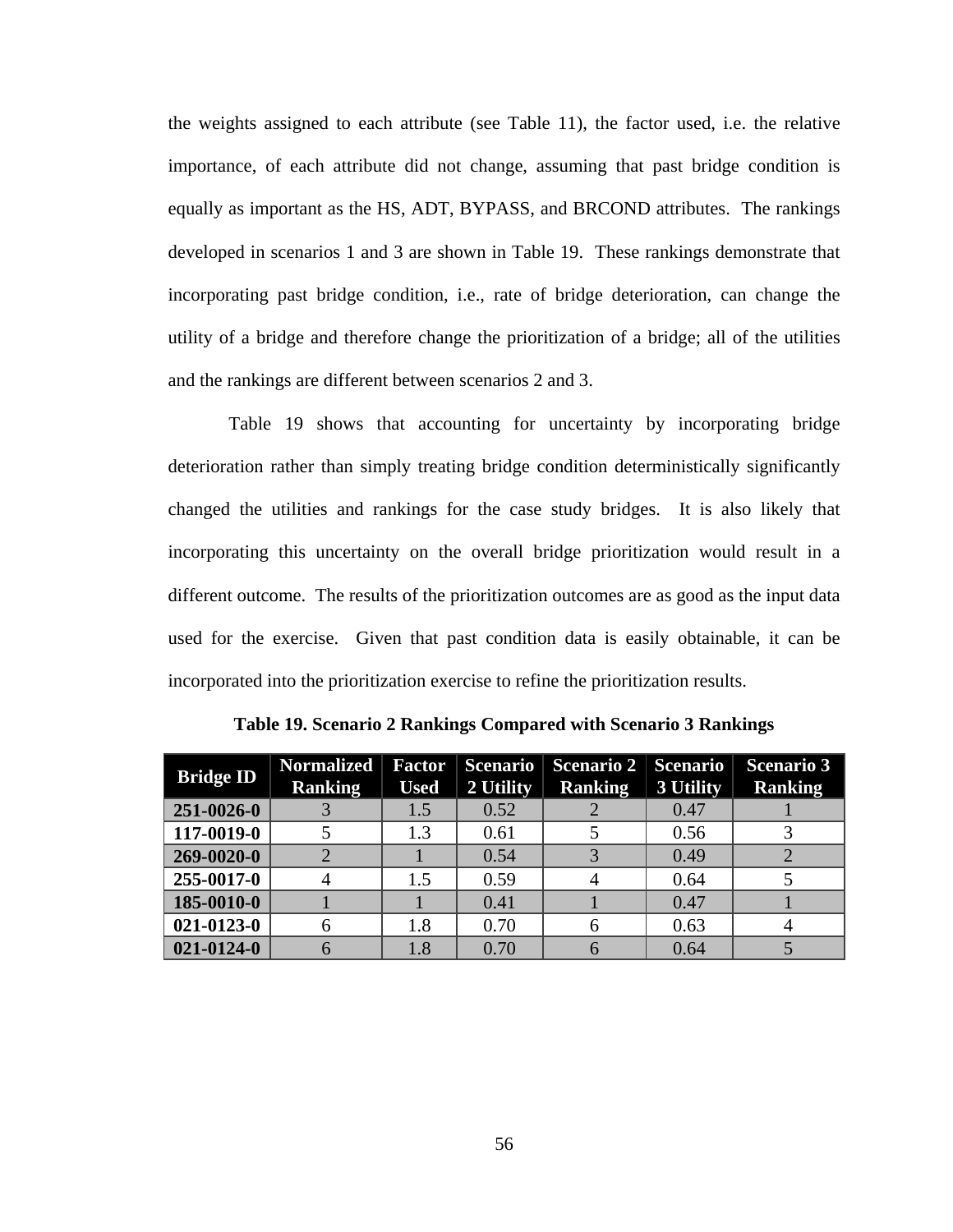## **5.5 Scenario 4 Results**

Scenario 4 also incorporated uncertainty and performance risk by incorporating past bridge condition. However, unlike scenario 3, which also incorporated past bridge condition, scenario 4 incorporated disaggregate snapshot (current) bridge condition as well as disaggregate past bridge condition. Although the weights for the attributes in scenario 4 are different from scenario 3 (see Table 11 and Table 14), the overall weights assigned to the snapshot bridge condition attributes and the past bridge condition attributes are the same as in scenario 3 so that meaningful comparisons can be made between scenarios 3 and 4.

Table 20 shows the rankings developed in scenarios 3 and 4. Disaggregation of both the snapshot and past bridge condition data significantly impacts the results of the rankings; all but one of the utilities are different between scenarios 3 and 4 and all but one of the rankings is different. This highlights the importance of incorporating disaggregate data where it is available. In addition, the result of data disaggregation between scenarios 3 and 4 has a more significant impact than data disaggregation between scenarios 1 and 2, in which there was no difference in utilities or rankings between the scenarios. This demonstrates the significance of incorporating both uncertainty in terms of bridge deterioration (versus deterministic, i.e., snapshot condition data) and disaggregate data. It is likely that incorporating uncertainty and disaggregate data would also alter the overall bridge prioritization.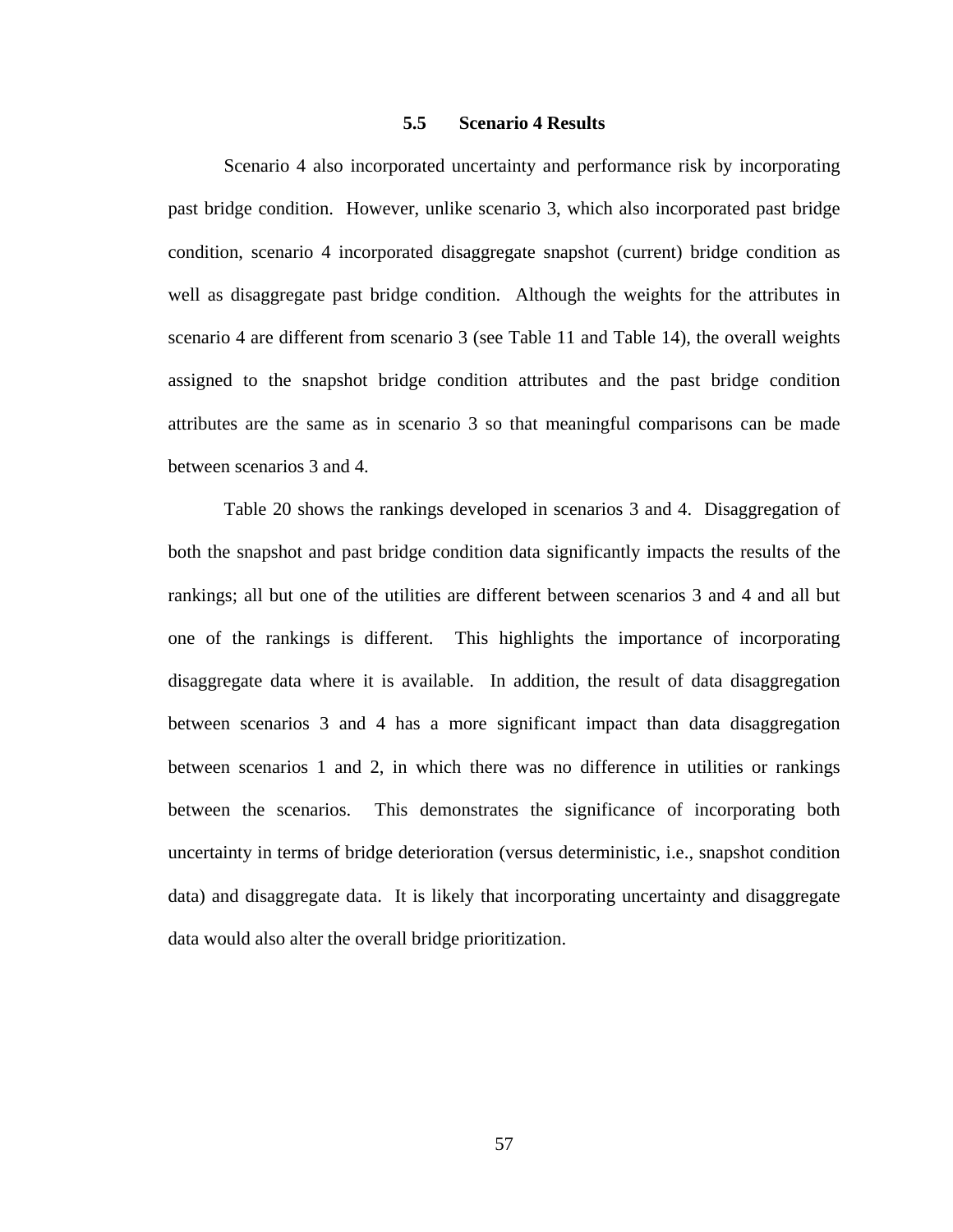| <b>Bridge ID</b> | <b>Normalized</b><br><b>Ranking</b> | <b>Factor</b><br><b>Used</b> | <b>Scenario</b><br>3 Utility | <b>Scenario 3</b><br><b>Ranking</b> | <b>Scenario</b><br>4 Utility | <b>Scenario 4</b><br><b>Ranking</b> |
|------------------|-------------------------------------|------------------------------|------------------------------|-------------------------------------|------------------------------|-------------------------------------|
| 251-0026-0       |                                     | 1.5                          | 0.47                         |                                     | 0.51                         |                                     |
| 117-0019-0       |                                     | 1.3                          | 0.56                         |                                     | 0.61                         | 4                                   |
| $269 - 0020 - 0$ |                                     |                              | 0.49                         |                                     | 0.50                         |                                     |
| 255-0017-0       |                                     | 1.5                          | 0.64                         |                                     | 0.64                         |                                     |
| 185-0010-0       |                                     |                              | 0.47                         |                                     | 0.47                         |                                     |
| $021 - 0123 - 0$ | 6                                   | 1.8                          | 0.63                         |                                     | 0.69                         | 6                                   |
| $021 - 0124 - 0$ |                                     | 1.8                          | 0.64                         |                                     | 0.70                         | 7                                   |

**Table 20. Scenario 3 Rankings Compared with Scenario 4 Rankings** 

#### **5.6 Deterioration Curves**

As mentioned in Chapter 3, slopes were calculated for each of the case study bridges in Microsoft ® Excel based on the linear regression lines for the deck, superstructure, and substructure condition rating data plotted versus time. In order to demonstrate the importance of incorporating past bridge condition data using these slopes, Figure 6, Figure 7, and Figure 8 show plots of bridge condition ratings versus time for deck, superstructure, and substructure respectively for 3 selected bridges. These figures show that while it is likely typical for bridges to deteriorate slowly, this methodology can identify those bridges that are deteriorating more rapidly. In this case, bridge 269-0020-0 is deteriorating more rapidly than bridge 251-0026-0 and bridge 117- 0019-0.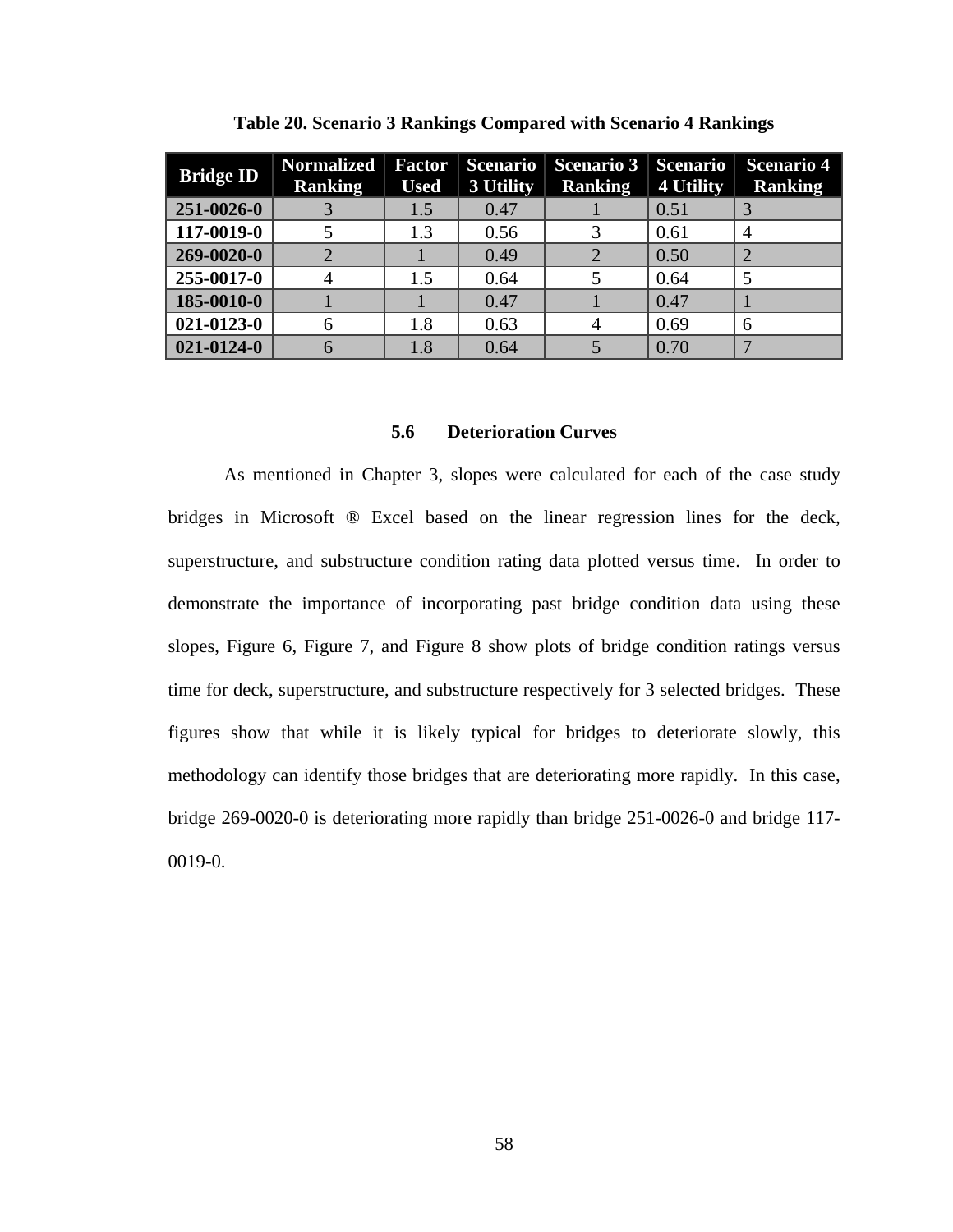

**Figure 6. Deck condition rating versus time for 3 selected case study bridges**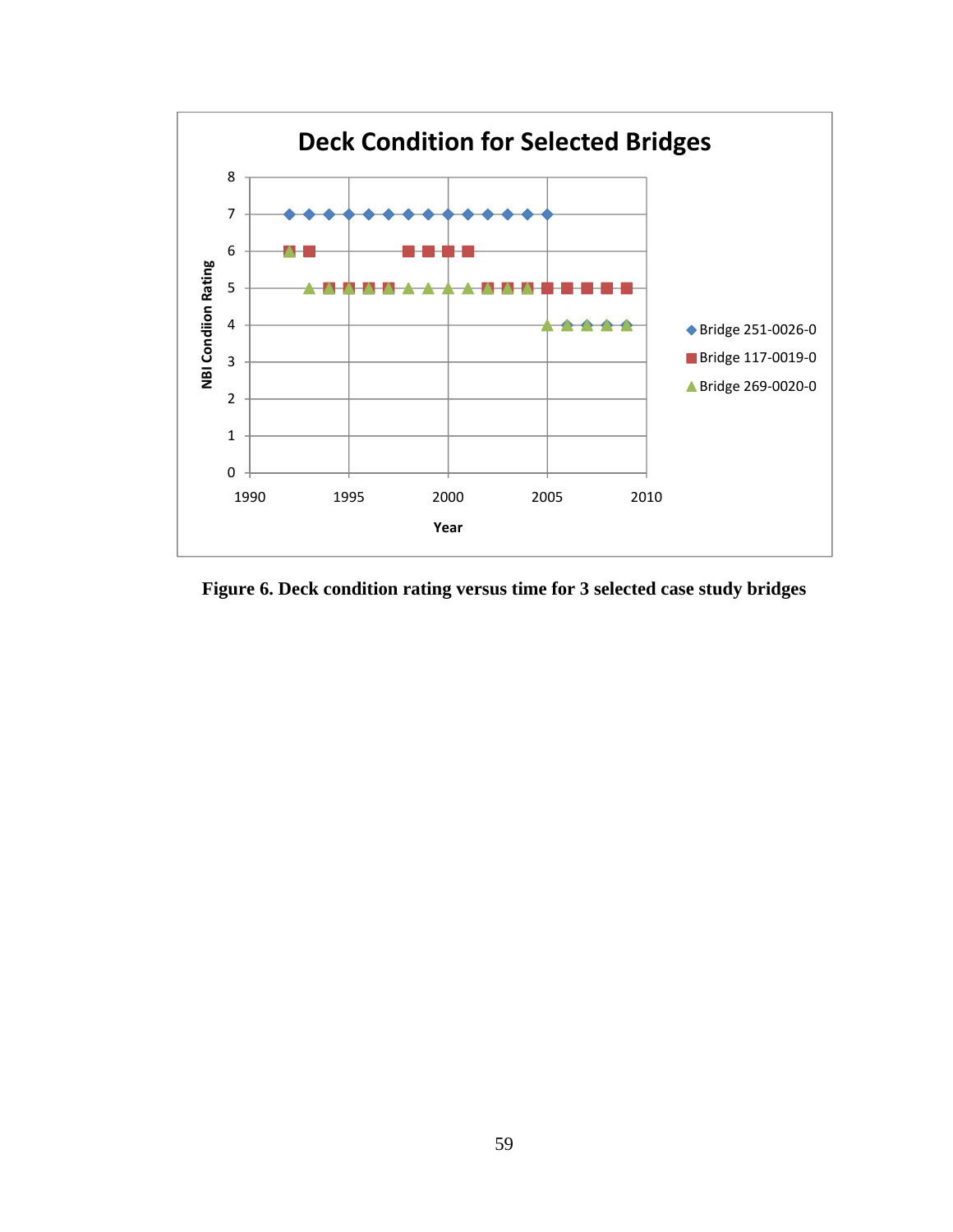

**Figure 7. Superstructure condition rating versus time for 3 selected case study bridges**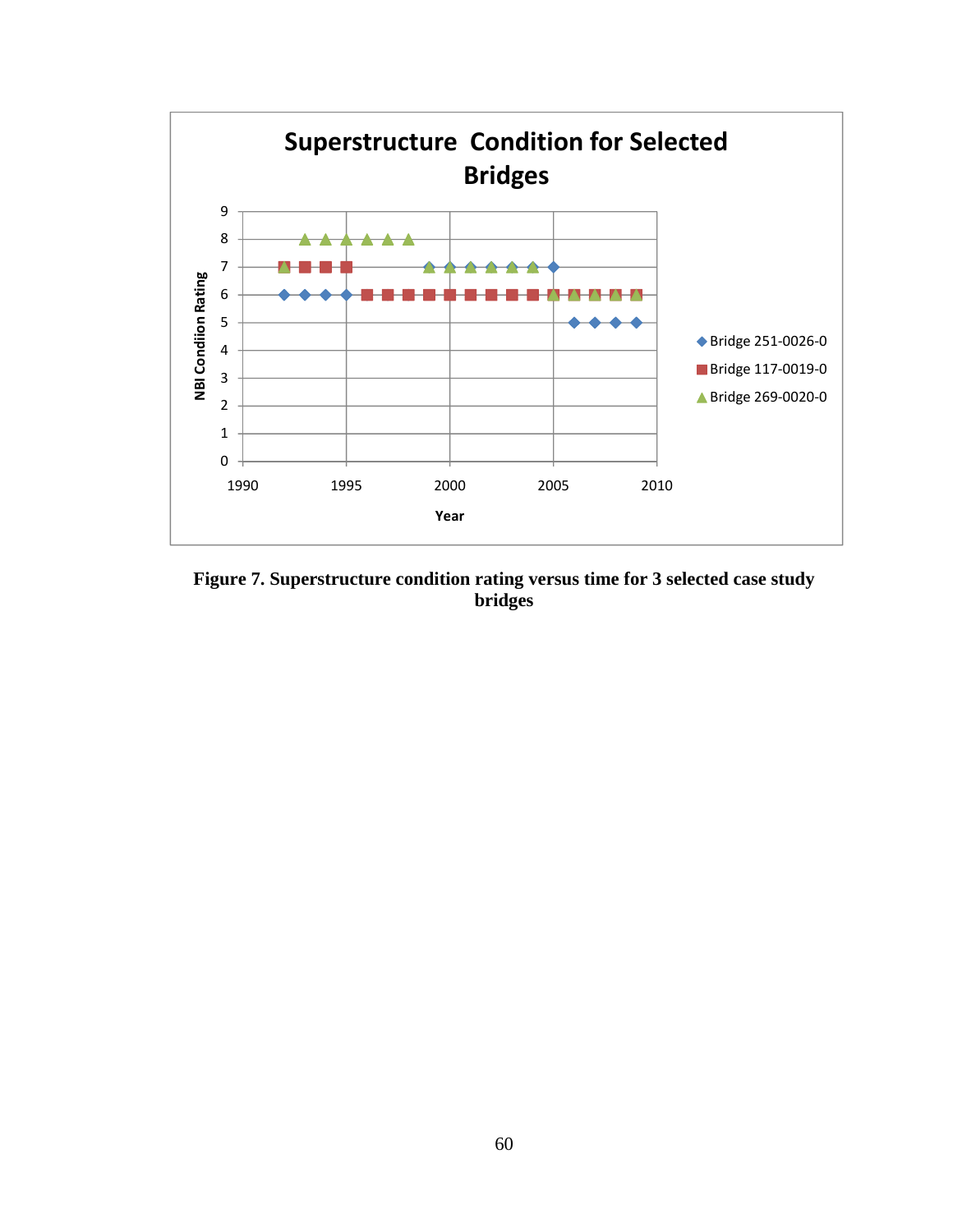

**Figure 8. Substructure condition rating versus time for 3 selected case study bridges**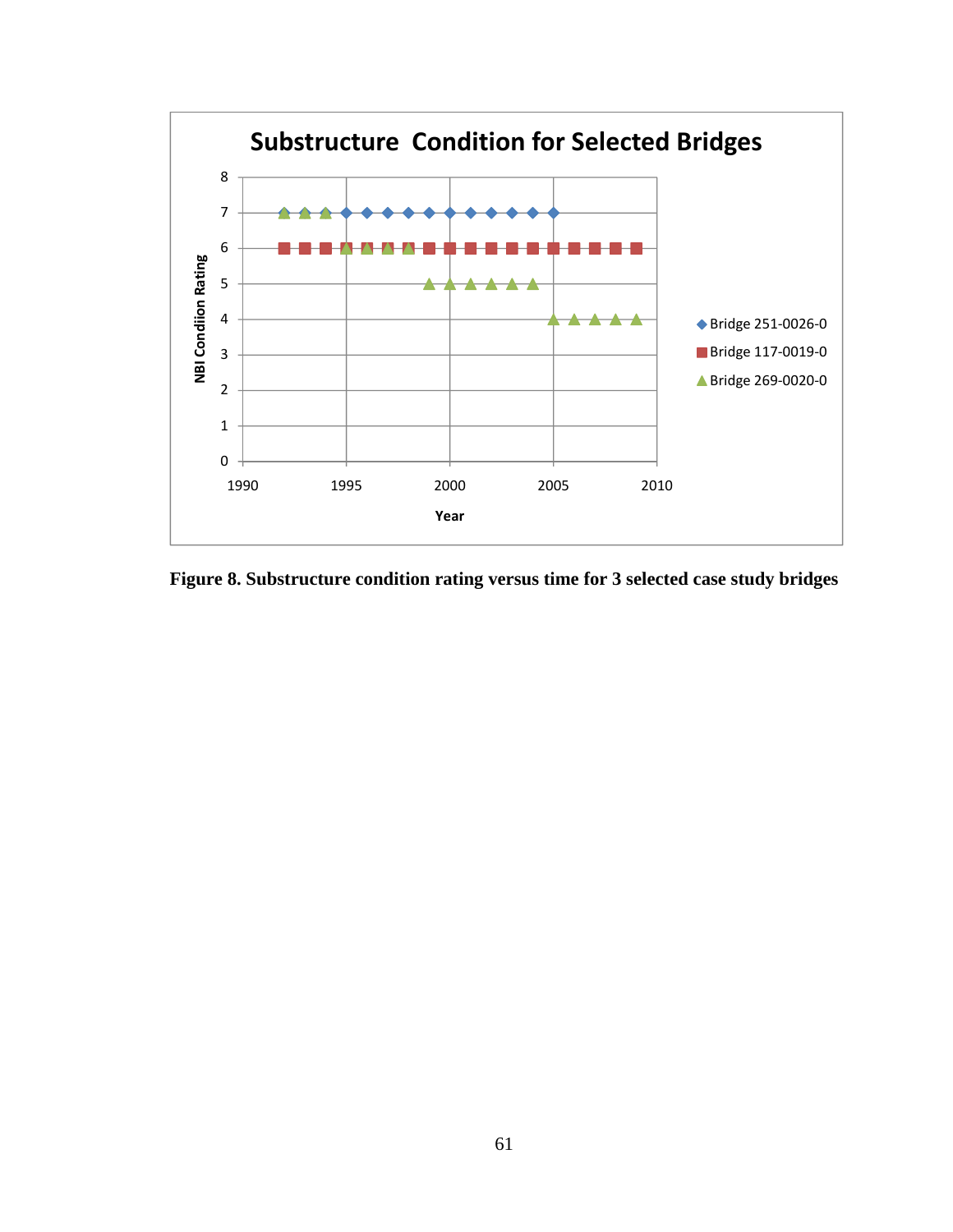# **CHAPTER 6**

## **CONCLUSIONS AND RECOMMENDATIONS**

This thesis reviewed risk applications in transportation asset management (TAM) systems and developed a case study to prioritize selected bridges using the Multi Attribute Decision Making (MADM) technique, Multi Attribute Utility Theory (MAUT). The selected bridges were prioritized based on the following objectives:

- Maximize condition preservation
- Minimize extent of disruption
- Minimize critical failures
- Minimize restrictions

The attributes selected for this prioritization were: (see Table 4 and Chapter 3)

- BRCOND
- HS
- ADT
- BYPASS
- FC
- SC
- TEMP
- Narrow

Using data from the NBI, four prioritization scenarios were developed for seven selected bridges in Georgia.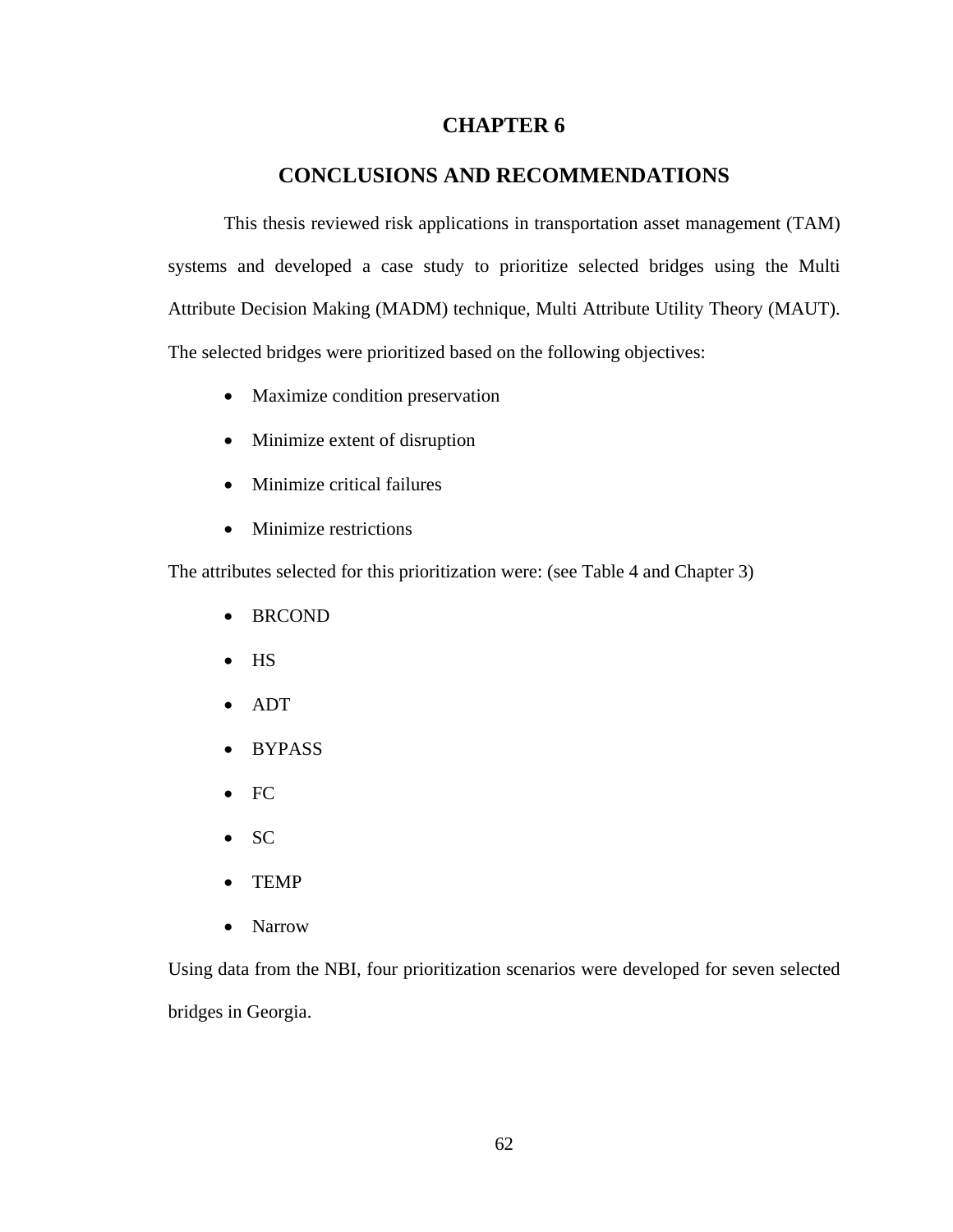### **6.1 Implications of Data Aggregation and Disaggregation**

GDOT's internally developed bridge prioritization formula (36) utilized aggregate data in terms of bridge condition. The scenarios developed in this thesis, specifically scenario 4, demonstrate the importance of incorporating disaggregate data where it is available. Data disaggregation can impact the utilities and hence the rankings of bridges. In addition, disaggregate data can result in differences in overall bridge prioritization as well. This being the case, where it is available, disaggregate bridge condition data, i.e. data for deck, superstructure, and substructure, should be used in prioritization efforts.

## **6.2 Incorporating Uncertainty**

Scenarios 3 and 4 incorporated uncertainty by including past condition data whereas the original GDOT formula does not (36). As opposed to incorporating bridge condition deterministically, i.e., only including current (snapshot) bridge condition data, scenarios 3 and 4 account for performance risk by including attribute(s) that are based on the slopes, i.e. linear regression, of bridge condition data. Incorporating uncertainty in scenarios 3 and 4 significantly altered the utilities and rankings of the selected case study bridges. This illustrates the importance of utilizing past condition data when available. In scenario 4 when disaggregate snapshot condition data was used in combination with disaggregate past condition data the impacts on the utilities and rankings were particularly significant.

## **6.3 Variation in Attribute Weights**

An important component of the MAUT prioritization methodology used in this thesis is decision-maker input. Decision-makers determine the relative importance of certain attributes, influencing the weights of these attributes (see Table 7, Table 9, Table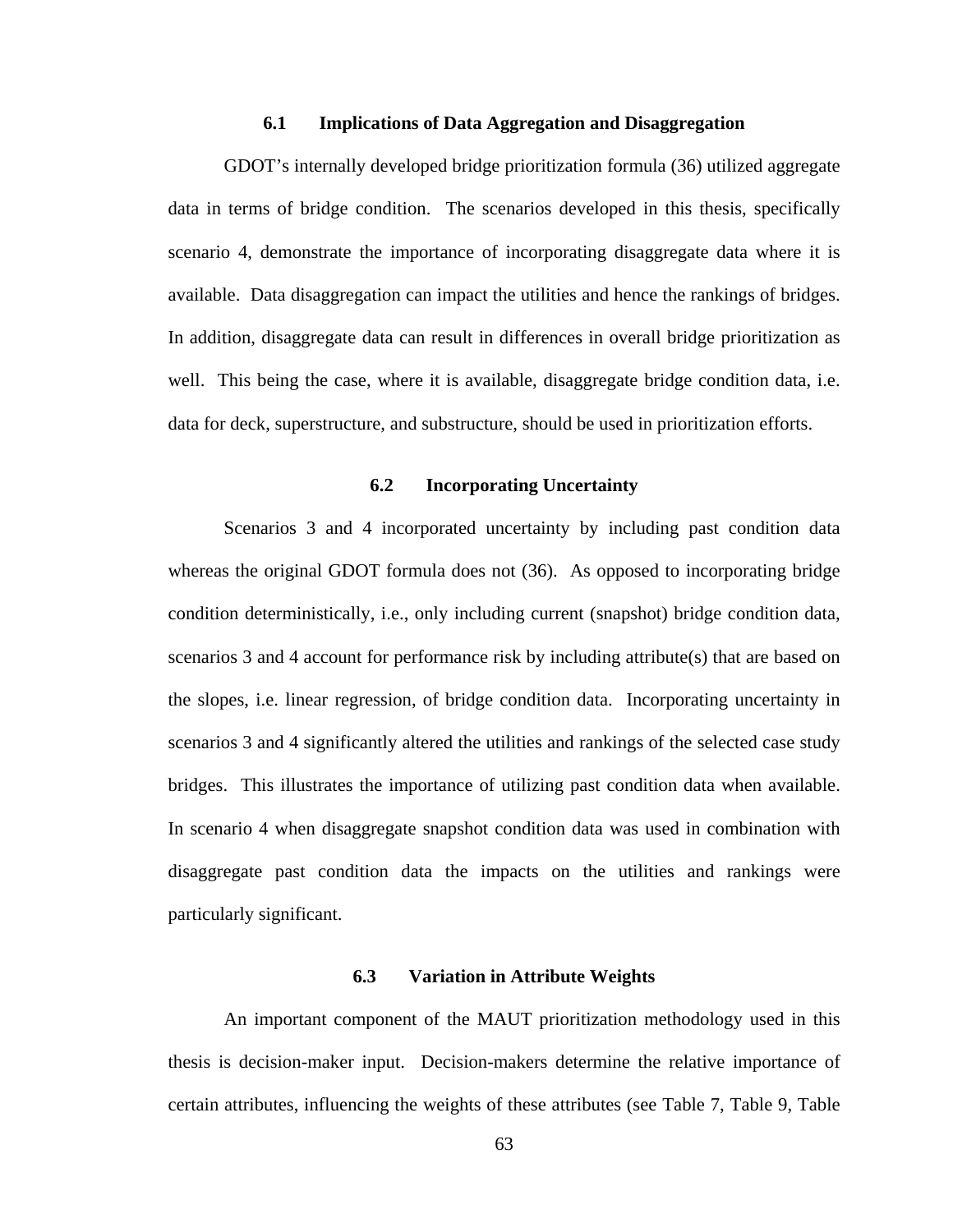11, and Table 14). A change in the relative importance of certain attributes, the "Factor" used in the case study in this thesis, results in a change in weight of these attributes. The number of attributes used also influences the weight since all attributes are weighted on a 0 to 1 scale. Although this appears to be subjective, it allows decision-makers flexibility in determining which attributes are more important than others. Given that the goals, objectives, and the criteria used to meet these goals and objectives vary from one transportation agency to another, giving the decision-maker the ability to adjust attribute weights in this type of prioritization effort is one of the strengths of this methodology.

#### **6.4 Limitations**

Only seven bridges were selected for the case study developed in this thesis. As mentioned in Chapter 5, there are over 17,000 bridges in the NBI database in Georgia (35). This being the case, without applying the methodology to all of the bridges in Georgia, it is difficult to determine the impact of approaches used in the four scenarios developed on the overall bridge prioritization in Georgia. Nonetheless, since there were notable changes in the rankings in several scenarios, particularly scenario 4, it is likely that there would be important changes on the overall bridge prioritization.

The past condition used in this analysis involved the use of past NBI condition ratings. Past element level bridge inspection data would allow for the development of more accurate deterioration models. The deterioration curves developed in this analysis were based on linear regression. However, many DOTs do not yet have the resources to collect the element level CoRe data that is necessary for more advanced deterioration and forecasting models such as AASHTO's PONTIS. Even so, NBI condition rating data is reported to the FHWA by DOTs on an annual basis, along with other useful data items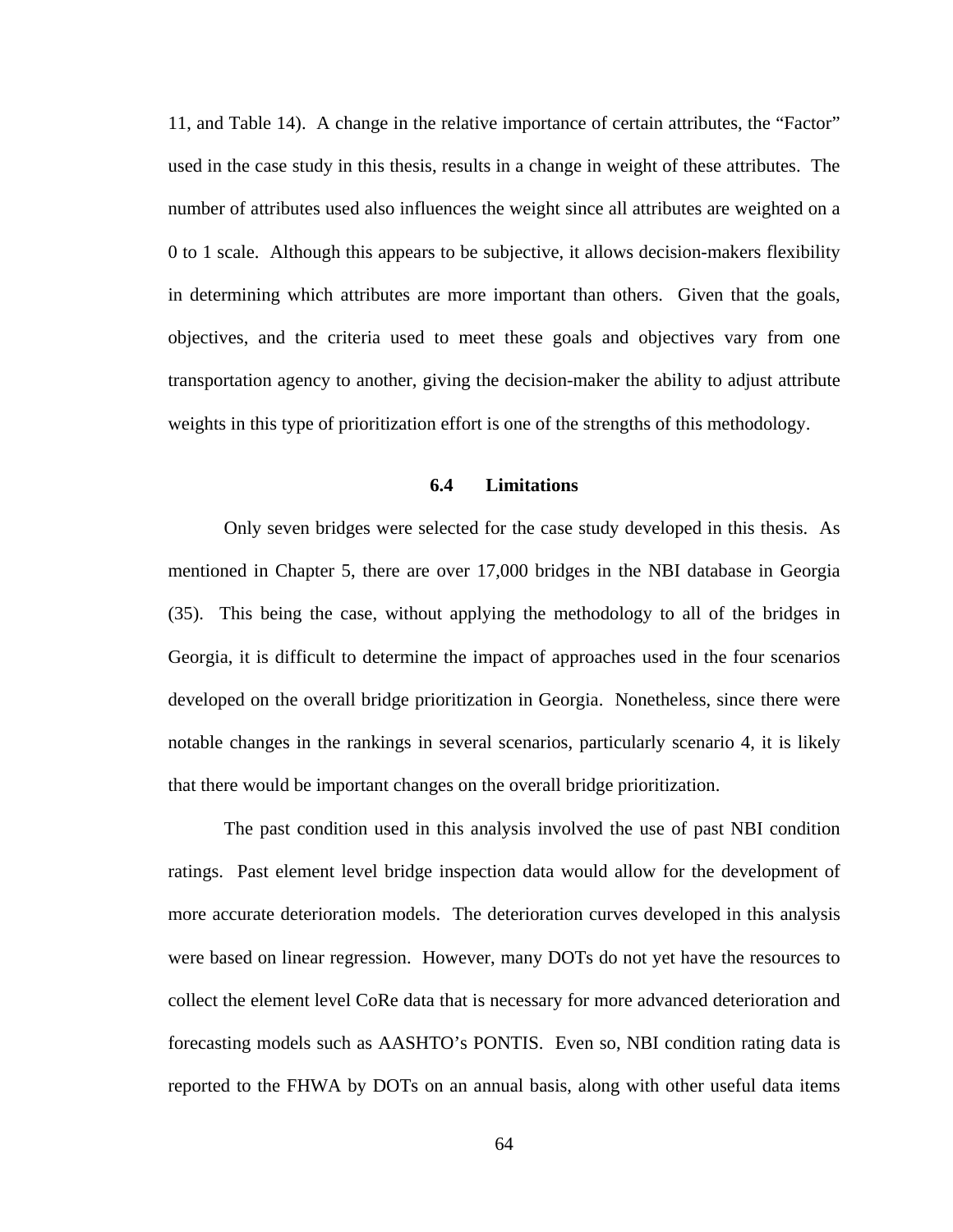such as ADT, bypass length, and inventory rating. Since these NBI data items are readily available to many transportation agencies, they can be used to develop prioritization frameworks.

#### **6.5 Future Research**

 Although risk applications in transportation asset management (TAM) are common outside of the United States (2), a 2006 domestic scan tour indicated that generally, domestic transportation agencies were lagging in this area (3). This thesis presents several prioritization scenarios for bridge investment. Two of these incorporate performance risk, albeit a limited incorporation of uncertainty. However, as mentioned by Aktan, Ellingwood, and Kehoe (4), without standardized definitions of infrastructure performance, it is difficult to allocate investments based on risk-oriented approaches.

 The traditional technical definition of risk is the probability of failure times the consequence of failure (1). However, without a standardized definition of infrastructure performance, it becomes difficult to calculate the probability of failure of an infrastructure asset. Pertaining specifically to bridges, is failure a catastrophic failure? i.e., the 2007 Minneapolis I-35-W bridge collapse, or a service interruption (as defined by Maconochie (30))? Standardized definitions of civil infrastructure are certainly an important area for future research.

A particularly promising area to incorporate risk into TAM systems is adapting to the potential impacts of climate change. The Transportation Research Board (TRB) of the National Academies released *Special Report 290* in 2008, which concluded that effective monitoring of climate change impacts on transportation infrastructure will be an important function of transportation agencies in the future (37). Since many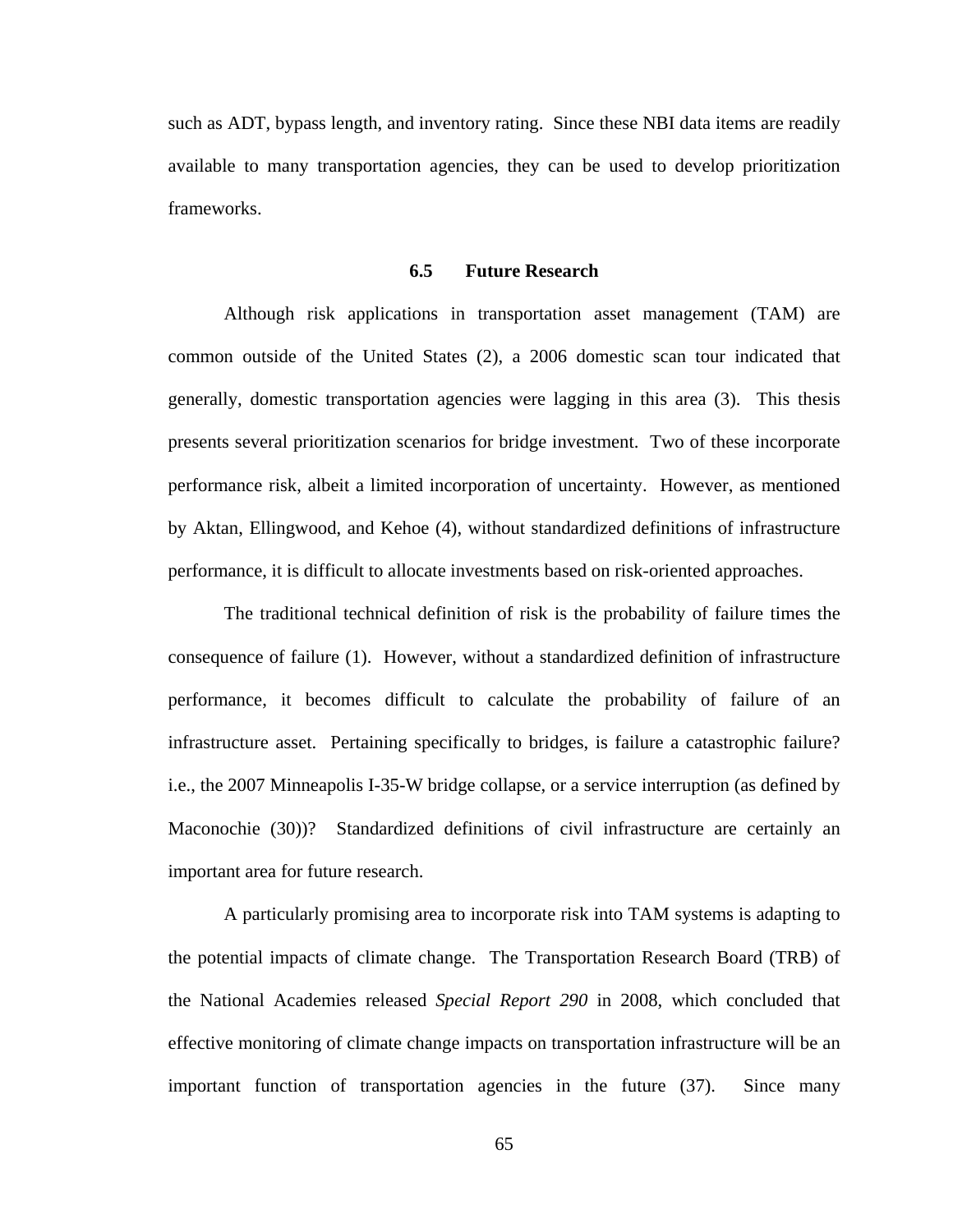transportation agencies already have TAM systems, these systems would provide a strategic platform for incorporating climate change considerations into the transportation investment decision-making process (38). And given the uncertainties in changing climatic conditions, a risk-oriented decision making approach can provide an effective means for transportation agencies to monitor and adapt to the potential impacts of climate change.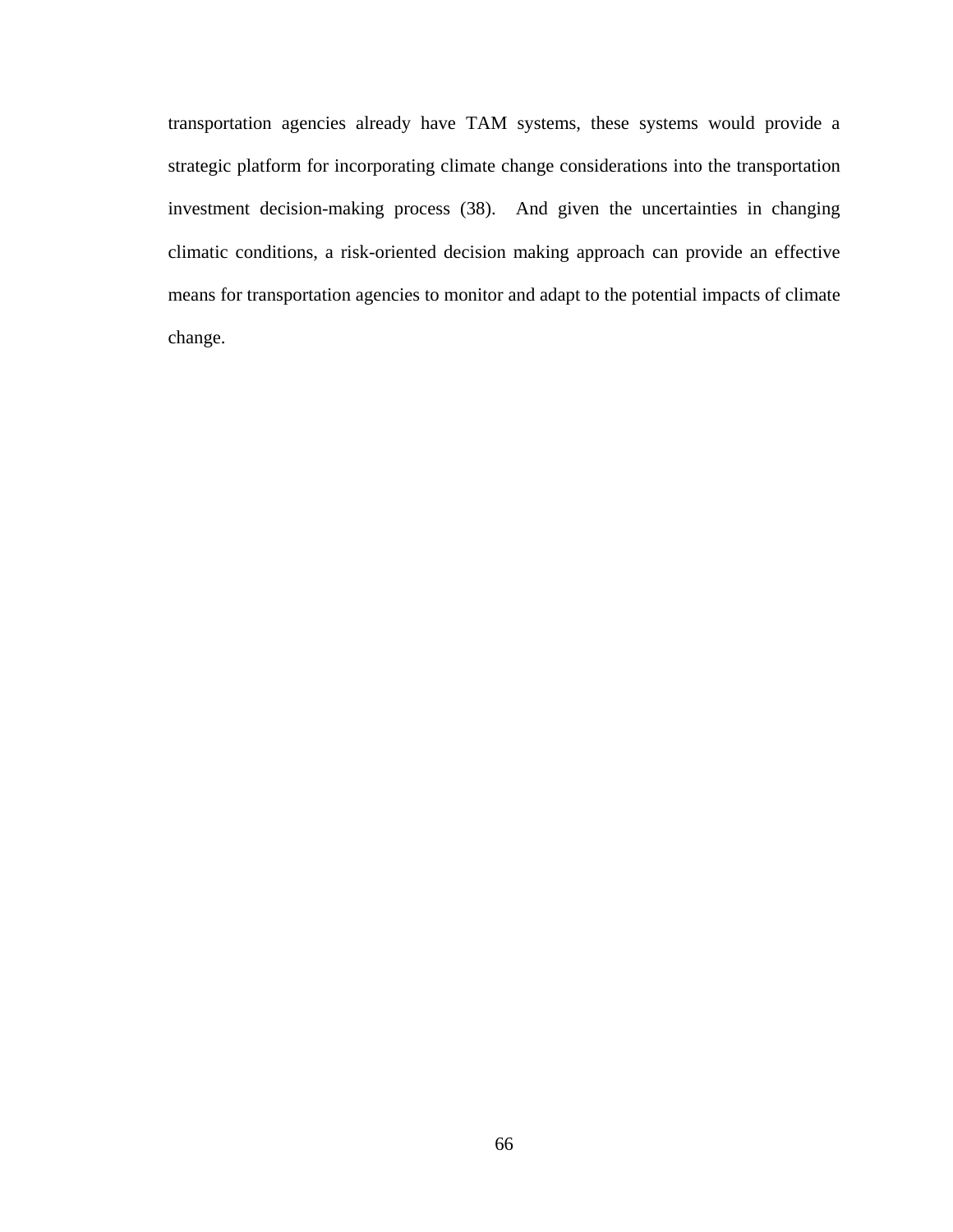## **REFERENCES**

1. Haimes, Yacov Y**.** *Risk Modeling, Assessment, and Management.* 2nd Edition. Hoboken, New Jersey : John Wiley & Sons, Inc., 2004.

2. FHWA**.** *Transportation Asset Management in Australia, Canada, England, and New Zealand.* Washington, D.C. : Transportation Research Board, 2005. Prepared for NCHRP Panel 20-36.

3. TRB**.** *U.S. Domestic Scan Program: Best Practices in Transportation Asset Management, SCAN-TOUR Report.* NCHRP 20-68. Washington, D.C. : s.n., 2007.

4. Aktan, A.E., Ellingwood, B.R. and Kehoe, B. *Performance-based Engineering of Constructed Systems.* s.l. : American Society of Civil Engineers, 2007, Journal of Structural Engineering, Vol. 133, pp. 311-323.

5. FHWA and AASHTO. *Asset Management: Advancing the State of the Art Into the 21st Century Through Public-Private Dialogue.* Washington, D.C. : US Department of Transportation, Federal Highway Administration, 1996. FHWA-RD-97-046.

6. FHWA**.** *Asset Management Primer.* Office of Asset Management. Washington, D.C. : s.n., 1999.

7. NCHRP**.** *Transportation Asset Management Guide.* Project 20-24(11) for AASHTO. Washington, D.C. : s.n., 2002.

8. PB Consult, Inc.; PricewaterhouseCoopers, LLP; Cambridge Systematics, Inc.; NuStats, Inc. *NCHRP Report 522 A Review of DOT Compliance with GASB 34 Requirements.* Washington, D.C. : Transportation Research Board, 2004.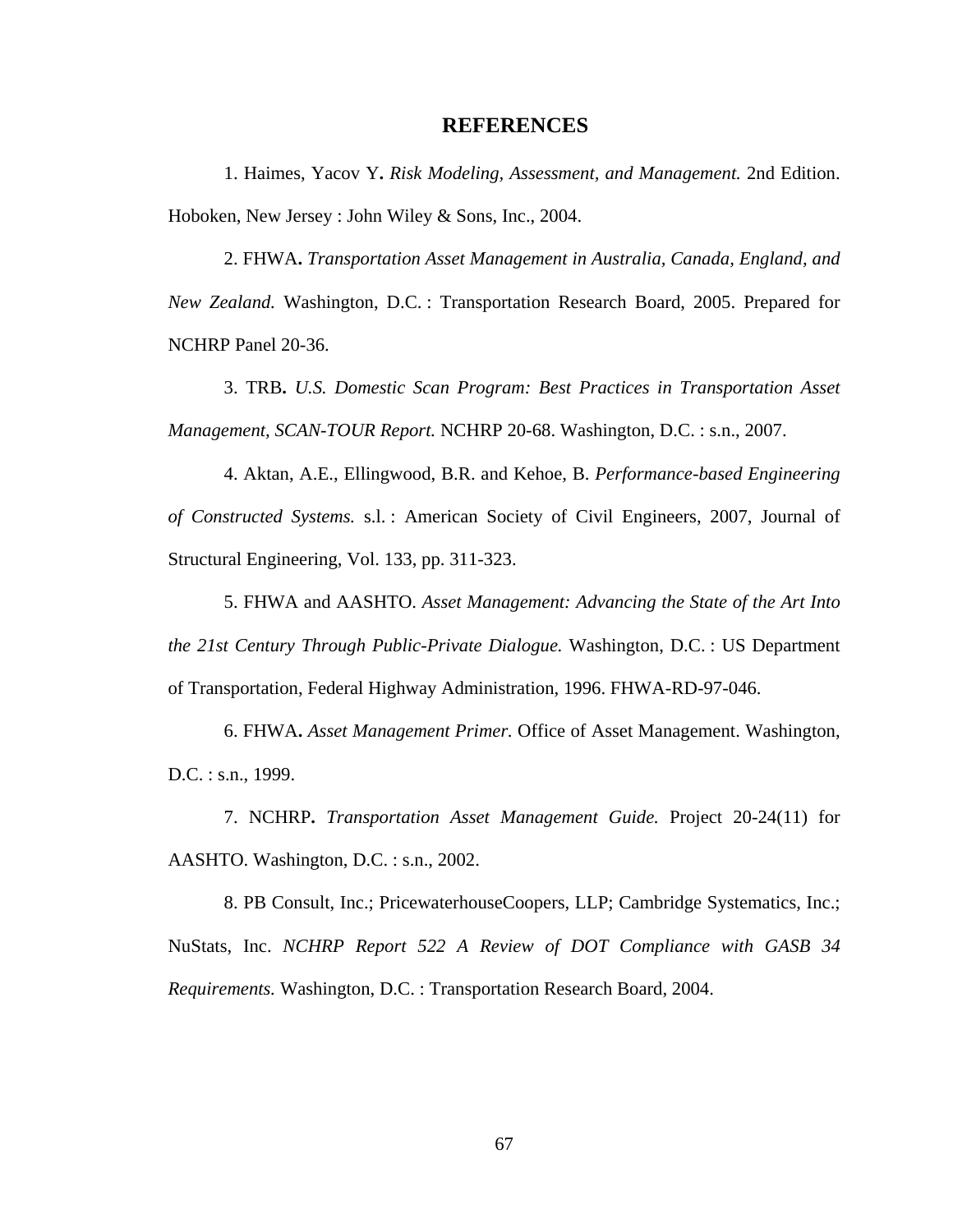9. Wittwer, Ernie, et al. *Key Findings from the 5th National Workshop on Transportation Asset Management.* Midwest Regional University Transportation Center. Madison, Wisconsin : s.n., 2004. Proceedings.

10. Zimmerman, Kathryn A. and Sweet, Leslie A. *6th National Conference on Transportation Asset Management.* Washington, D.C. : Transportation Research Board, 2006. Transportation Research Circular E-C093.

11. Transportation Research Board. TRB Final Program 7th National Conference on Transportation Asset Management: New Directions in Asset Management and Economic Analysis. [Online] 2007. [Cited: June 14, 2011.] http://onlinepubs.trb.org/onlinepubs/archive/conferences/2007/asset/program.pdf.

12. Transportation Research Board. TRB Final Program 8th National Conference on Transportation Asset Management: Putting the Asset Management Pieces Together. [Online] 2009. [Cited: June 14, 2011.] http://onlinepubs.trb.org/onlinepubs/conferences/2009/asset/assetmanagementfinal2009.p df.

13. AASHTO**.** Motion to Amend the Definition to Advocate the Principles of Transportation Asset Management. [Online] 2006. http://www.transportation.org/amguide.pdf.

14. NCHRP**.** *Performance Measures and Targets for Transportation Asset Management.* Report 551. Washington, D.C. : s.n., 2006.

15. Amekudzi, Adjo**.** Asset Management. [book auth.] Institute of Transportation Engineers. *Transportation Planning Handbook.* 3rd Edition. Washington, D.C. : s.n., 2009, 8.

68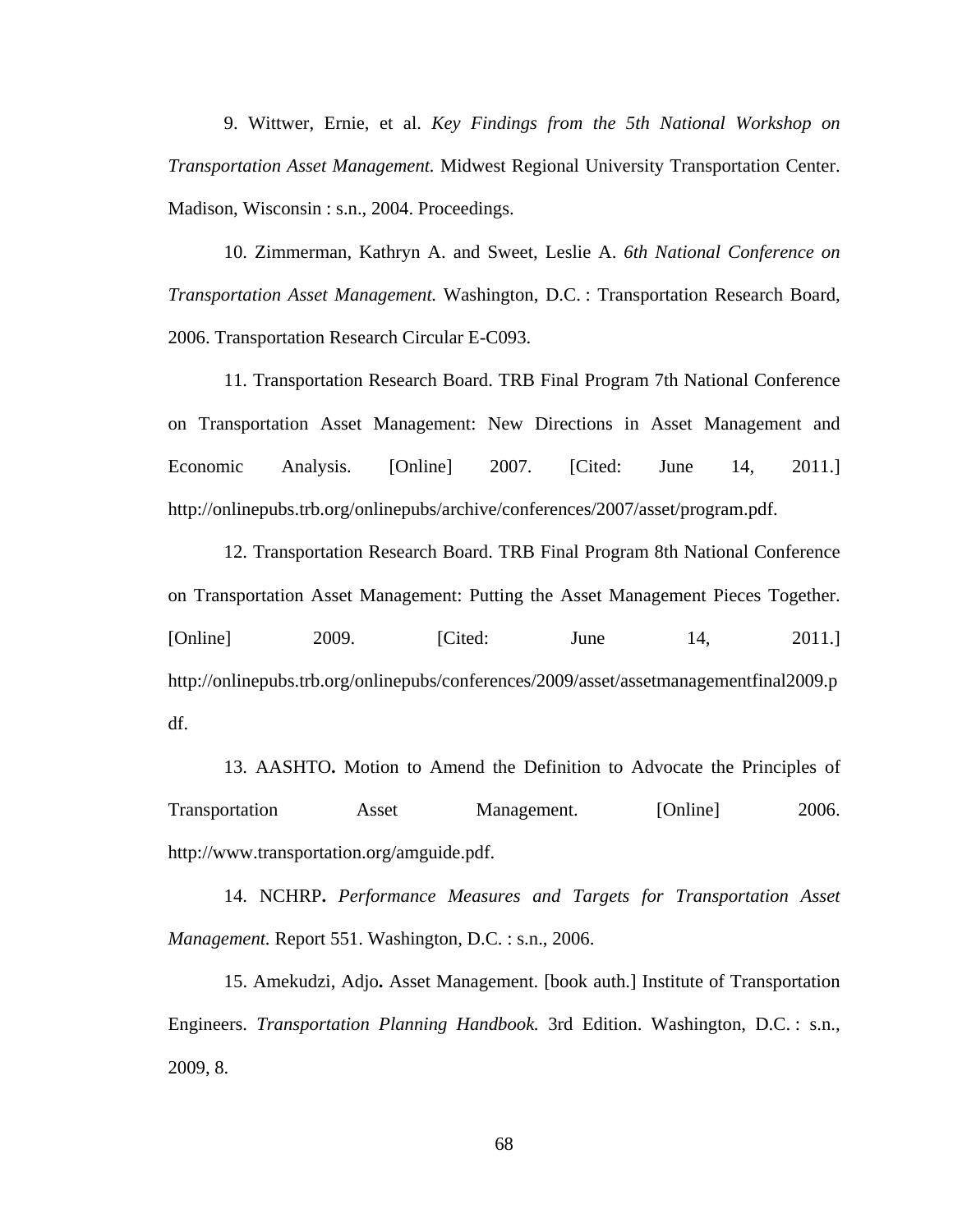16. Piyatrapoomi, N, Kumar, A and Setunge, S. *Framework for Investment Decision-Making Under Risk and Uncertainty for Infrastructure Asset Management.*  2004, Research in Transportation Economics, Vol. 8, pp. 199-214.

17. Helton, J.C. and Burmaster. *Treatment of Aleatory and Epistemic Uncertainty in the Performance of Complex Systems.* 1996, Reliability Engineering and System Safety, Vol. 54, pp. 91-94.

18. Winkler, R.L. *Uncertainty in Probabilistic Risk Assessment.* 2-3, 1996, Reliability Engineering and System Safety, Vol. 54, pp. 91-94.

19. Amekudzi, A. and McNeil, S. *Capturing Data and Model Uncertainties in Highway Performance Estimation.* 6, s.l. : American Society of Civil Engineers, 2000, Journal of Transportation Engineering, Vol. 126, pp. 455-463.

20. Aktan, A.E. and Moon, F.L. *Mitigating Infrastructure Performance Failures Through Risk-based Asset Management.* Drexel Intelligent Infrastructure Institute, Drexel University. Philadelphia, PA : s.n., 2009.

21. National Transportation Safety Board. *Collapse of I-35W Highway Bridge: Minneapolis, Minnestota; August 1, 2007.* Washington, D.C. : s.n., 2008.

22. Meyer, M.D. *Design Standards for U.S. Transportation Infrastructure: The Implications of Climate Change.* Washington, D.C. : Transportation Research Board, 2008. Commissioned Paper.

23. Federal Highway Administration. *Highways in the Coastal Environment.*  2008. Hydraulic Engineering Circular No. 25.

24. Schwartz, P. *The Art of the Long View: Planning for the Future in an Uncertain World.* s.l. : Doubleday, 1996.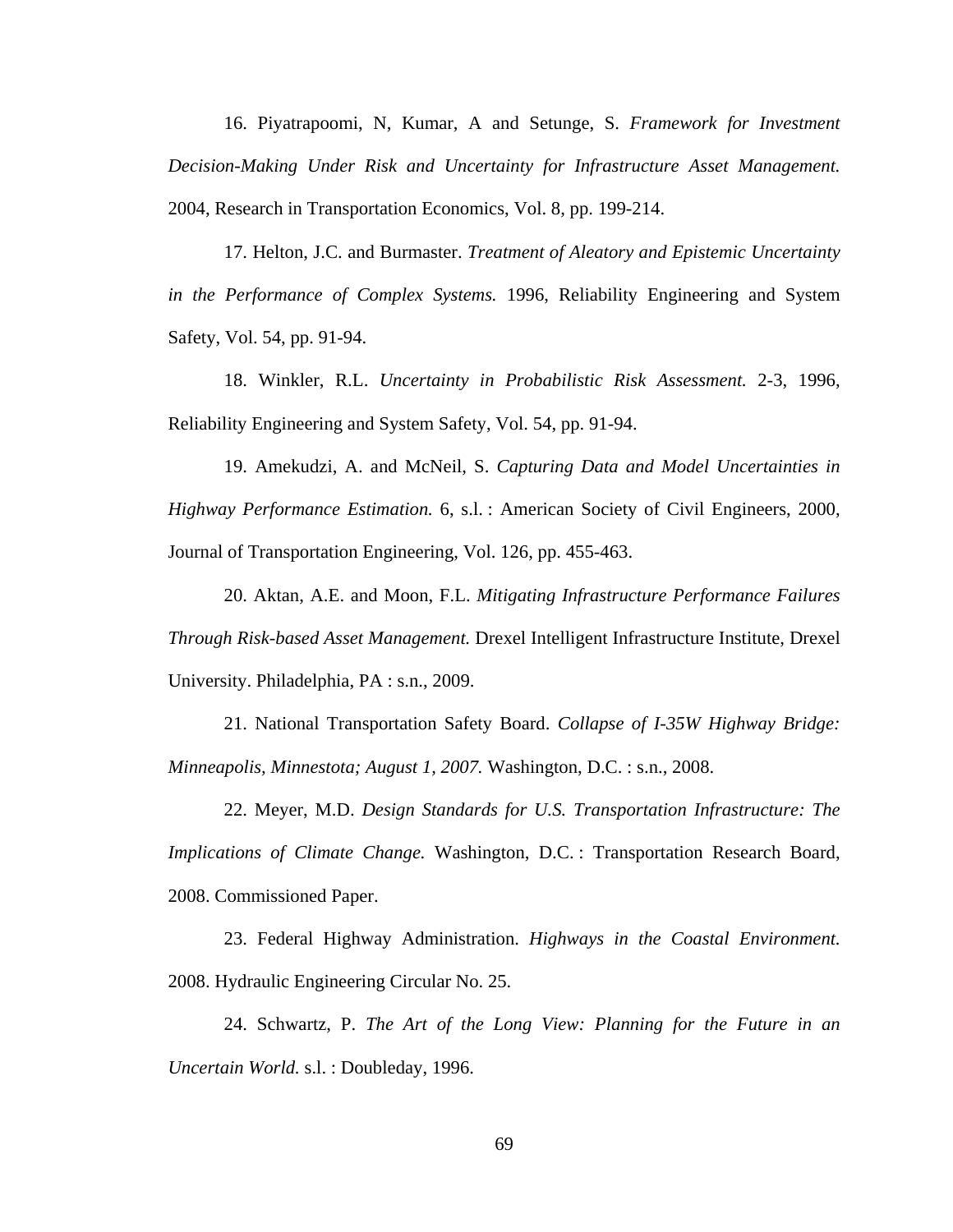25. Haas, R. and Raymond, C. *Asset Management for Roads and Other Infrastructure.* Toronto, Ontario, Canada : Ontario Hot Mix Producers Association, 1999. Presented at the 8th Annual Fall Asphalt Seminar.

26. AASHTO. *Transportation Asset Management Guide Volume 2: A Focus on Implementation.* Washington, D.C. : Transportation Research Board, 2011.

27. AbouRizk, S.M. and Siu, K.L. *Standardized Risk Analysis for Infrastructure Assessment.* [ed.] A. Amekudzi and S. McNeil. 2008, Infrastructure Reporting and Asset Management: Best Practices and Opportunities, pp. 131-140.

28. American Society of Civil Engineers. *2009 Report Card for America's Infrastructure.* Reston, Virginia : ASCE, 2009.

29. Brand, D., Mehndiratta, S. and Parody, T. *The Options Approach to Risk Analysis in Transportation Planning.* Washington, D.C. : s.n., 2000, Transportation Research Record, Vol. 1706, pp. 54-63.

30. Maconochie, J.A. *U.S. Highway Bridge Risk Model - Development, Summary Results, and Applications for Federal and State Transportation Agencies.* Washington, D.C. : Transportation Research Board 89th Annual Meeting, 2010.

31. Sun, X, et al. *Analysis of Past National Bridge Inventory Ratings for Predicting Bridge System Preservation Needs.* Washington, D.C. : Transportation Research Board, 2004, Transportation Research Record, Vol. 1866, pp. 36-43.

32. Johnson, M.B. and Shephard, R.W. *California Bridge Health Index.*  Washington, D.C. : Transportation Research Board, 1999. 8th International Bridge Management Conference.